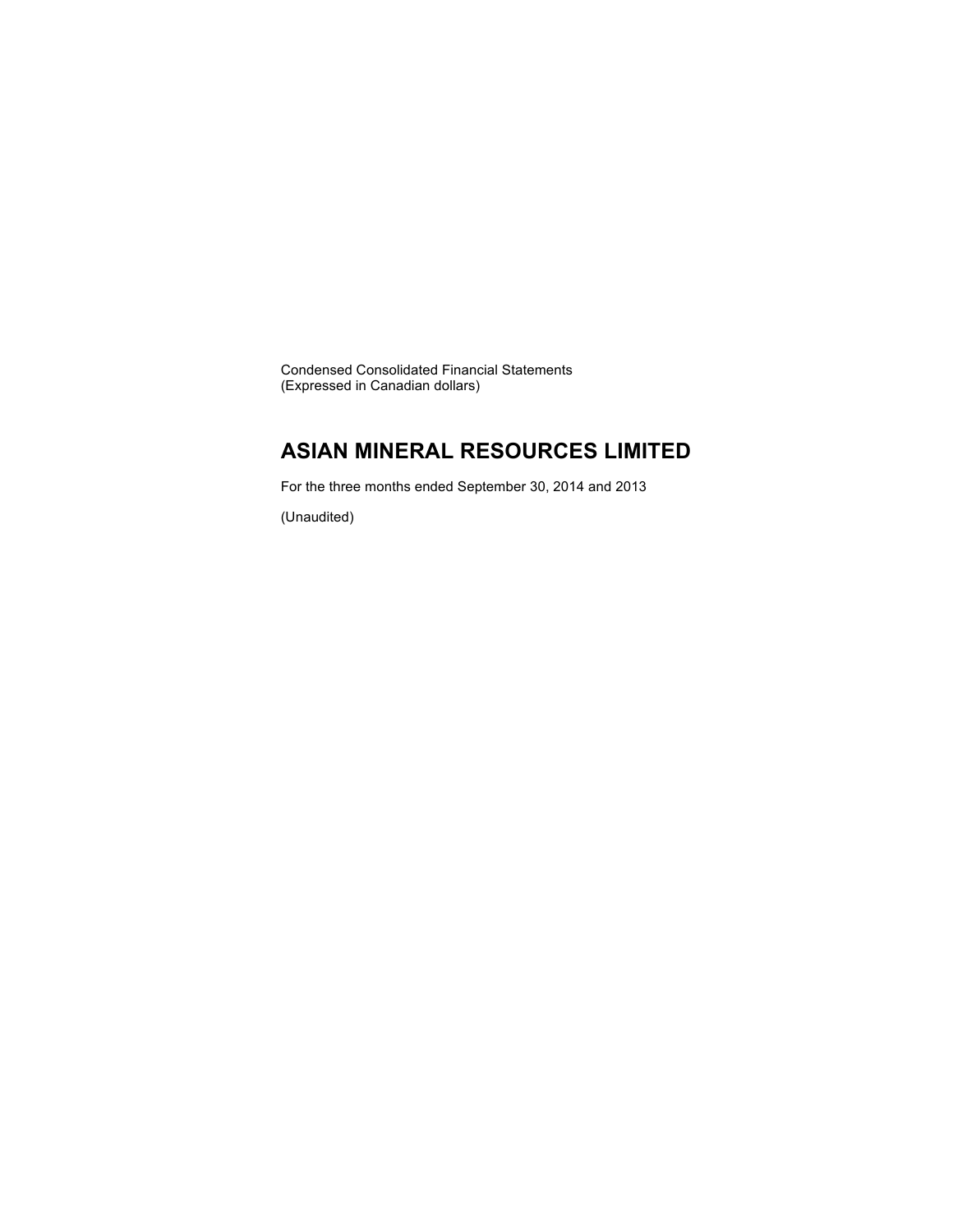Condensed Consolidated Balance Sheet (Expressed in Canadian dollars) (Unaudited)

| 2014<br>2013<br><b>Notes</b><br><b>Assets</b><br>Current assets:<br>\$<br>Cash and cash equivalents<br>9,885,161<br>\$<br>6,375,127<br>Accounts receivable and prepaid expenses<br>6,117,537<br>4,207,268<br>7<br>Inventories<br>7,927,372<br>4,707,357<br>8<br>23,930,070<br>15,289,752<br>Non-current assets:<br>Property, plant and equipment<br>57,210,338<br>9<br>52,460,403<br>Mineral property interest<br>677,323<br>10<br>278,359<br>52,738,762<br>57,887,661<br><b>Total assets</b><br>73, 177, 413<br>\$<br>76,668,832<br>\$<br>Liabilities and Equity<br><b>Current liabilities:</b><br>Trade and other payables<br>\$<br>9,909,106<br>11<br>\$<br>9,551,211<br>Bank term loan<br>4,900,274<br>12<br>2,239,892<br>11,791,103<br>14,809,380<br>Non-current liabilities:<br>Bank term loan<br>17,016,114<br>12<br>17,919,803<br>Provision for closure and rehabilitation<br>315,960<br>13<br>385,262<br>4,712,806<br>Other non-current liabilities<br>14<br>4,946,855<br>22,044,880<br>23,251,920<br>Equity:<br>Share capital<br>128,083,456<br>15<br>128,209,220<br>Share-based payments reserve<br>661,766<br>780,735<br>Currency translation reserve<br>1,148,043<br>2,083,588<br>Deficit<br>(93,069,673)<br>(89, 530, 996)<br>41,542,547<br>36,823,592<br>Equity attributable to owners of the Company<br>Non-controlling interest<br>(500, 439)<br>83,262<br>41,625,809<br>Total equity<br>36,323,153<br>76,668,832<br>Total liabilities and equity<br>\$<br>\$<br>73, 177, 413 |  | September 30, | December 31, |
|------------------------------------------------------------------------------------------------------------------------------------------------------------------------------------------------------------------------------------------------------------------------------------------------------------------------------------------------------------------------------------------------------------------------------------------------------------------------------------------------------------------------------------------------------------------------------------------------------------------------------------------------------------------------------------------------------------------------------------------------------------------------------------------------------------------------------------------------------------------------------------------------------------------------------------------------------------------------------------------------------------------------------------------------------------------------------------------------------------------------------------------------------------------------------------------------------------------------------------------------------------------------------------------------------------------------------------------------------------------------------------------------------------------------------------------------------------------------------------------------|--|---------------|--------------|
|                                                                                                                                                                                                                                                                                                                                                                                                                                                                                                                                                                                                                                                                                                                                                                                                                                                                                                                                                                                                                                                                                                                                                                                                                                                                                                                                                                                                                                                                                                |  |               |              |
|                                                                                                                                                                                                                                                                                                                                                                                                                                                                                                                                                                                                                                                                                                                                                                                                                                                                                                                                                                                                                                                                                                                                                                                                                                                                                                                                                                                                                                                                                                |  |               |              |
|                                                                                                                                                                                                                                                                                                                                                                                                                                                                                                                                                                                                                                                                                                                                                                                                                                                                                                                                                                                                                                                                                                                                                                                                                                                                                                                                                                                                                                                                                                |  |               |              |
|                                                                                                                                                                                                                                                                                                                                                                                                                                                                                                                                                                                                                                                                                                                                                                                                                                                                                                                                                                                                                                                                                                                                                                                                                                                                                                                                                                                                                                                                                                |  |               |              |
|                                                                                                                                                                                                                                                                                                                                                                                                                                                                                                                                                                                                                                                                                                                                                                                                                                                                                                                                                                                                                                                                                                                                                                                                                                                                                                                                                                                                                                                                                                |  |               |              |
|                                                                                                                                                                                                                                                                                                                                                                                                                                                                                                                                                                                                                                                                                                                                                                                                                                                                                                                                                                                                                                                                                                                                                                                                                                                                                                                                                                                                                                                                                                |  |               |              |
|                                                                                                                                                                                                                                                                                                                                                                                                                                                                                                                                                                                                                                                                                                                                                                                                                                                                                                                                                                                                                                                                                                                                                                                                                                                                                                                                                                                                                                                                                                |  |               |              |
|                                                                                                                                                                                                                                                                                                                                                                                                                                                                                                                                                                                                                                                                                                                                                                                                                                                                                                                                                                                                                                                                                                                                                                                                                                                                                                                                                                                                                                                                                                |  |               |              |
|                                                                                                                                                                                                                                                                                                                                                                                                                                                                                                                                                                                                                                                                                                                                                                                                                                                                                                                                                                                                                                                                                                                                                                                                                                                                                                                                                                                                                                                                                                |  |               |              |
|                                                                                                                                                                                                                                                                                                                                                                                                                                                                                                                                                                                                                                                                                                                                                                                                                                                                                                                                                                                                                                                                                                                                                                                                                                                                                                                                                                                                                                                                                                |  |               |              |
|                                                                                                                                                                                                                                                                                                                                                                                                                                                                                                                                                                                                                                                                                                                                                                                                                                                                                                                                                                                                                                                                                                                                                                                                                                                                                                                                                                                                                                                                                                |  |               |              |
|                                                                                                                                                                                                                                                                                                                                                                                                                                                                                                                                                                                                                                                                                                                                                                                                                                                                                                                                                                                                                                                                                                                                                                                                                                                                                                                                                                                                                                                                                                |  |               |              |
|                                                                                                                                                                                                                                                                                                                                                                                                                                                                                                                                                                                                                                                                                                                                                                                                                                                                                                                                                                                                                                                                                                                                                                                                                                                                                                                                                                                                                                                                                                |  |               |              |
|                                                                                                                                                                                                                                                                                                                                                                                                                                                                                                                                                                                                                                                                                                                                                                                                                                                                                                                                                                                                                                                                                                                                                                                                                                                                                                                                                                                                                                                                                                |  |               |              |
|                                                                                                                                                                                                                                                                                                                                                                                                                                                                                                                                                                                                                                                                                                                                                                                                                                                                                                                                                                                                                                                                                                                                                                                                                                                                                                                                                                                                                                                                                                |  |               |              |
|                                                                                                                                                                                                                                                                                                                                                                                                                                                                                                                                                                                                                                                                                                                                                                                                                                                                                                                                                                                                                                                                                                                                                                                                                                                                                                                                                                                                                                                                                                |  |               |              |
|                                                                                                                                                                                                                                                                                                                                                                                                                                                                                                                                                                                                                                                                                                                                                                                                                                                                                                                                                                                                                                                                                                                                                                                                                                                                                                                                                                                                                                                                                                |  |               |              |
|                                                                                                                                                                                                                                                                                                                                                                                                                                                                                                                                                                                                                                                                                                                                                                                                                                                                                                                                                                                                                                                                                                                                                                                                                                                                                                                                                                                                                                                                                                |  |               |              |
|                                                                                                                                                                                                                                                                                                                                                                                                                                                                                                                                                                                                                                                                                                                                                                                                                                                                                                                                                                                                                                                                                                                                                                                                                                                                                                                                                                                                                                                                                                |  |               |              |
|                                                                                                                                                                                                                                                                                                                                                                                                                                                                                                                                                                                                                                                                                                                                                                                                                                                                                                                                                                                                                                                                                                                                                                                                                                                                                                                                                                                                                                                                                                |  |               |              |
|                                                                                                                                                                                                                                                                                                                                                                                                                                                                                                                                                                                                                                                                                                                                                                                                                                                                                                                                                                                                                                                                                                                                                                                                                                                                                                                                                                                                                                                                                                |  |               |              |
|                                                                                                                                                                                                                                                                                                                                                                                                                                                                                                                                                                                                                                                                                                                                                                                                                                                                                                                                                                                                                                                                                                                                                                                                                                                                                                                                                                                                                                                                                                |  |               |              |
|                                                                                                                                                                                                                                                                                                                                                                                                                                                                                                                                                                                                                                                                                                                                                                                                                                                                                                                                                                                                                                                                                                                                                                                                                                                                                                                                                                                                                                                                                                |  |               |              |
|                                                                                                                                                                                                                                                                                                                                                                                                                                                                                                                                                                                                                                                                                                                                                                                                                                                                                                                                                                                                                                                                                                                                                                                                                                                                                                                                                                                                                                                                                                |  |               |              |
|                                                                                                                                                                                                                                                                                                                                                                                                                                                                                                                                                                                                                                                                                                                                                                                                                                                                                                                                                                                                                                                                                                                                                                                                                                                                                                                                                                                                                                                                                                |  |               |              |
|                                                                                                                                                                                                                                                                                                                                                                                                                                                                                                                                                                                                                                                                                                                                                                                                                                                                                                                                                                                                                                                                                                                                                                                                                                                                                                                                                                                                                                                                                                |  |               |              |
|                                                                                                                                                                                                                                                                                                                                                                                                                                                                                                                                                                                                                                                                                                                                                                                                                                                                                                                                                                                                                                                                                                                                                                                                                                                                                                                                                                                                                                                                                                |  |               |              |
|                                                                                                                                                                                                                                                                                                                                                                                                                                                                                                                                                                                                                                                                                                                                                                                                                                                                                                                                                                                                                                                                                                                                                                                                                                                                                                                                                                                                                                                                                                |  |               |              |
|                                                                                                                                                                                                                                                                                                                                                                                                                                                                                                                                                                                                                                                                                                                                                                                                                                                                                                                                                                                                                                                                                                                                                                                                                                                                                                                                                                                                                                                                                                |  |               |              |
|                                                                                                                                                                                                                                                                                                                                                                                                                                                                                                                                                                                                                                                                                                                                                                                                                                                                                                                                                                                                                                                                                                                                                                                                                                                                                                                                                                                                                                                                                                |  |               |              |
|                                                                                                                                                                                                                                                                                                                                                                                                                                                                                                                                                                                                                                                                                                                                                                                                                                                                                                                                                                                                                                                                                                                                                                                                                                                                                                                                                                                                                                                                                                |  |               |              |
|                                                                                                                                                                                                                                                                                                                                                                                                                                                                                                                                                                                                                                                                                                                                                                                                                                                                                                                                                                                                                                                                                                                                                                                                                                                                                                                                                                                                                                                                                                |  |               |              |

Going concern (note 1) Commitments and contingencies (note 25)

See accompanying notes to consolidated financial statements.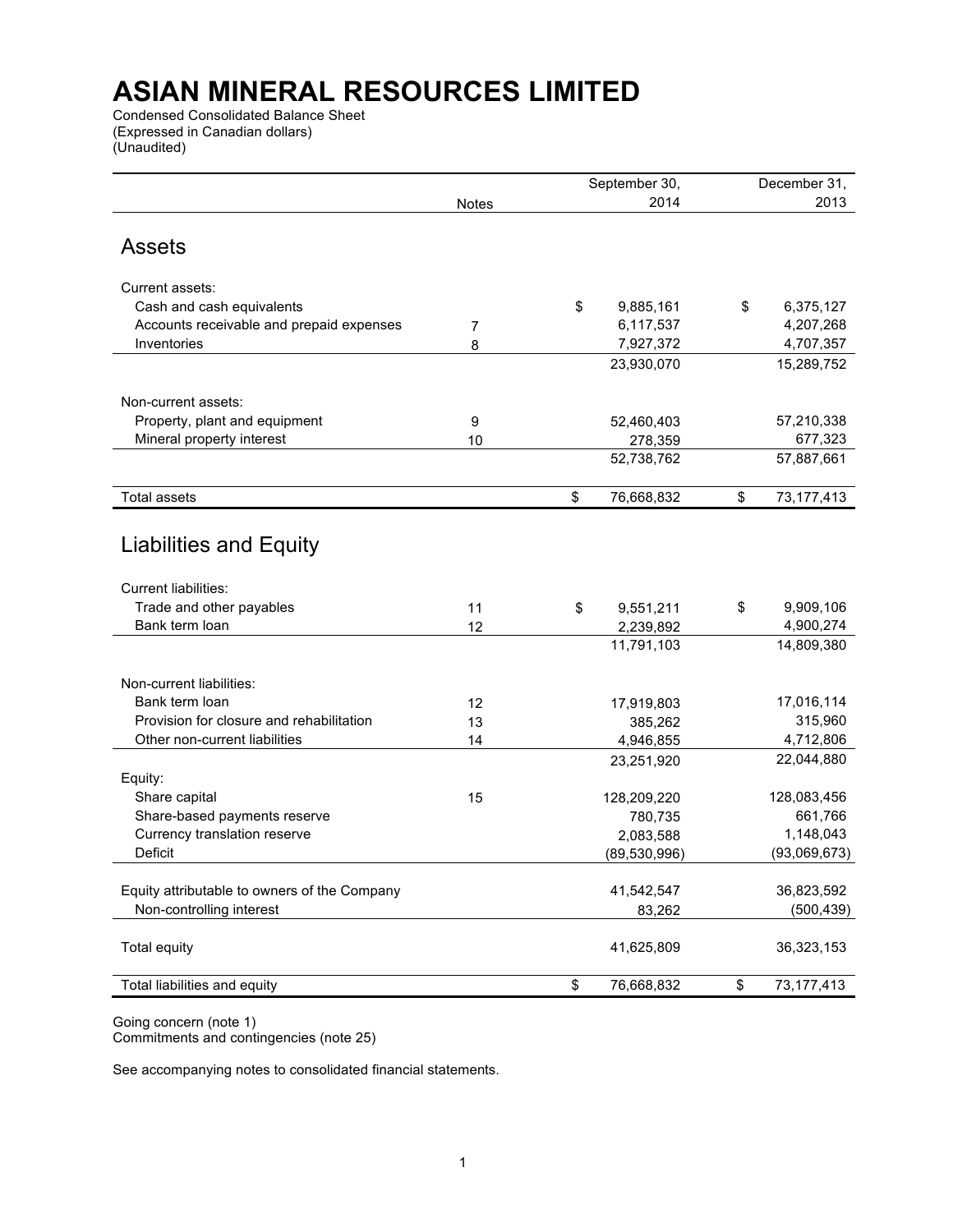Condensed Consolidated Statement of Operations and Comprehensive Income/(Loss) (Expressed in Canadian dollars) (Unaudited)

For the three months ended September 30, 2014 and 2013

|                                                                                                           | <b>Note</b> | Three months<br>ended September<br>30 2014 | Three months<br>ended<br>September 30<br>2013 |    | Nine months<br>ended<br>September 30<br>2014 | Nine months<br>ended<br>September 30<br>2013 |
|-----------------------------------------------------------------------------------------------------------|-------------|--------------------------------------------|-----------------------------------------------|----|----------------------------------------------|----------------------------------------------|
|                                                                                                           |             |                                            |                                               |    |                                              |                                              |
| Revenue                                                                                                   | 16          | \$<br>23,569,721                           | \$                                            | S  | 59,986,102                                   | \$                                           |
| Costs of sales                                                                                            |             |                                            |                                               |    |                                              |                                              |
| <b>Production costs</b>                                                                                   | 17          | (14, 912, 606)                             |                                               |    | (39,905,804)                                 |                                              |
| Royalty                                                                                                   |             | (2,046,033)                                |                                               |    | (5,033,694)                                  |                                              |
| Concentrate transport and logistics                                                                       |             | (1,758,856)                                |                                               |    | (5, 176, 839)                                |                                              |
|                                                                                                           |             | 4,852,226                                  |                                               |    | 9,869,765                                    |                                              |
| Other income                                                                                              |             | 35,142                                     |                                               |    | 35,142                                       |                                              |
| General and administrative expenses                                                                       | 18          | (1,487,500)                                | (5,731,272)                                   |    | (4, 477, 304)                                | (12,902,454)                                 |
| Exploration                                                                                               |             | (230, 025)                                 | (270, 588)                                    |    | (487, 990)                                   | (271, 418)                                   |
| Operating income/(loss)                                                                                   |             | 3,169,843                                  | (6,001,860)                                   |    | 4,939,613                                    | (13, 173, 872)                               |
| Finance income                                                                                            |             | 353                                        | 1,282                                         |    | 1,593                                        | 73,430                                       |
| Finance expenses                                                                                          |             | (331, 649)                                 | (266, 227)                                    |    | (1, 197, 596)                                | (339, 734)                                   |
|                                                                                                           |             | (331, 296)                                 | (264, 945)                                    |    | (1, 196, 003)                                | (266, 304)                                   |
| Income/(Loss) for the period                                                                              |             | 2,838,547                                  | (6, 266, 805)                                 |    | 3,743,610                                    | (13, 440, 176)                               |
| Other comprehensive income/(loss):<br>Foreign currency translation differences<br>- foreign operations    |             | 859,747                                    | (2,074,372)                                   |    | 1,039,495                                    | (929,090)                                    |
| Comprehensive income/(loss) for the<br>period                                                             |             | \$<br>3,698,294                            | \$<br>(8,341,177)                             | \$ | 4,783,105                                    | $$$ (14,369,266)                             |
| Net income/(loss) for the period<br>attributable to:<br>Owners of the Company<br>Non-controlling interest |             | \$<br>2,547,075<br>291,472                 | \$<br>(6,865,126)<br>598,321                  | \$ | 3,263,859<br>479,751                         | \$(12, 153, 885)<br>(1,286,292)              |
|                                                                                                           |             | \$<br>2,838,547                            | \$<br>(6, 266, 805)                           | \$ | 3,743,610                                    | \$(13, 440, 176)                             |
| Comprehensive income/(loss) for the period attributable to:                                               |             |                                            |                                               |    |                                              |                                              |
| Owners of the Company<br>Non-controlling interest                                                         |             | \$<br>3,320,848<br>377,446                 | \$<br>(9, 147, 390)<br>806,213                | \$ | 4,199,404<br>583,701                         | \$(12,989,610)<br>1,379,656                  |
| Comprehensive income/(loss) for the<br>period                                                             |             | \$<br>3,698,294                            | \$<br>(8, 341, 177)                           | \$ | 4,783,105                                    | $$$ (14,369,266)                             |
| Basic and diluted owners' income/(loss)<br>per share                                                      |             | \$<br>0.00                                 | \$<br>(0.01)                                  | \$ | 0.00                                         | \$<br>(0.02)                                 |
| Weighted average number of common shares<br>outstanding                                                   |             | 775,076,509                                | 560,686,969                                   |    | 775,076,509                                  | 560,686,969                                  |

See accompanying notes to consolidated financial statements.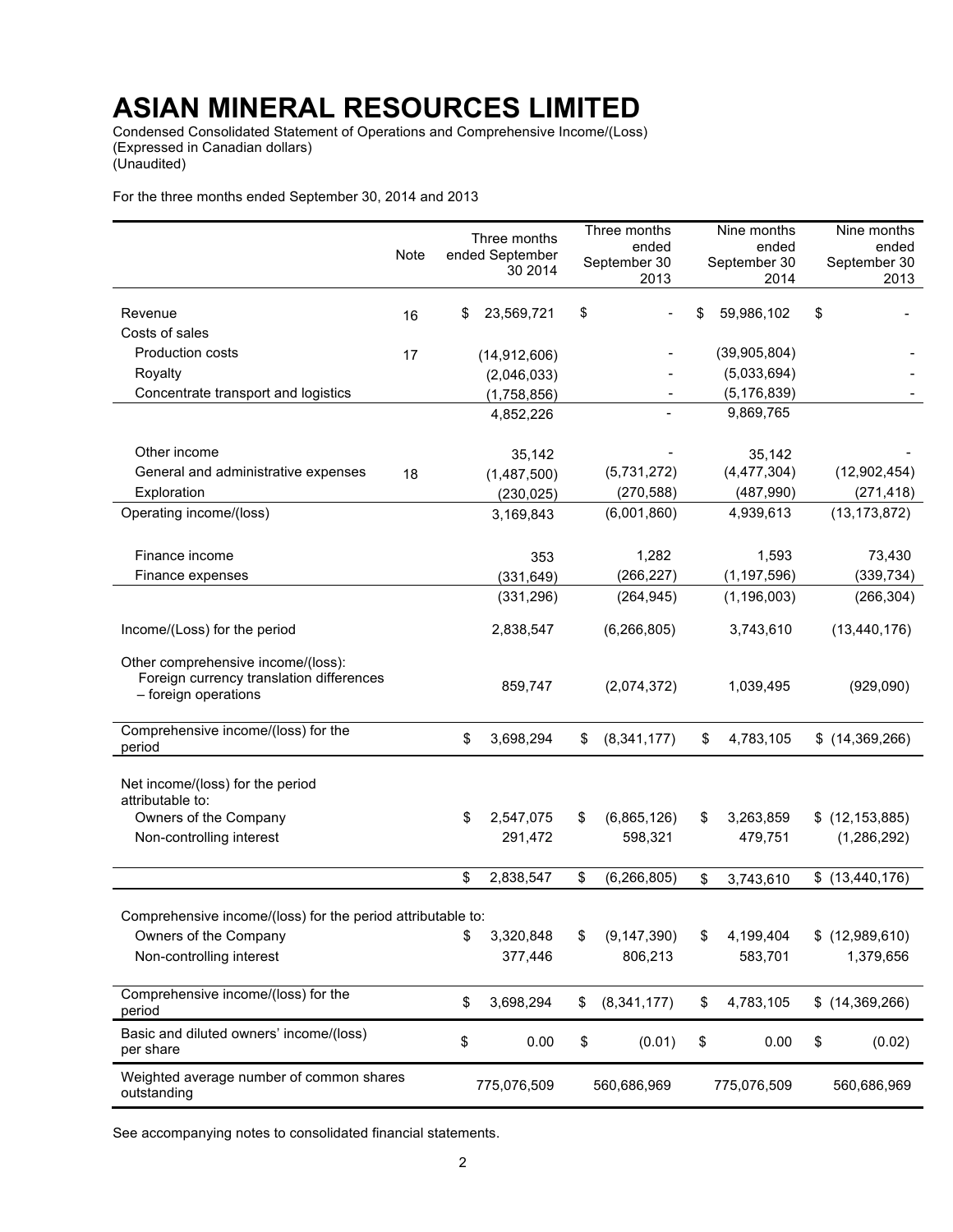# ASIAN MINERAL RESOURCES LIMITED **ASIAN MINERAL RESOURCES LIMITED**

Consolidated Statement of Changes in Equity<br>(Expressed in Canadian dollars, except number of common shares)<br>(Unaudited) (Expressed in Canadian dollars, except number of common shares) Consolidated Statement of Changes in Equity (Unaudited)

For the three months ended September 30, 2014 and 2013 For the three months ended September 30, 2014 and 2013

|                                  | Number of<br>Common shares<br>(note15(b)) | note(15(b))<br>Share<br>capital | reserve<br>payments<br>Share-based |   | reserve<br>Currency<br>translation | Deficit             | Owners'<br>equity | interest<br>Non-<br>controlling | Total          |
|----------------------------------|-------------------------------------------|---------------------------------|------------------------------------|---|------------------------------------|---------------------|-------------------|---------------------------------|----------------|
| Balance, January 1, 2013         | 525,207,162                               | 115,833,103<br>မာ               | 516,433<br>↮                       | ↮ | 1,162,599                          | (82, 226, 485)<br>ക | 35,285,650<br>↮   | (696, 575)<br>↔                 | 34,589,07<br>↮ |
| ssue of shares, net of costs     | 250,000,000                               | 244,035                         |                                    |   |                                    |                     | 12,244,035        |                                 | 12,244,03      |
| Share-based payments             |                                           |                                 | 195,012                            |   |                                    |                     | 195,012           |                                 | 195,01:        |
| Expiry of options                |                                           |                                 |                                    |   |                                    |                     |                   |                                 |                |
| Currency translation gain (loss) |                                           |                                 |                                    |   | (835, 728)                         |                     | (835, 728)        | (93, 367)                       | (929.09)       |
| Loss for the period              |                                           |                                 |                                    |   |                                    | (12, 153, 885)      | (12, 153, 885)    | (1,286,291)                     | (13,440,17)    |
| Balance, September 30, 2013      | 775,207,162                               | 128,077,138                     | 711,445                            |   | 326,871                            | (94, 380, 370)      | 34,735,084        | (2,076,233)                     | 32,658,85      |
| ssue of shares, net of costs     | 971,210                                   | 6,318                           |                                    |   |                                    |                     | 6,318             |                                 | 6,31           |
| Share-based payments             |                                           |                                 | 112,872                            |   |                                    |                     | 112,872           |                                 | 112,872        |
| Expiry of options                |                                           |                                 | (162, 551)                         |   |                                    | 162,551             |                   |                                 |                |
| Currency translation gain (loss) |                                           |                                 |                                    |   | 821,172                            |                     | 821,172           | 91,749                          | 912,92         |
| Loss for the year                |                                           |                                 |                                    |   |                                    | 1,148,146           | 1,148,146         | 1,484,045                       | 2,632,19       |
| Balance, December 31, 2013       | 776, 178, 372                             | 128,083,456                     | 661,766                            |   | 1,148,043                          | (93,069,673)<br>ക   | 36,823,592        | (500, 439)                      | 36,323,15      |
| Issue of shares, net of costs    | 2,266,670                                 | 125,764                         |                                    |   |                                    |                     | 125,764           |                                 | 125,76         |
| Share-based payments             |                                           |                                 | 393,787                            |   |                                    |                     | 393,787           |                                 | 393,78         |
| Expiry of options                |                                           |                                 | (274, 818)                         |   |                                    | 274,818             |                   |                                 |                |
| Currency translation gain (loss) |                                           |                                 |                                    |   | 935,545                            |                     | 935,545           | 103,950                         | 1,039,49       |
| Loss for the period              |                                           |                                 |                                    |   |                                    | 3,263,859           | 3,263,859         | 479,751                         | 3,743,61       |
| Balance, September 30, 2014      | 778,445,042                               | 1,209,220<br>128<br>↮           | 780,735<br>↮                       | ↮ | 2,083,588                          | (89, 530, 996)<br>ക | 41,542,547<br>↮   | 83,262<br>↮                     | \$41,625,80    |

See accompanying notes to consolidated financial statements. See accompanying notes to consolidated financial statements.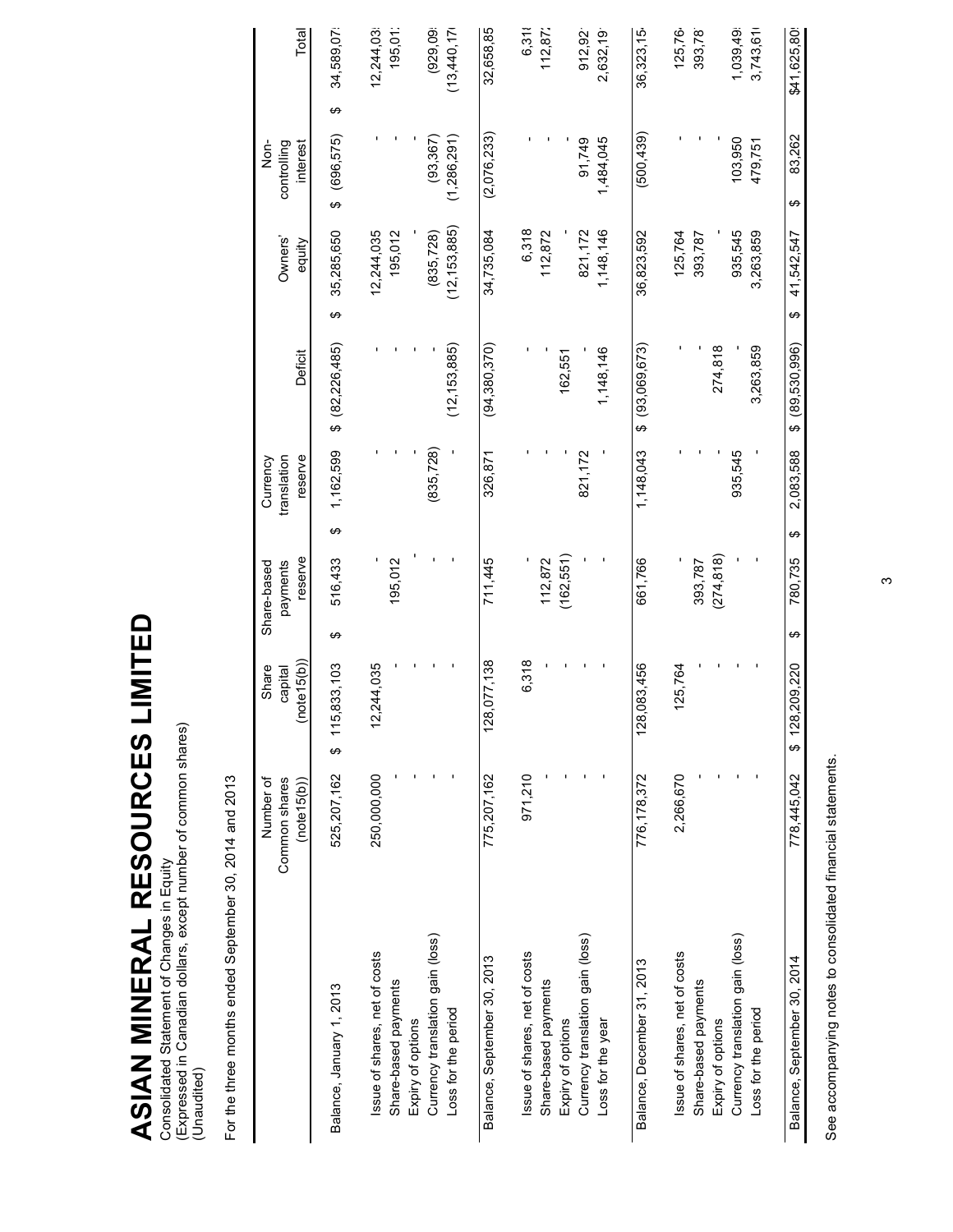Consolidated Statement of Cash flows (Expressed in Canadian dollars) (Unaudited)

For the three months ended September 30, 2014 and 2013

|                                                      |              | Three months         | Three months        | Nine months     | Nine months          |
|------------------------------------------------------|--------------|----------------------|---------------------|-----------------|----------------------|
|                                                      |              | ended                | ended               | ended           | ended                |
|                                                      |              | September 30<br>2014 | September 30        | September 30    | September 30<br>2013 |
|                                                      | <b>Notes</b> |                      | 2013                | 2014            |                      |
| Cash provided by (used in):                          |              |                      |                     |                 |                      |
| Operations:                                          |              |                      |                     |                 |                      |
| Net income/(loss)for the year                        |              | \$<br>2,838,547      | (6, 266, 805)<br>\$ | 3,743,610<br>\$ | \$(13,440,176)       |
| Items not involving cash:                            |              |                      |                     |                 |                      |
| Share-based payments                                 | 15(d)        | (425)                | 64,374              | 393,786         | 195,012              |
| Amortization and depreciation                        |              | 6,267,719            | 54,786              | 17,947,858      | 138,305              |
| Foreign currency translation                         |              | (1,005,603)          | (35, 792)           | (1,300,101)     | 311,833              |
| Unrealized foreign exchange loss                     |              | 85,974               |                     | 103,950         |                      |
| Changes in non-cash operating working capital:       |              |                      |                     |                 |                      |
| Accounts receivable and prepaid                      |              |                      |                     |                 |                      |
| expenses                                             |              | 614,109              | (2, 159, 145)       | (1,910,269)     | (2,762,013)          |
| Inventories                                          |              | (1,484,185)          | (46, 777)           | (3,220,017)     | (919, 289)           |
| Accounts payable and accrued liabilities             |              | (1,980,237)          | 1,820,560           | (54, 543)       | 5,013,267            |
|                                                      |              | 5,335,899            | (6, 568, 799)       | 15,704,274      | (11, 463, 061)       |
|                                                      |              |                      |                     |                 |                      |
| Investments:                                         |              |                      |                     |                 |                      |
| Purchase of property, plant and                      |              |                      |                     |                 |                      |
| equipment                                            |              | (2,768,610)          | (8,377,270)         | (10, 563, 313)  | (23, 187, 157)       |
|                                                      |              | (2,768,610)          | (8,377,270)         | (10, 563, 313)  | (23, 187, 157)       |
|                                                      |              |                      |                     |                 |                      |
| Financing:                                           |              |                      |                     |                 |                      |
| Issuance of common shares and warrants,              |              |                      |                     |                 |                      |
| net of issue costs<br>Cash held as collateral        | 15(d)(i)     | 27,163               |                     | 125,764         | 12,244,035           |
|                                                      | 12           |                      | 11,569,205          |                 |                      |
| Project financing                                    | 12           | (2,005,851)          | 16,483,671          | (1,756.691)     | 20,868,090           |
|                                                      |              | (1,978,688)          | 28,052,876          | (1,630,927)     | 33,112,125           |
| Net increase (decrease) in cash and cash equivalents |              | 588,601              | 13.106.807          | 3,510,135       | (1,538,093)          |
|                                                      |              |                      |                     |                 |                      |
| Cash and cash equivalents, beginning of period       |              | 9,296,560            | 624,680             | 6,375,127       | 15,269,580           |
|                                                      |              |                      |                     |                 |                      |
| Cash and cash equivalents, ending of period          |              | \$<br>9,885,161      | \$13,731,487        | \$<br>9,885,161 | \$13,731,487         |

Supplemental cash flow information (note 21)

See accompanying notes to consolidated financial statements.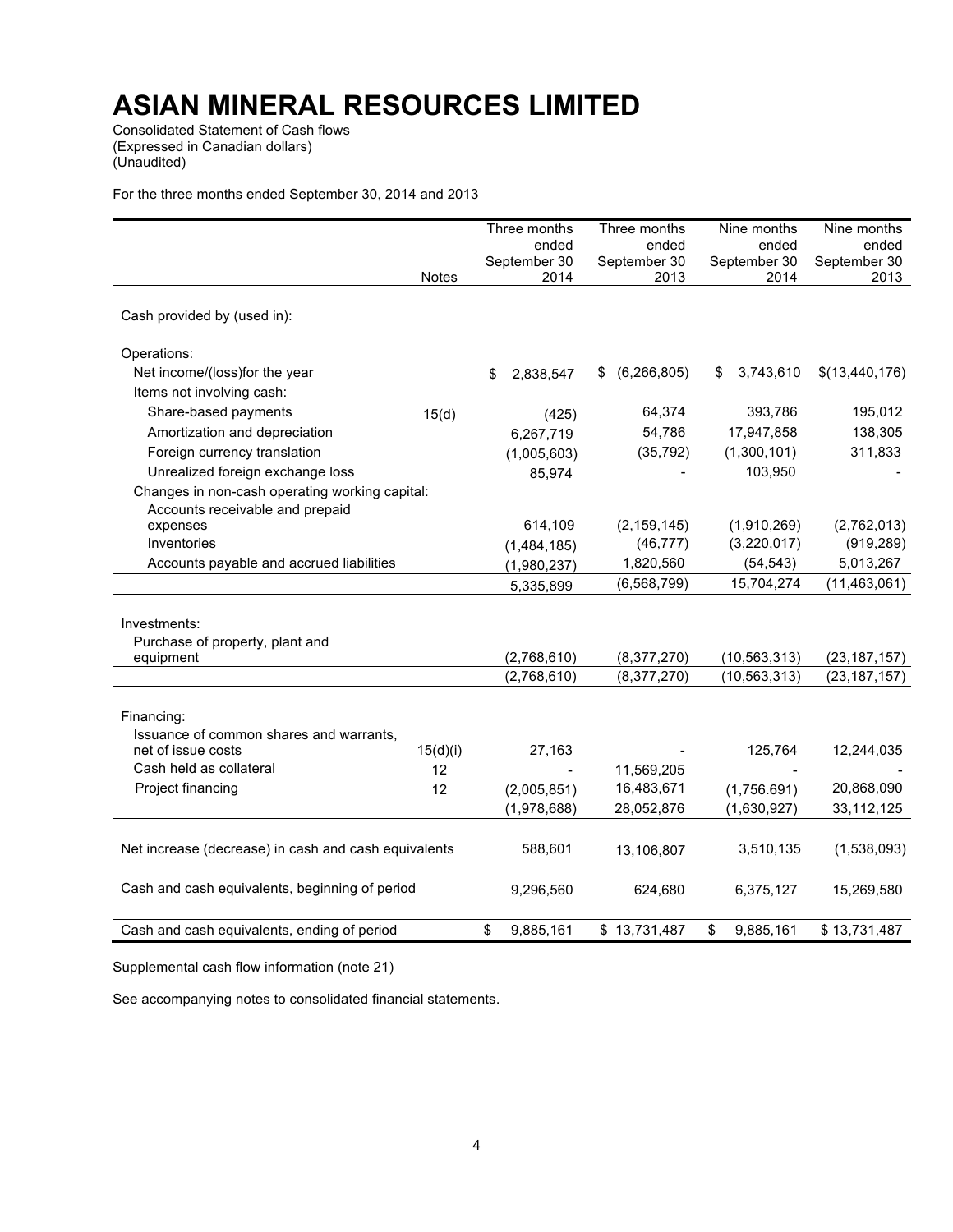Notes to the Consolidated Financial Statements (Expressed in Canadian dollars, unless otherwise stated) (Unaudited)

For the three months ended September 30, 2014 and 2013

#### **1. Nature of business and going concern:**

Asian Mineral Resources Limited (the "Company" or "AMR") is incorporated under the laws of the Province of British Columbia by a certificate of continuance as of December 31, 2004, having previously been incorporated and registered under the New Zealand Companies Act 1993. On April 19, 2004, the Company became listed on the TSX-Venture Exchange (TSX-V). The Company's principal business activities are the exploration and development of mineral property interests and extraction and processing of nickel mineral deposits. Its principal mineral property interest, held through a joint venture, is in the Ban Phuc Project Area located 160 km west of Hanoi in Son La Province, in northwestern Vietnam. The Company's registered corporate office is located at 120 Adelaide Street West, Suite 2500, Toronto, Ontario, Canada M5H 1T1.

The Company completed a definitive feasibility study in November 2005, updated in 2007, which supported mine development within a portion of the Ban Phuc Project Area. On December 17, 2007, the Company received a mining license to develop and mine the Ban Phuc deposit from the Vietnamese Ministry of Natural Resources and Environment. Project development commenced in late 2007, with production initially anticipated to commence in the second quarter of 2009. On October 1, 2008, the Company suspended project development activities at Ban Phuc and subsequently placed the project on care and maintenance for various reasons including the inability to obtain financing for project completion.

During 2012 and early 2013, following the receipt of equity and debt financing, construction activities recommenced. Initial commissioning commenced in July 2013 with commercial production achieved on November 1, 2013.As of that date, the Company commenced recording income related to revenues from metals sales and the costs incurred to produce those revenues in profit or loss. The first shipment of nickel concentrate was made on November 19, 2013 followed by the second shipment in December 2013.

In November 2013, the Vietnamese Government issued a clarification on the calculation of the mining rights grant fee as provided under Decree 203. Notwithstanding the clarification, the Company is contesting the rationale of the fee and is continuing discussions with relevant authorities. In the interim, an initial estimate of \$4.8 million has been calculated and is deemed payable in annual installments over the next two years. Additional disclosure on the nature and calculation of the mining rights fee is provided in note  $3(m)$ .

As at September 30, 2014, the Company has cash and cash equivalents of \$9.9 million and working capital of \$12 million. During the period ended September 30, 2014, the Company recognized a net income of \$3.7 million and has an accumulated deficit of \$89.7 million.

The Company, through its subsidiary Ban Phuc Nickel Mines Ltd. ("BPNM"), obtained a loan with a local bank in Vietnam with maximum borrowings under the facility of US\$20.0 million which must be used to complete development and maintain operations of the Ban Phuc mine. A US\$3.0 million facility was also arranged with the same local bank in Vietnam in December 2013 to allow an additional source of working capital funding should BPNM operations require financing until sustainable commercial levels of production are achieved during 2014 (refer to note12). The US\$20.0 million loan, and the US\$3.0 million facility, are both secured by the assets of BPNM and a corporate guarantee by AMR. The first loan repayment of US\$2.0 million was made in September 2014, the second repayment will be made in December 2014.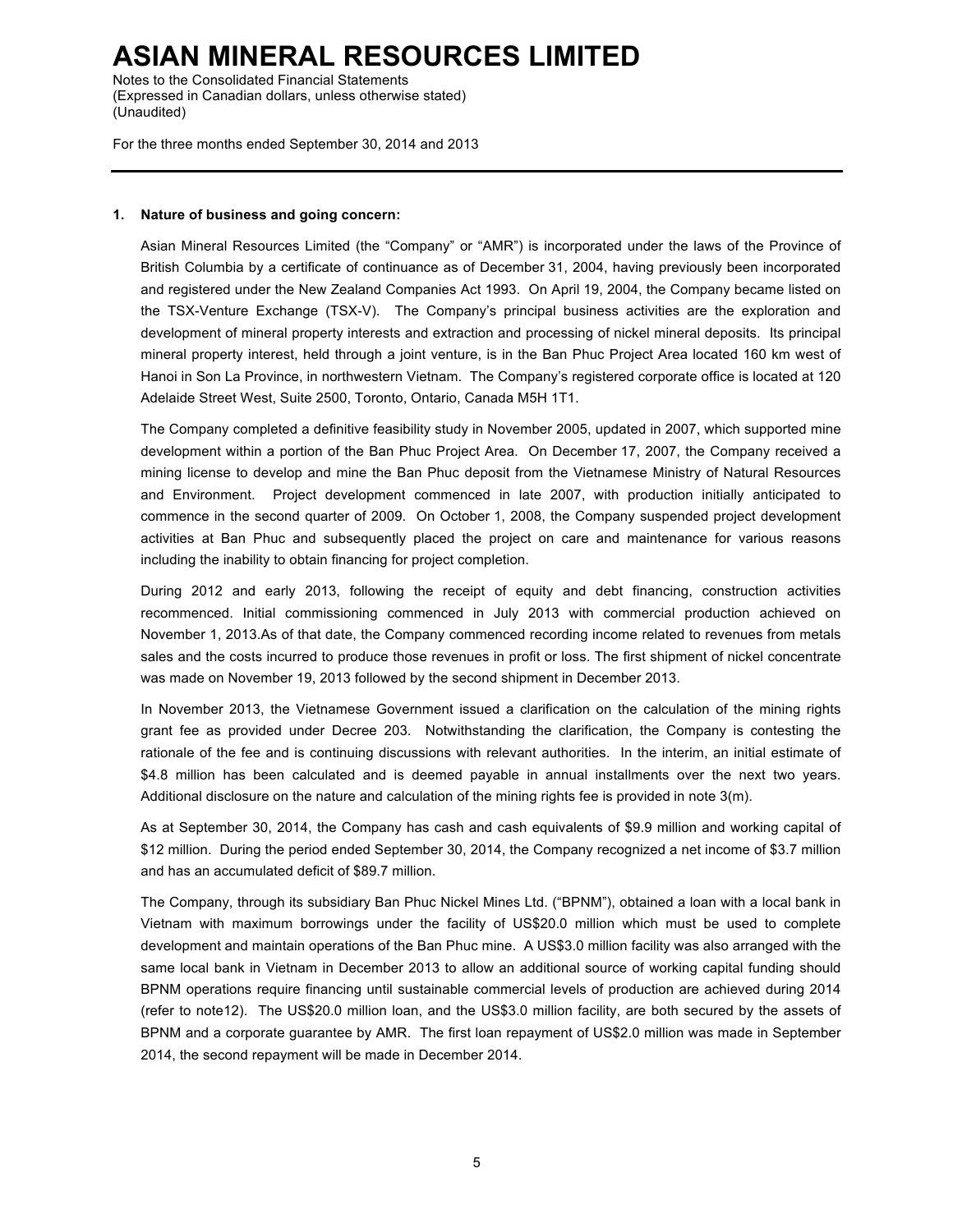Notes to the Consolidated Financial Statements (Expressed in Canadian dollars, unless otherwise stated) (Unaudited)

For the three months ended September 30, 2014 and 2013

#### **1. Nature of business and going concern (continued):**

These consolidated financial statements have been prepared on a going concern basis, which assumes that the Company will continue in operation for the foreseeable future and will be able to realize its assets and discharge its liabilities in the normal course as they come due. There can be no assurance that the Company will be able to achieve profitability and positive cash flows from the Ban Phuc mine and the conditions described above raise significant doubt about the Company's ability to continue as a going concern. Should the Company not be able to continue as a going concern, adjustments to the carrying values and classification of its assets and liabilities would be required, and these adjustments could be material.

#### **2. Basis of preparation:**

(a) Statement of compliance:

These consolidated financial statements have been prepared in accordance with International Financial Reporting Standards ("IFRS") as issued by the International Accounting Standards Board ("IASB").

(b) Approval of the financial statements:

The consolidated financial statements of the Company for the period ended September 30, 2014 were reviewed by the Audit Committee and approved and authorized for issue by the Board of Directors on November 28, 2014.

(c) Comparative figures:

Certain comparative figures have been restated to conform to the current year's financial statement presentation.

#### **3. Significant accounting policies:**

The accounting policies set out below have been applied consistently for all periods presented in these consolidated financial statements.

(a) Basis of measurement:

These consolidated financial statements have been prepared on the historical cost basis, utilizing the accrual method of accounting unless otherwise described in the notes below.

(b) Revenue recognition:

Revenue from sales of nickel concentrate is sold under pricing arrangements whereby revenue is recognized at the time of shipment, at which time legal title and risk pass to the customer and provisional revenue is recorded at current month average price as per the London Metals Exchange. The quoted period established to finalize the sales price is the second month after the shipment month, within which the contract is required to be settled. Changes between the prices recorded upon recognition of provisional revenue and final price due to fluctuation in metal market prices result in the existence of an embedded derivative in the accounts receivable. This embedded derivative is recorded at fair value, with changes in fair value classified as a component of revenue and receivables. Changes in the estimate of concentrate nickel content resulting from the final independent analysis of the concentrate are recognized at the point at which such analysis is agreed upon between the Company and its customers.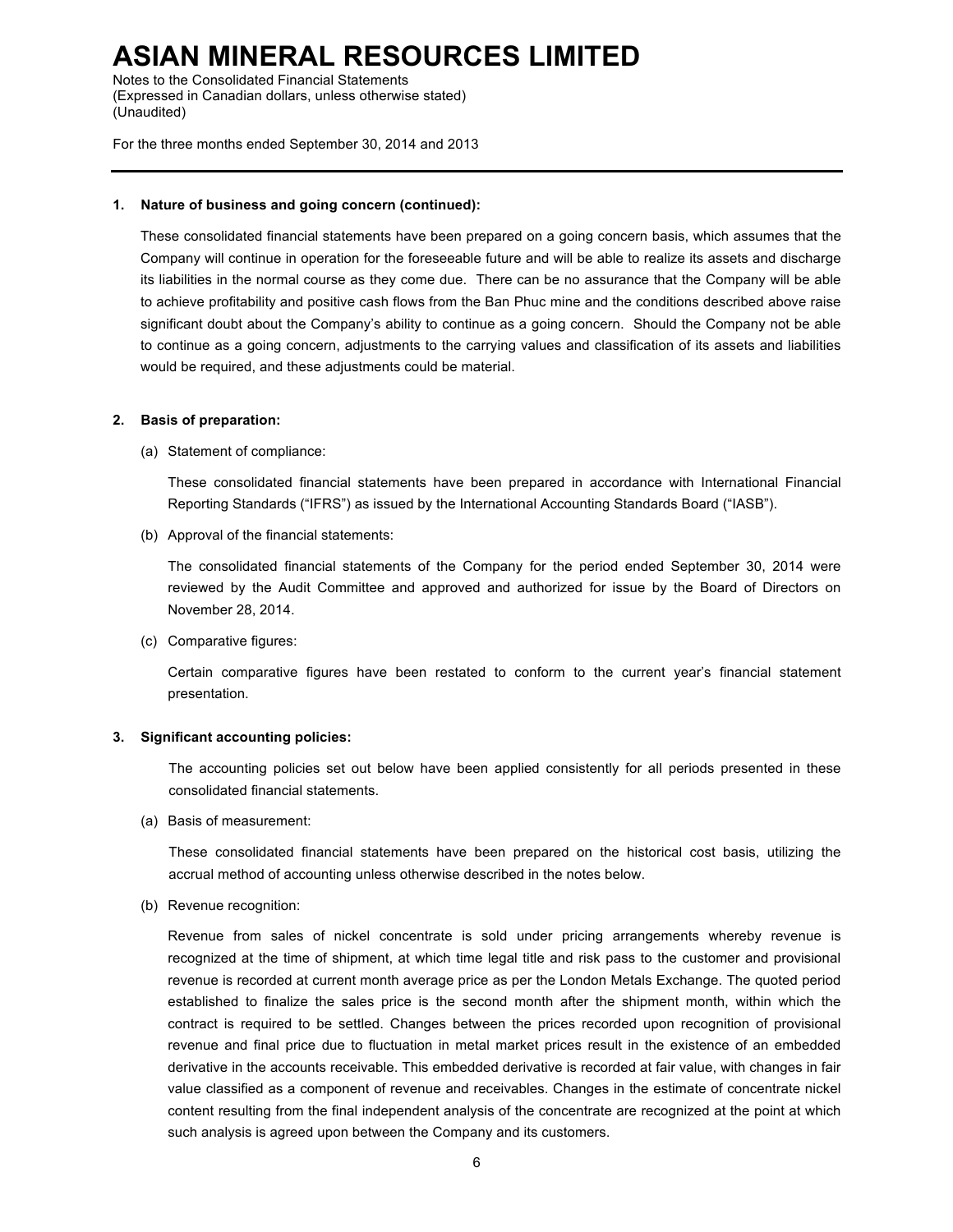Notes to the Consolidated Financial Statements (Expressed in Canadian dollars, unless otherwise stated) (Unaudited)

For the three months ended September 30, 2014 and 2013

#### **3. Significant accounting policies (continued):**

(c) Currency translation:

The functional and presentation currency of the Company is the Canadian dollar. The functional currency of its subsidiary BPNM is the United States dollar. Transactions in currencies other than the functional currency are recorded at the rate of exchange prevailing on the date of the transaction. Monetary assets and liabilities are translated at the exchange rate in place on the reporting date. Non-monetary items that are measured at historical cost in a foreign currency are translated at the exchange rate on the date of the transaction. Foreign currency translation differences are recognized in profit or loss.

For consolidation purposes, BPNM is translated into the Company's presentation currency of Canadian dollars. Assets and liabilities are translated using the exchange rate prevailing at the end of the reporting period. Income and expense items are translated at the average exchange rate for the relevant period. Translation differences are recognized in other comprehensive income (loss) and are accumulated within equity in the currency translation reserve.

(d) Basis of consolidation:

These consolidated financial statements include the accounts of the Company and its subsidiaries. All intercompany transactions and balances are eliminated on consolidation. For partially owned subsidiaries, the interest attributable to non-controlling shareholders is reflected in non-controlling interest. The Company determines whether it shall consolidate a subsidiary by assessing whether it has control over the subsidiary. Factors considered in such an assessment include whether the Company is exposed, or has rights, to variable returns from its involvement with the subsidiary and has the ability to affect those returns through its power over the subsidiary,

Significant subsidiaries of the Company are as follows:

| Name                                                     | Country of<br>incorporation | Effective<br>interest |
|----------------------------------------------------------|-----------------------------|-----------------------|
| Ban Phuc Nickel Mines Limited Liability Company ("BPNM") | Vietnam                     | 90%                   |
| Asian Mineral Resources Nickel Limited                   | Cook Islands                | 100%                  |
| Asian Nickel Exploration Limited                         | Cook Islands                | 100%                  |

#### (e) Cash and cash equivalents:

Cash and cash equivalents consist of cash in hand, deposits held at call with banks and other short-term highly liquid investments with original maturities of three months or less when acquired.

(f) Inventories

Inventories include nickel concentrate in progress and produced and consumable materials and supplies. The cost of nickel concentrate in progress and produced is determined principally by average production costs. Production inventories are stated at the lower of average production costs and net realizable value.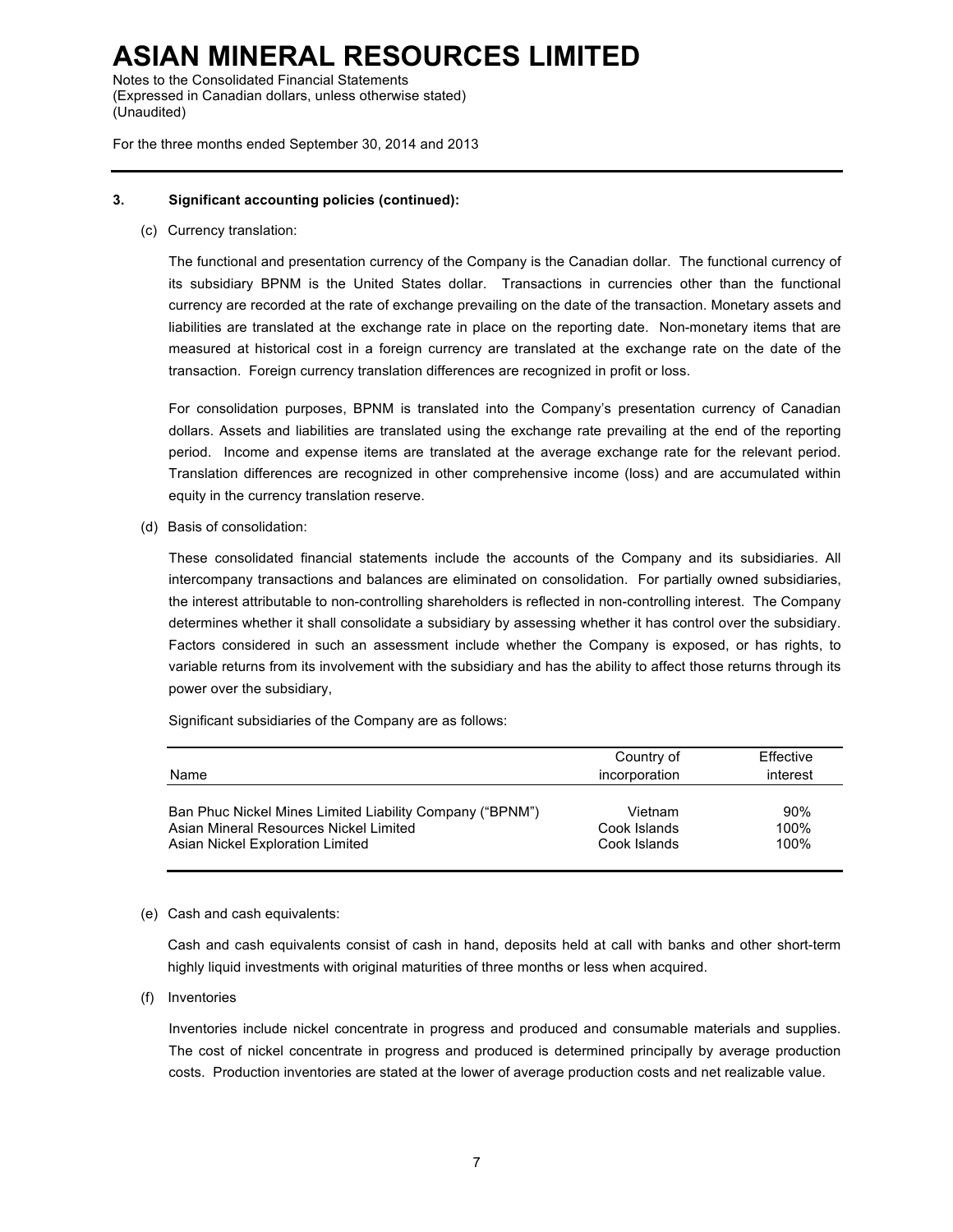Notes to the Consolidated Financial Statements (Expressed in Canadian dollars, unless otherwise stated) (Unaudited)

For the three months ended September 30, 2014 and 2013

#### **3. Significant accounting policies (continued):**

(f) Inventories (continued)

Costs of nickel concentrate inventories include all costs incurred up until production of a tonne of nickel concentrate such as mining costs, processing costs, maintenance costs, road transport costs and directly attributable general and administration costs but exclude royalties. Net realizable value is determined with reference to estimated contained nickel, copper and cobalt metal and current market prices at the reporting period end date.

Consumable materials and supplies inventory consists of consumables used in development activities, such as explosives, fuel and spare parts which are valued at the lower of cost and replacement cost (approximates net realizable value) and, where appropriate, less a provision for obsolescence.

Inventory produced prior to commencement of commercial production is recognized as revenue in the income statement when sold.

(g) Prepayments:

Prepayments to suppliers and contractors are based on the contract progress, with payments made during the stages of work.

(h) Property, plant and equipment:

Property, plant and equipment are stated at cost less accumulated depreciation and accumulated impairment losses. Plant and equipment includes capitalized development expenditures. Cost includes expenditures that are directly attributable to the acquisition or construction of an asset and includes the direct charges associated with bringing the asset to the location and condition necessary for its intended use and an initial estimate of the costs of dismantling and removing the item and restoring the site on which it is located.

Depreciation is provided on plant and equipment, calculated on a straight line basis so as to write off the net cost or other revalued amount of each asset over its expected useful life to its estimated residual value. The estimated useful lives, residual values and depreciation method are reviewed at the end of each annual financial period with the affect of any changes recognized on a prospective basis.

| Asset                                                                                                                                          | <b>Basis</b>                                                                                    | Rate range                                  |
|------------------------------------------------------------------------------------------------------------------------------------------------|-------------------------------------------------------------------------------------------------|---------------------------------------------|
| Building, machinery, motor vehicles, infrastructure<br>Furniture and office equipment<br>Licenses and franchises<br>Plant and mine development | Straight-line<br>Straight-line<br>Straight-line<br>Unit of production based<br>mineral reserves | 14% - 25%<br>$11\% - 33\%$<br>$11\% - 33\%$ |

The expenditures related to construction are capitalized as construction-in-progress and are included within property, plant and equipment. Construction in progress represents the cost of remaining plant and mine development which is under construction. Costs directly attributable with ongoing construction related activities during the commissioning phase of new assets incurred in the period before they are operating in the way intended by management are capitalized, all other costs not directly attributable are expensed. No depreciation is provided for construction in progress during the period of construction.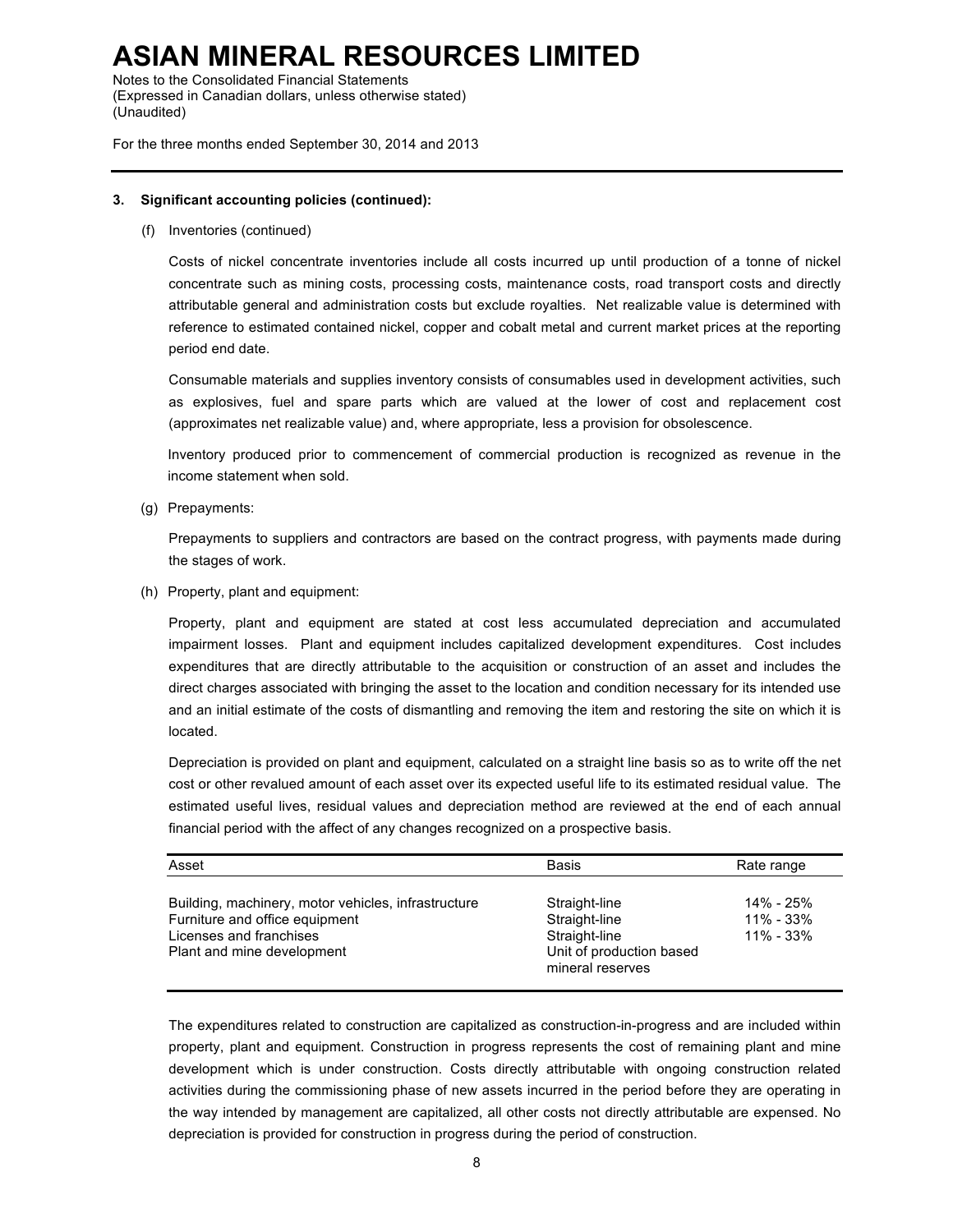Notes to the Consolidated Financial Statements (Expressed in Canadian dollars, unless otherwise stated) (Unaudited)

For the three months ended September 30, 2014 and 2013

#### **3. Significant accounting policies (continued):**

(i) Mineral property interest:

Exploration expenses incurred prior to determination of the technical feasibility and commercial viability of mining operations and issuance of a mining license are expensed as incurred. Mineral property acquisition costs and exploration and development expenditures incurred subsequent to the determination of technical feasibility and commercial viability of mining operations and issuance of a mining license are deferred, less accumulated amortization and accumulated impairment losses, if any, until the property to which they relate commences commercial production, is sold, allowed to lapse or is abandoned. Technical feasibility and commercial viability generally coincide with the establishment of proven and probable reserves; however, this determination may be impacted by management's assessment of certain modifying factors. When commercial production in an area of interest has commenced, the associated costs are amortized over the estimated economic life of the mine on a units-of-production basis using proven and probable reserves (as defined by National Instrument 43-101).

Changes in factors such as estimates of proven and probable reserves that affect units-of-production calculations are accounted for on a prospective basis.

(j) Impairment of long-lived assets:

At the end of each year or at each reporting date, the Company reviews the carrying amounts of its longlived assets to determine whether there is any indication that those assets may be impaired. If any such indication exists, the recoverable amount of the asset is estimated in order to determine the extent of the impairment loss, if any. Where the asset does not generate cash flows that are independent from other assets, the Company estimates the recoverable amount of the cash-generating unit ("CGU") to which the asset belongs.

The recoverable amount of a CGU is the higher of the CGU's fair value less costs to sell and its value-inuse. In assessing value-in-use, the estimated future cash flows are discounted to their present value using a pre-tax discount rate that reflects current market assessment of the time value of money and the risks specific to the asset for which the estimates of future cash flows have not been adjusted.

If the recoverable amount of an asset or CGU is estimated to be less than its carrying amount, the carrying amount of the asset or CGU is reduced to its recoverable amount. Impairment losses are recognized in profit and loss in the period the impairment indicator is identified.

An impairment loss is reversed if there is an indication that there has been a change in the estimates used to determine the recoverable amount. The carrying amount of the asset or CGU is increased to its recoverable amount, but only to the extent that the increased carrying amount does not exceed the carrying amount that would have been determined had no impairment loss been recognized for the asset or CGU in prior years. The reversal of an impairment loss is recognized immediately in profit and loss.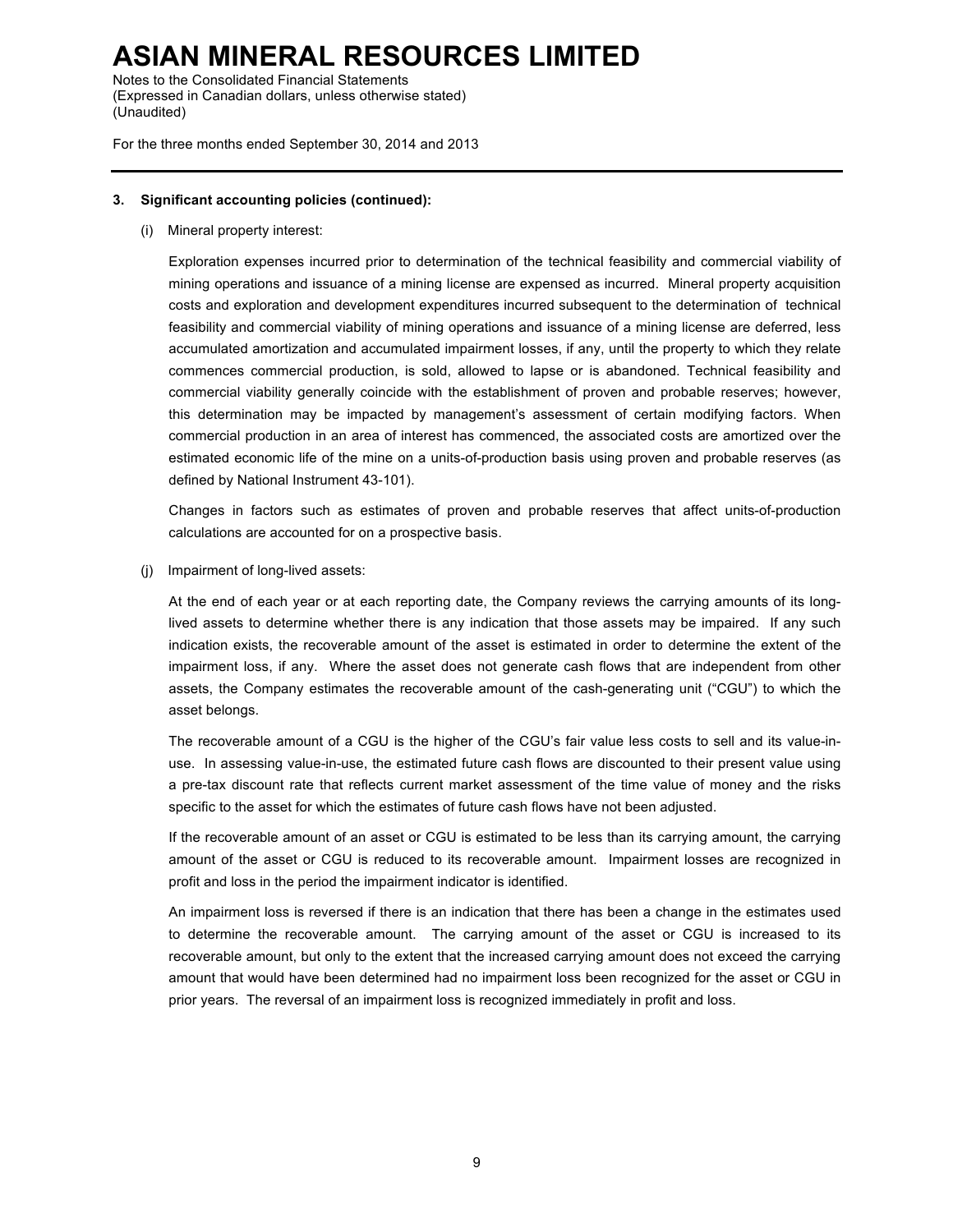Notes to the Consolidated Financial Statements (Expressed in Canadian dollars, unless otherwise stated) (Unaudited)

For the three months ended September 30, 2014 and 2013

#### **3. Significant accounting policies (continued):**

(k) Reserve estimates:

The Company estimates its ore reserves and mineral resources based on information compiled by Qualified Persons as defined in accordance with Canadian Securities Administrators National Instrument 43-101 *Standards for Disclosure of Mineral Projects* ("NI 43-101"). Reserves are used when performing impairment assessments on the Company's mineral property, for forecasting the timing of payment of mine closure, reclamation and rehabilitation costs, and in determining the depletion of mineral properties.

There are numerous uncertainties inherent in estimating ore reserves, and assumptions that are valid at the time of estimation may change significantly when new information becomes available. Changes in the forecasted prices of commodities, exchange rates, production costs or recovery rates may change the economic status of reserves and may, ultimately, result in changes to reserve estimates. Any adjustments are accounted for prospectively.

(l) Provision for closure and rehabilitation:

A provision for closure and rehabilitation is recognized when there is a legal or constructive obligation to remediate as a result of exploration, development and production activities undertaken, if the amount of the provision can be measured reliably. The estimated future obligations include the costs of dismantling, and removal of facilities and restoration. The provision for future restoration costs is the best estimate of the present value of the expenditure required to settle the restoration obligation at the reporting date. The environmental rehabilitation obligation is capitalized as part of the carrying amount of the associated longlived asset and a liability is recorded. The environmental rehabilitation cost is amortized on the same basis as the related asset. Future restoration costs are reviewed annually and any changes in the estimate are reflected in the present value of the restoration provision at the reporting date.

(m) Mining rights grant fee:

In late 2010, the Vietnamese Government passed a new law, the Mineral Law 2010. Decree 15 of the law included a new statutory fee titled "mining rights grant fee". The Mineral Law 2010 provided the fee to be determined based on price, reserve, quality and type of the relevant mineral; however, until late 2013, both the Mineral Law 2010 and the Decree 15 did not specify the formula for calculation and thus there was no basis to estimate the fee payable. In November 2013, the Vietnamese Government issued Decree 203 which outlined the formula to calculate the mining rights grant fee and on that basis the Company estimated the cost of the fee and recognized a provision in these consolidated financial statements. The fee has been estimated at \$4.8 million. In November 2014, the fee is in finalization process with Vietnamese related government agencies to revise to US\$2.1 million. If the new fee is finalized in 2014, it will be paid in two equal installments – the first installment will be paid before year-end 2014, and the remaining will be paid in 2015.

(n) Share capital:

Common shares are classified as equity. The Company records proceeds from share issuances net of issue costs and any tax effects. Common shares issued for consideration other than cash are valued at the quoted market price on the date the shares are issued.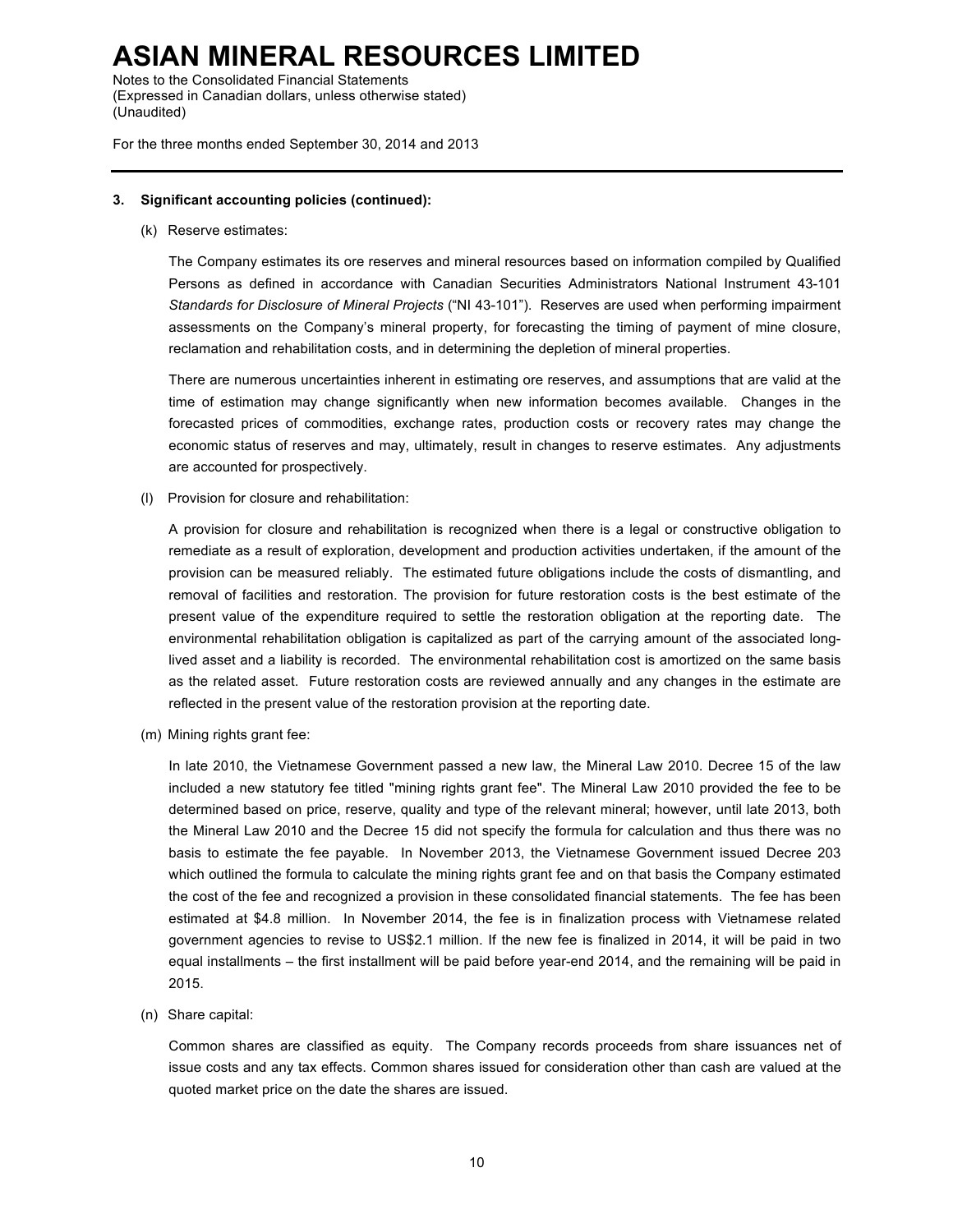Notes to the Consolidated Financial Statements (Expressed in Canadian dollars, unless otherwise stated) (Unaudited)

For the three months ended September 30, 2014 and 2013

#### **3. Significant accounting policies (continued):**

(o) Share-based payments:

The Company has a share option plan, under which the fair value of all share-based awards is estimated using the Black-Scholes Option Pricing Model at the grant date and amortized over the vesting periods. An individual is classified as an employee when the individual is an employee for legal or tax purposes (direct employee) or provides services similar to those performed by a direct employee, including directors of the Company. Share-based payments to non-employees are measured at the fair value of the goods or services received or the fair value of the equity instruments issued if it is determined the fair value of the goods or services received cannot be reliably measured and are recorded at the date the goods or services are received. The amount recognized as an expense is adjusted to reflect the number of awards expected to vest. The offset is credited to share-based payment reserve.

Upon the exercise of the share purchase options, consideration paid together with the amount previously recognized in the share-based payment reserve is recorded as an increase to share capital. Charges for share purchase options that are forfeited before vesting are reversed from the share-based payments reserves. For those share purchase options that expire or are forfeited after vesting, the amount previously recorded in share-based payments reserve is transferred to deficit.

(p) Interest expenses:

Interest is recognized on a time proportion basis, taking into account the principal outstanding and the effective rate over the period to maturity.

(q) Royalties:

A 10% royalty is payable to the Vietnamese Government calculated on the value of nickel concentrate sale price less export tax, processing costs, bagging costs, road freight costs, custom charges and warehouse costs. Royalty expense is recorded when revenue from the sale of nickel concentrate is recognized.

(r) Income taxes:

Income tax expense comprises current and deferred tax. Current tax and deferred tax are recognized in the statement of comprehensive loss except to the extent that the tax relates to a business combination, or items recognized directly in equity or in other comprehensive income.

Current tax is the expected tax payable or receivable on the taxable income or loss for the year, using rates enacted or substantively enacted at the reporting date, and any adjustment to tax payable in respect of previous years.

A deferred tax asset is recognized for unused tax losses, tax credits and deductible temporary differences, to the extent that it is probable that future taxable profits will be available against which they can be utilized.

Deferred tax assets are reviewed each reporting date and are reduced to the extent that it is no longer probable that the related tax benefit will be realized.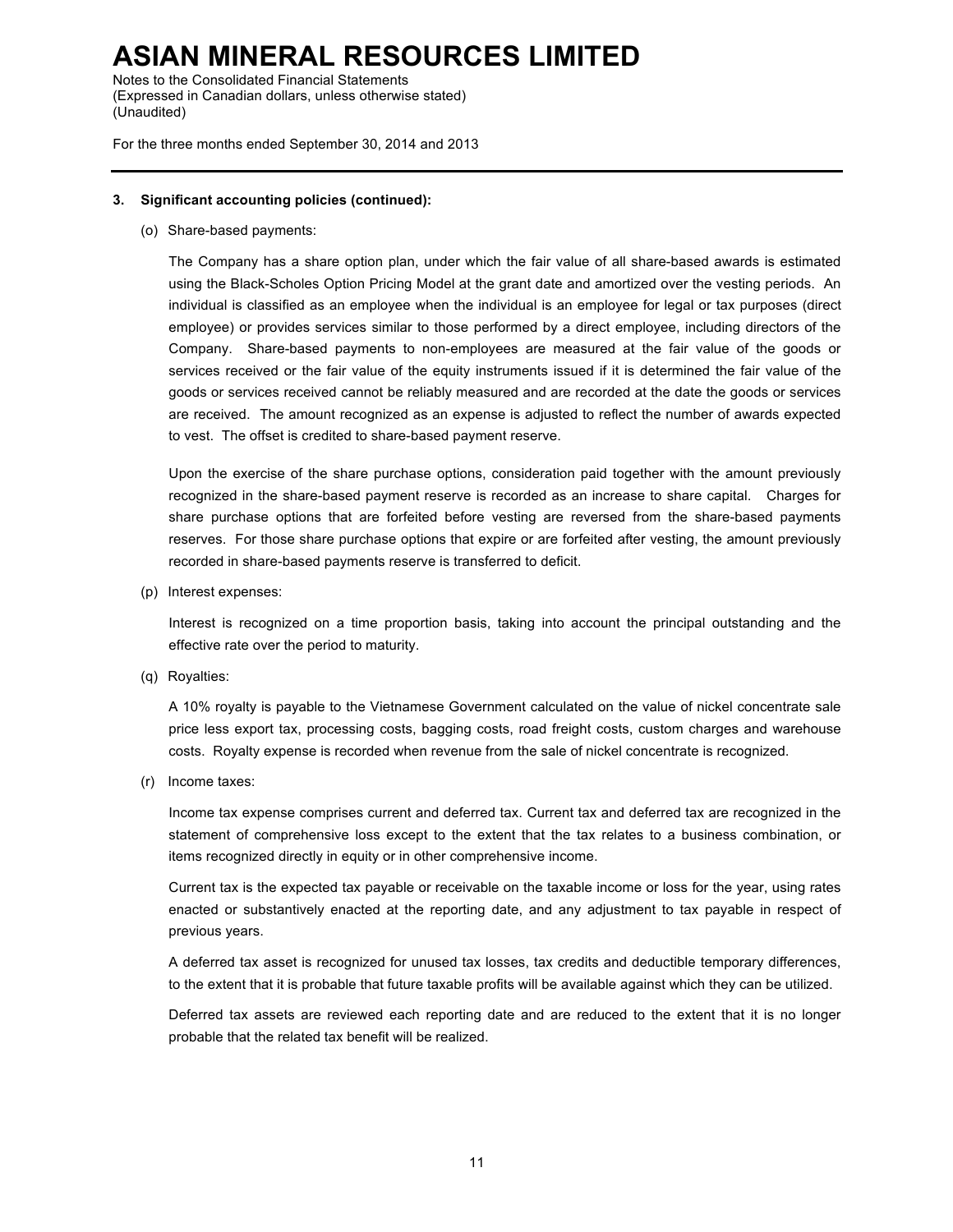Notes to the Consolidated Financial Statements (Expressed in Canadian dollars, unless otherwise stated) (Unaudited)

For the three months ended September 30, 2014 and 2013

#### **3. Significant accounting policies (continued):**

(r) Income taxes (continued):

Deferred tax is recognized in respect of temporary differences between the carrying amounts of assets and liabilities for financial reporting purposes and the amounts used for taxation purposes. Deferred tax is not recognized for the temporary differences arising from the initial recognition of assets or liabilities in a transaction that is not a business combination and that affects neither accounting, nor taxable profit or loss. Deferred tax is measured at the tax rates that are expected to be applied to temporary differences when they reverse, based on the laws that have been enacted or substantively enacted by the reporting date. Deferred tax assets and liabilities are offset if there is a legally enforceable right to offset the tax liabilities and assets, and they relate to income taxes levied by the same tax authority.

- (s) Financial instruments:
	- (*i*) Non-derivative financial assets:

The Company initially recognizes loans and receivables and deposits on the date that they are originated. All other financial assets (including assets designated at fair value through profit or loss) are recognized on the trade date at which the Company becomes a party to the contractual provisions of the instrument.

The Company derecognizes a financial asset when the contractual rights to the cash flows from the asset expire, or it transfers the rights to receive the contractual cash flows on the financial asset in a transaction in which substantially all the risks and rewards of ownership of the financial asset are transferred.

Financial assets and liabilities are offset and the net amount presented in the statement of financial position when, and only when, the Company has a legal right to offset the amounts and intends either to settle on a net basis or to realize the asset and settle the liability simultaneously.

The Company classifies its financial assets in the following categories:

- (A) Financial assets at fair value through profit or loss ("FVTPL");
- (B) Held-to-maturity investments;
- (C) Available-for-sale financial assets ("AFS"); or
- (D) Loans and receivables.

The classification depends on the purpose for which the financial assets were acquired. Management determines the classification of financial assets at initial recognition.

The Company has the following non-derivative financial assets: loans and receivables.

#### *Financial assets at FVTPL*

A financial asset is classified at fair value through profit or loss if it is classified as held-for-trading or is designated as such upon initial recognition. Financial assets are designated at fair value through profit or loss if the Company manages such investments and makes purchase and sale decisions based on their fair value in accordance with the Company's documented risk management or investment strategy.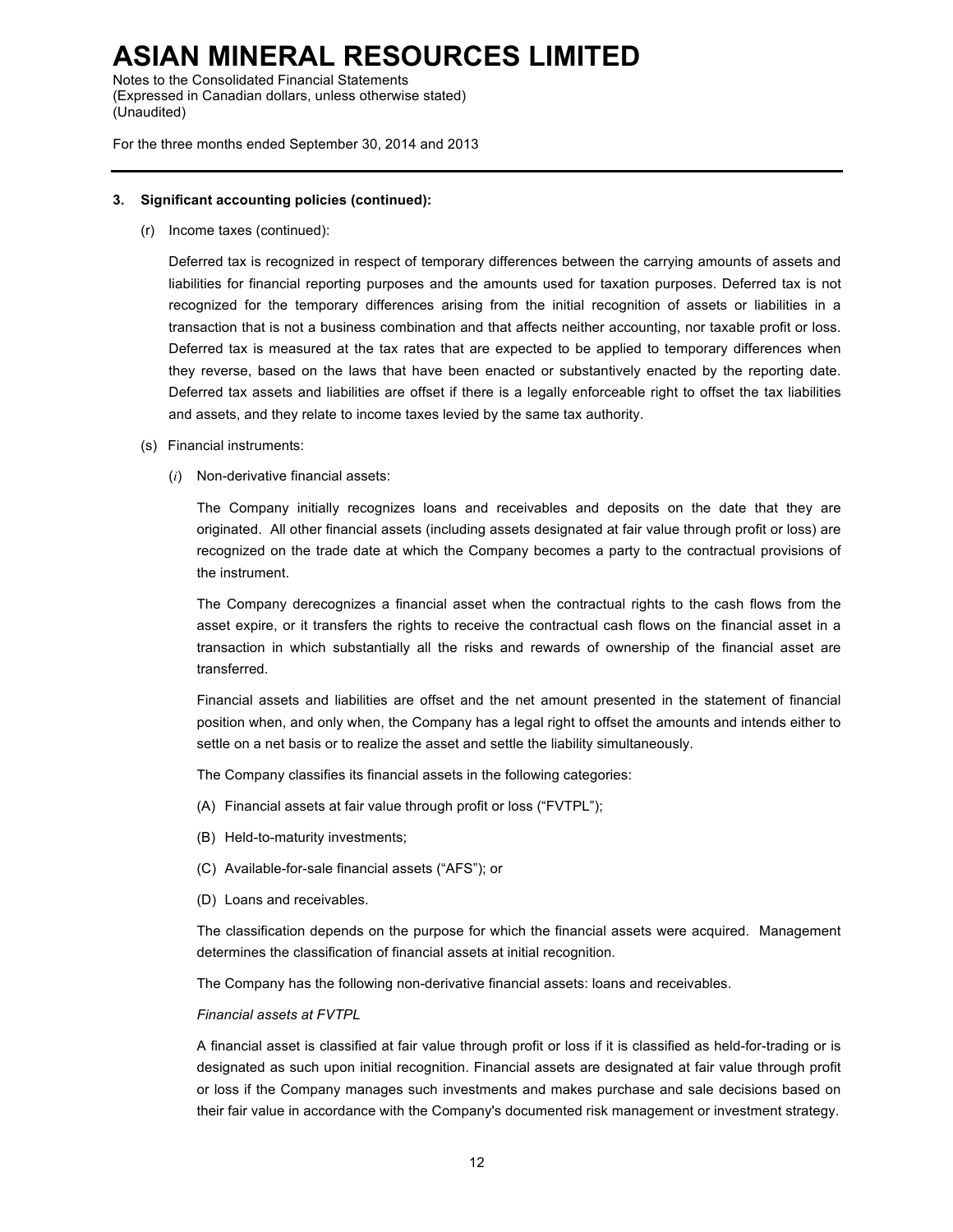Notes to the Consolidated Financial Statements (Expressed in Canadian dollars, unless otherwise stated) (Unaudited)

For the three months ended September 30, 2014 and 2013

#### **3. Significant accounting policies (continued):**

- (s) Financial instruments (continued):
	- (*i*) Non-derivative financial assets (continued):

#### *Held-to-maturity investments*

Investments are measured at amortized cost using the effective interest rate method. Transaction costs are added and amortized to the statement of operations over the life of the financial instrument on an effective yield basis. The Company does not have any assets classified as held-to-maturity investments.

#### *Available-for-sale financial assets*

Short-term investments are classified as available-for-sale and are carried at fair value (where determinable based on market prices of actively traded securities) with unrealized gains and losses recognized in other comprehensive income (loss). Management assesses the carrying value of AFS financial assets each period and any impairment charges are recognized in profit or loss. When financial assets classified as available-for-sale are sold, the accumulated fair value adjustments recognized in other comprehensive income (loss) are included in profit and loss. The Company does not have any assets classified as available-for-sale financial assets.

#### *Loans and receivables*

Loans and receivables are financial assets with fixed or determinable payments that are not quoted in an active market. Such assets are recognized initially at fair value plus any directly attributable transaction costs. Subsequent to initial recognition, loans and receivables are measured at amortized cost using the effective interest rate method, less any impairment losses. Loans and receivables comprise cash and cash equivalents and accounts receivable.

#### *Impairment of financial assets*

Financial assets, other than those at FVTPL, are assessed for indicators of impairment at each period end. Financial assets are impaired when there is objective evidence that, as a result of one or more events that occurred after the initial recognition of the financial asset, the estimated future cash flows of the investment have been impacted.

Financial assets and liabilities are offset and the net amount presented in the statement of financial position when, and only when, the Company has a legal right to offset the amounts and intends either to settle on a net basis or to realize the asset and settle the liability simultaneously.

Such financial liabilities are recognized at fair value plus any directly attributable transaction costs. Subsequent to initial recognition, other financial liabilities are measured at amortized cost using the effective interest method.

The Company has the following non-derivative financial liabilities: bank term loan, trade and other payables and accrued liabilities which is classified as other financial liabilities.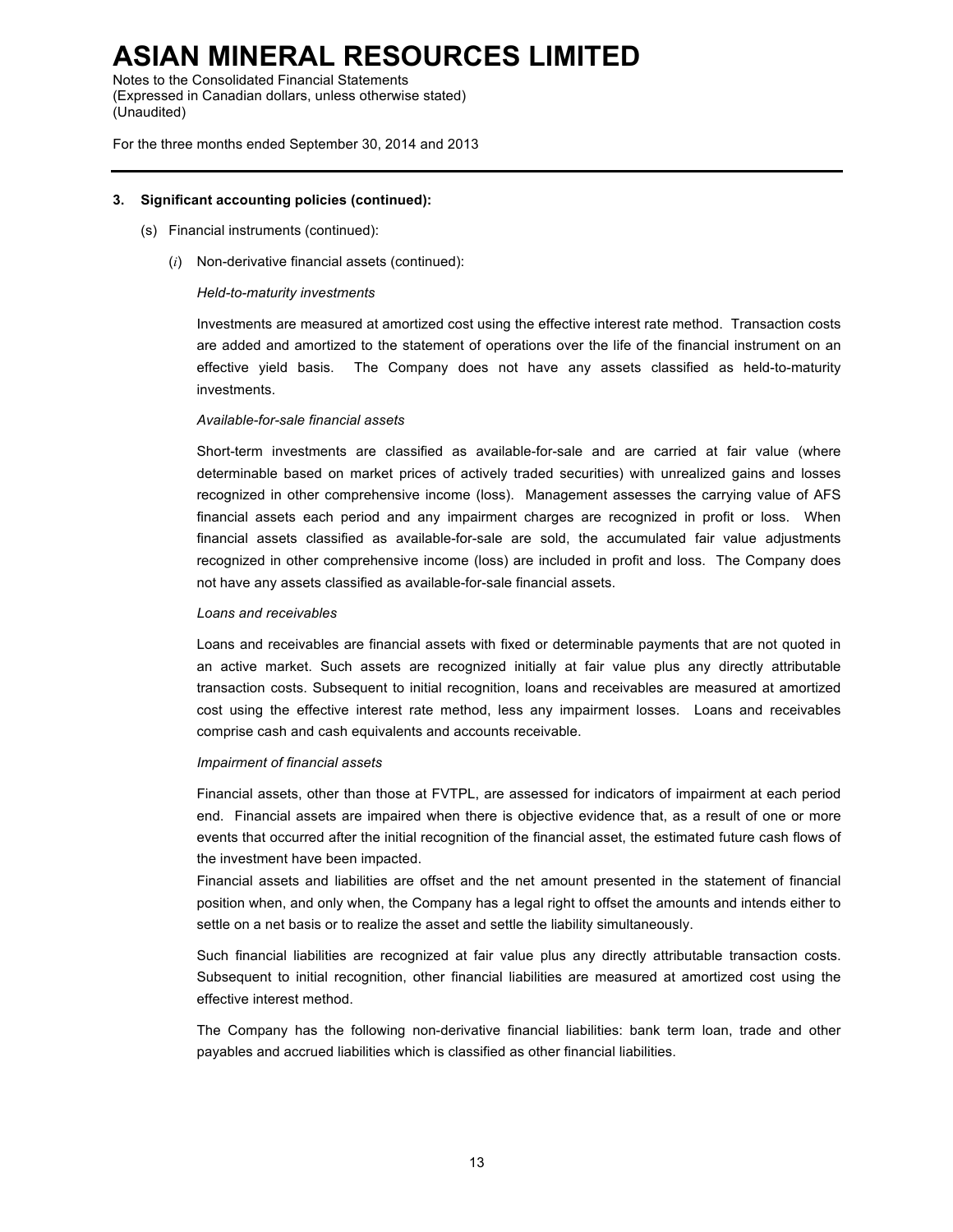Notes to the Consolidated Financial Statements (Expressed in Canadian dollars, unless otherwise stated) (Unaudited)

For the three months ended September 30, 2014 and 2013

#### **3. Significant accounting policies (continued):**

(t) Loss per share:

Basic loss per share is calculated by dividing the loss available to common shareholders by the weighted average number of common shares outstanding during the period. For all periods presented, loss available to common shareholders equals the reported loss.

Diluted loss per share is calculated using the treasury stock method. Under the treasury stock method, the weighted average number of common shares issued and outstanding used for the calculation of diluted loss per share assumes that the proceeds to be received on the exercise of dilutive stock options and warrants are used to repurchase common shares at the average market price during the period. For all periods presented, diluted loss per share is the same as basic loss per share since the effect of the outstanding options (note 15(d)) and share purchase warrants (note 15(e)) would be anti-dilutive.

#### **4. Changes in accounting standards:**

The Company has adopted the following new standards, along with any consequential amendments, effective January 1, 2013. These changes were made in accordance with the applicable transitional provisions.

The nature and impact of each new standard and amendment applicable to the Company are described below:

#### *IAS 1, Presentation of items of other comprehensive income (Amendment)*

The amendments to IAS 1 introduced a grouping of items presented in other comprehensive income ("OCI"). Items that could be reclassified to profit or loss at a future point in time (e.g. net gain or loss on available-for-sale financial assets) shall be presented separately from items that will never be reclassified. This amendment had no impact on the Company's presentation as the components of OCI pertain only to foreign currency translation gains or losses.

#### *IFRS 10, Consolidated Financial Statements*

In May 2011, the IASB issued IFRS 10, *Consolidated Financial Statements*, to replace IAS 27, *Consolidated and Separate Financial Statements* and SIC 12, *Consolidation – Special Purpose Entities*. The new consolidation standard changes the definition of control so that the same criteria apply to all entities, both operating and special purpose entities, to determine control. The revised definition focuses on the need to have both power and variable returns before control is present. The adoption of IFRS 10 did not result in any change in the consolidation status of any of the Company's subsidiaries or investees.

#### *IFRS 11, Joint Arrangements*

In May 2011, the IASB issued IFRS 11, *Joint Arrangements*, to replace IAS 31, *Interests in Joint Ventures*. The new standard defines two types of arrangements: Joint Operations and Joint Ventures. The focus of the standard is to reflect the rights and obligations of the parties involved in the joint arrangement, regardless of whether the joint arrangement operates through a separate legal entity. Joint arrangements that are classified as joint ventures are accounted for using the equity method of accounting. Joint arrangements that are classified as joint operations require the venturers to recognize the individual assets, liabilities, revenues and expenses to which they have legal rights or are responsible. The adoption of IFRS 11 did not result in any changes to the Company's consolidated financial statements.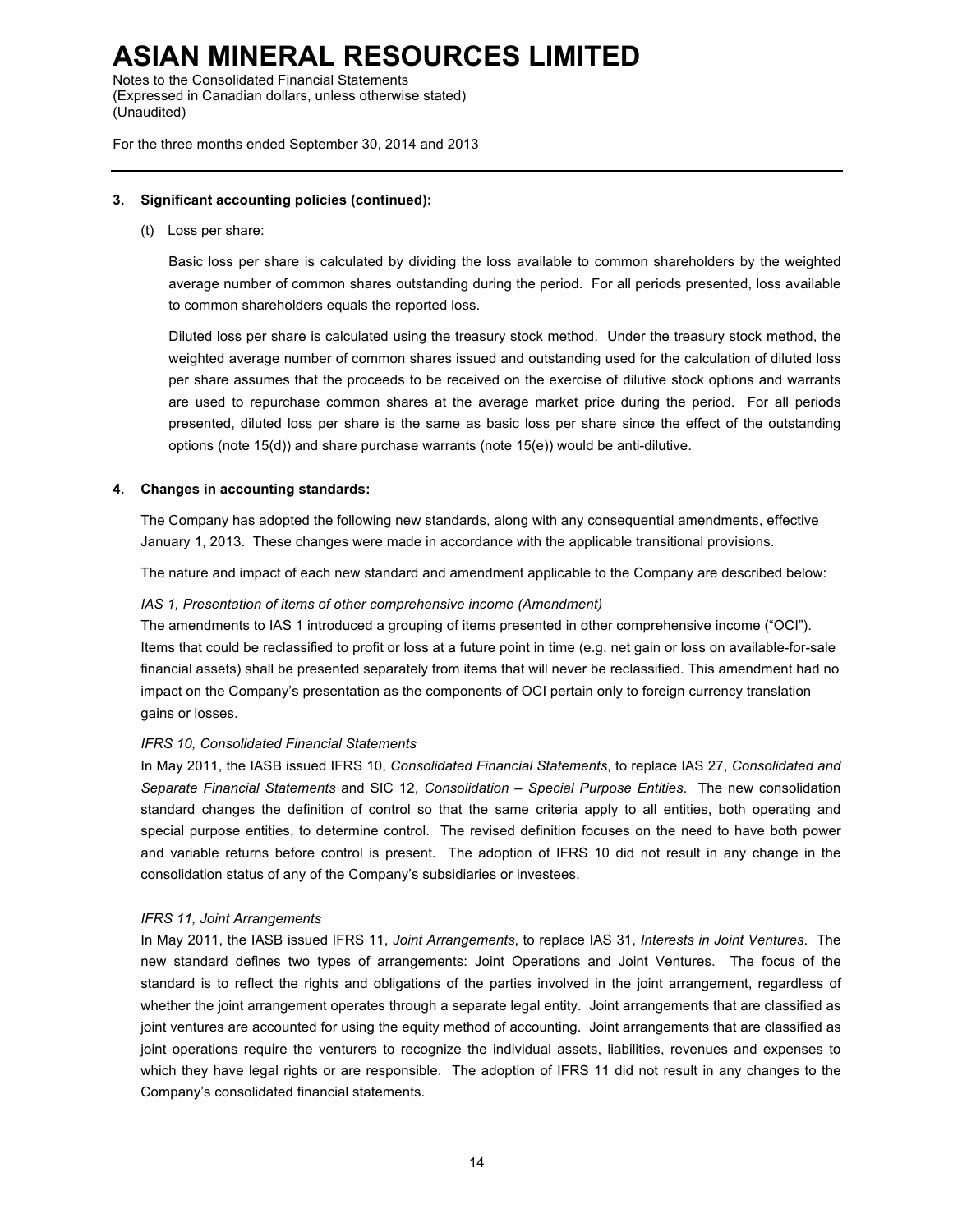Notes to the Consolidated Financial Statements (Expressed in Canadian dollars, unless otherwise stated) (Unaudited)

For the three months ended September 30, 2014 and 2013

#### **4. Changes in accounting standards (continued):**

#### *IFRS 12, Disclosure of Interests in Other Entities*

In May 2011, the IASB issued IFRS 12, *Disclosure of Interests in Other Entities,* to create a comprehensive disclosure standard to address the requirements for subsidiaries, joint arrangements and associates including the reporting entity's involvement with other entities. It also includes requirements for unconsolidated structured entities (i.e. special purpose entities). The Company adopted IFRS 12 effective January 1, 2013. The Company has provided these disclosures in note 23.

#### *IFRS 13, Fair Value Measurement*

In May 2011, the IASB issued IFRS 13, *Fair Value Measurement* as a single source of guidance for all fair value measurements required by IFRS to reduce the complexity and improve consistency across its application. The standard provides a definition of fair value and guidance on how to measure fair value as well as a requirement for enhanced disclosures. The Company adopted IFRS 13 on a prospective basis.

IFRS 13 also requires specific disclosures on fair values, some of which replace existing disclosure requirements in other standards, including IFRS 7, Financial Instruments: Disclosures. The Company has provided these disclosures in note 22.

#### *IAS 19, Employee benefits (amended)*

In June 2011, the IASB published a revised version of IAS 19, which represents an effort to improve the accounting for employee retirement benefits. The revisions include the requirement to recognize past service costs immediately in net income rather than using the corridor method and the requirement to recognize actuarial gains and losses immediately in other comprehensive income ("OCI"). Previously companies had the option of recognizing actuarial gains and losses through OCI immediately or via use of the corridor method. Another revision included the requirement that expected return on plan assets be calculated based on the rate used to discount the defined benefit obligation which is based on high quality bond yields. Previously, equity returns were incorporated into the expected return on plan assets. Further there is a requirement for more disclosure relating to the characteristics and risks of the amounts in the financial statements regarding defined benefit plans, including the timing and uncertainty of the entity's cash flows. This amendment did not have a significant impact on its consolidated financial statements.

#### *IFRIC 20, Stripping costs in the production phase of a surface mine*

IFRIC 20 "Stripping costs in the production phase of a surface mine' applies to waste removal costs that are incurred in open pit mining activity during the production phase of the mine. Recognition of a stripping activity asset requires the asset to be related to an identifiable component of the ore body. Stripping costs that relate to inventory produced should be accounted for as a current production cost in accordance with IAS 2, "Inventories." Stripping costs that generate a benefit of improved access and meet the definition of an asset should be accounted for as an addition to an existing asset. Existing stripping costs on the balance sheet at transition that do not relate to a specific ore body should be written off to opening retained earnings. The stripping activity asset shall be depreciated on a systematic basis, over the expected useful life of the identified component of the ore body that becomes more accessible as a result of the stripping activity. There was no impact on the consolidated financial statements as a result of this standard.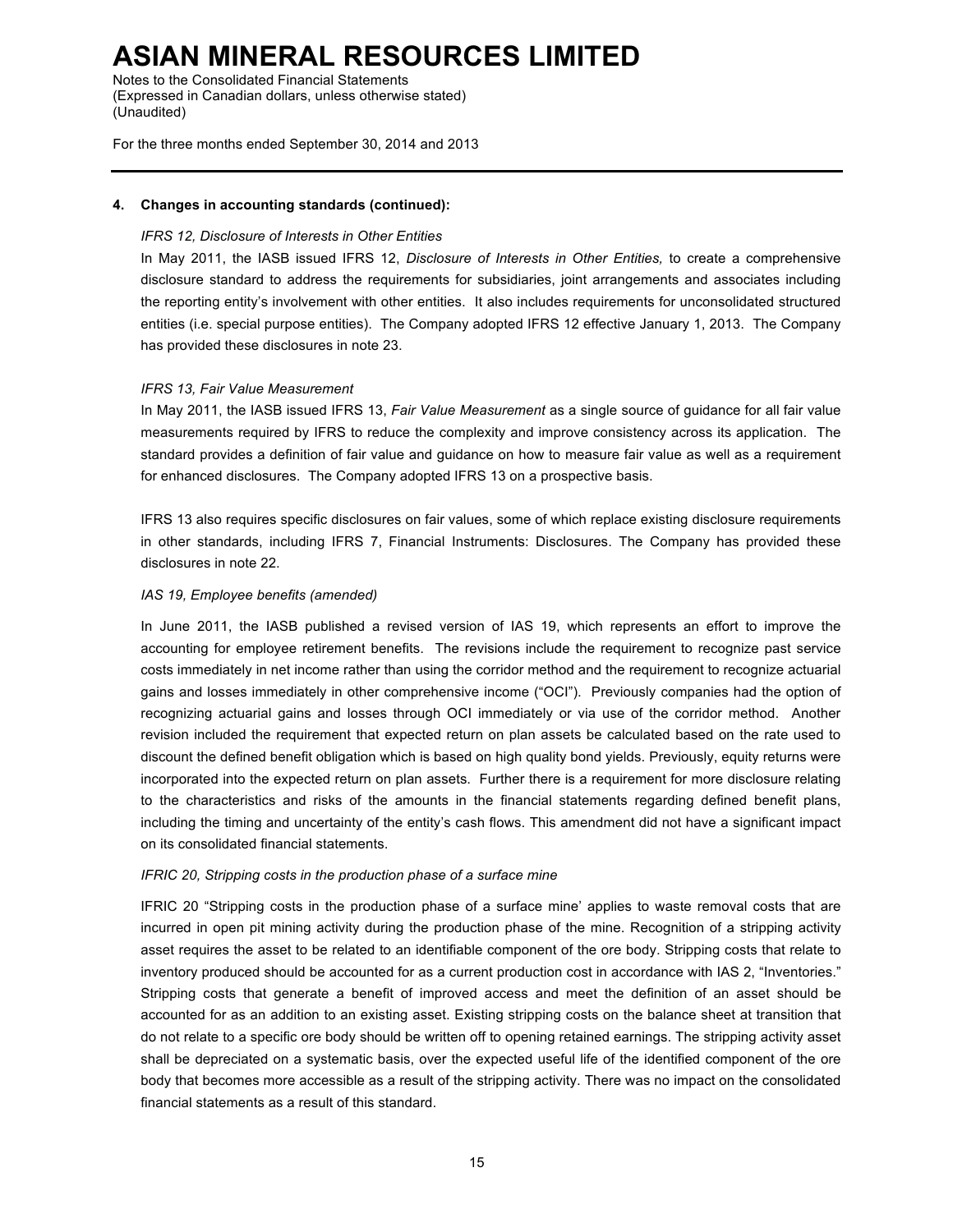Notes to the Consolidated Financial Statements (Expressed in Canadian dollars, unless otherwise stated)

For the three months ended September 30, 2014 and 2013

#### **4. Changes in accounting standards (continued):**

The Company has not early adopted any other standard, interpretation or amendment in the consolidated financial statements that have been issued, but not yet effective.

A number of new standards, amendments to standards and interpretations, are not yet effective for the year ended December 31, 2013, and have not been applied in preparing these consolidated financial statements. The following pronouncements are those that the Company considers most significant and are not intended to be a complete list of new pronouncements that may affect the financial statements.

#### *IFRS 9, Financial Instruments*

In November 2009, the IASB issued IFRS 9, *Financial Instruments,* as the first step in its project to replace IAS 39 *Financial Instruments: Recognition and Measurement*. IFRS 9 retains but simplifies the mixed measurement model and establishes two primary measurement categories for financial assets: amortized cost and fair value. The basis of classification depends on an entity's business model and the contractual cash flows of the financial asset. Classification is made at the time the financial asset is initially recognized, namely when the entity becomes a party to the contractual provisions of the instrument.

IFRS 9 amends some of the requirements of IFRS 7, *Financial Instruments: Disclosures*, including added disclosures about investments in equity instruments measured at fair value in OCI, and guidance on the measurement of financial liabilities and recognition of financial instruments. In December 2011, the IASB issued an amendment that adjusted the mandatory effective date of IFRS 9 from January 1, 2013 to January 1, 2015. The Company is currently assessing the impact of adopting IFRS 9 on its consolidated financial statements, including the applicability of early adoption

#### *IFRIC 21, Levies*

IFRIC 21 "Levies" is an interpretation of IAS 37, "Provisions, Contingent Liabilities and Contingent Assets", and applies to the accounting for levies imposed by governments. IAS 37 sets out criteria for the recognition of a liability, one of which is the requirement for the entity to have a present obligation as a result of a past event ("obligating event"). IFRIC 21 clarifies that the obligating event that gives rise to a liability to pay a levy is the activity described in the relevant legislation that triggers the payment of the levy. IFRIC 21 is effective for annual periods commencing on or after January 1, 2014. The Company is currently evaluating the extent of the impact on its financial statements of adoption of this standard.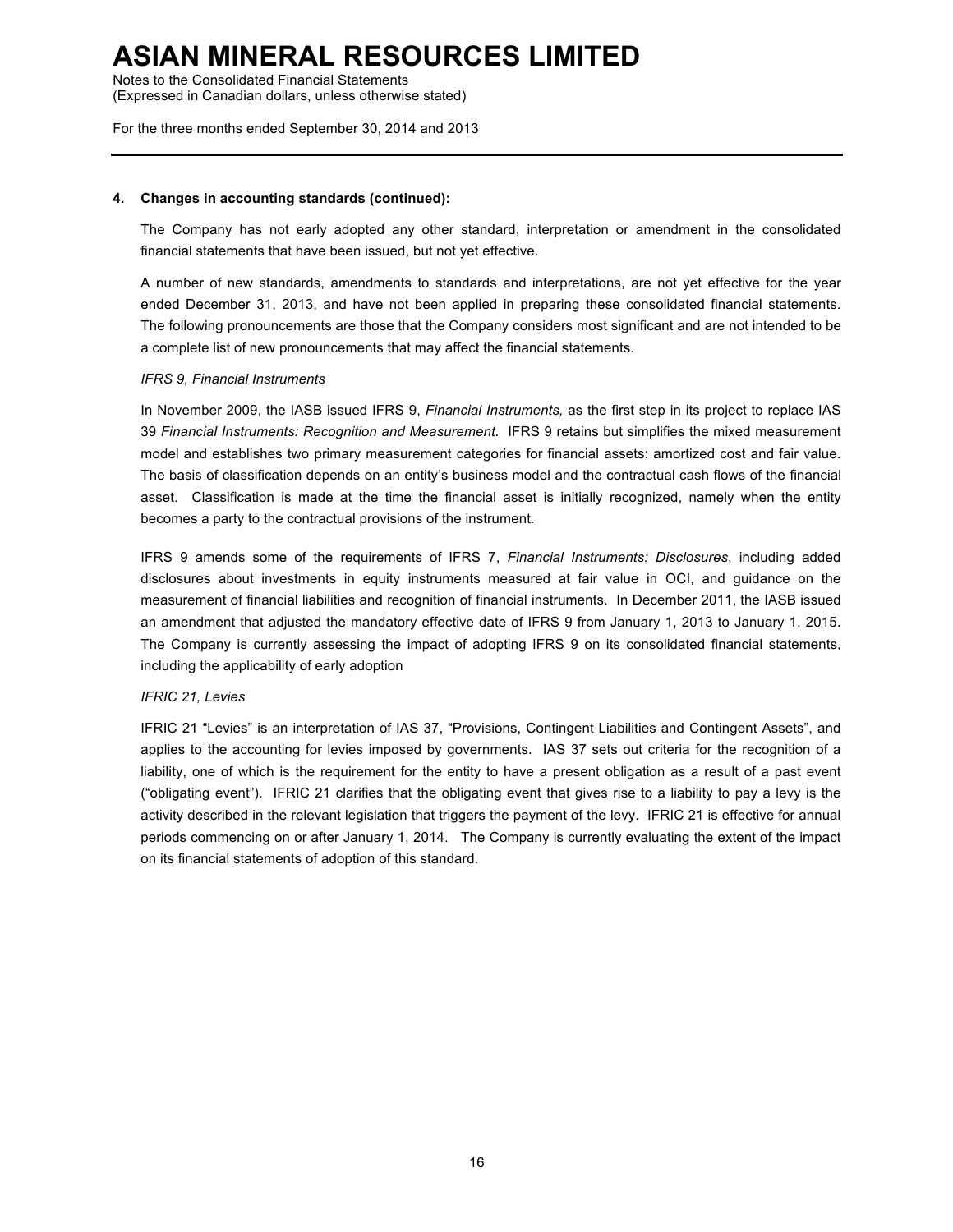Notes to the Consolidated Financial Statements (Expressed in Canadian dollars, unless otherwise stated) (Unaudited)

For the three months ended September 30, 2014 and 2013

#### **5. Critical judgments in applying accounting policies:**

The critical judgments that the Company's management has made in the process of applying the Company's accounting policies, apart from those involving estimations (note 6), that have the most significant effect on the amounts recognized in the Company's consolidated financial statements are as follows:

(a) Economic recoverability and probability of future economic benefits of exploration, evaluation and development costs.

Management has determined that exploration drilling, evaluation, development and related costs incurred which have been capitalized are economically recoverable. Management uses several criteria in its assessment of economic recoverability and probability of future economic benefits including geologic and metallurgic information, history of conversion of mineral deposits to proven and probable reserves, scoping and feasibility studies, accessible facilities, existing permits and life of mine plans.

(b) Commercial production

Costs incurred to construct and develop mineral properties, plant and equipment are capitalized until the assets are brought into the location and condition necessary to be capable of operating in the manner intended by management. Depletion of capitalized costs for mineral properties and related plant and equipment begins when operating levels intended by management have been reached. The results of operations of the Company during the periods presented in these audited consolidated financial statements have been impacted by management's determination that the BPNM Mine reached the operating levels intended by management on November 1, 2013.

(c) Functional currency

The functional currency for each of the Company's subsidiaries is the currency of the primary economic environment in which the entity operates. It has been determined that the functional currency of BPNM is the United States dollar, while the functional currency for the Company and its other subsidiaries is the Canadian dollar. Assessment of functional currency involves certain judgments to determine the primary economic environment and the Company reconsiders the functional currency of its entities if there is a change in the events and conditions, which determine the primary economic environment.

(d) Going concern

The assessment of the Company's ability to continue as a going concern involves judgment regarding future funding available for its development of the Ban Phuc mine and for working capital requirements. Judgments must also be made with regard to events or conditions, which might give rise to significant uncertainty.

#### (e) Provisional pricing contracts

Nickel concentrate is invoiced when shipped and amounts recognized as revenue are based on the Company's assessment of the mineral content and grade, based on internal assays, of the concentrate shipments. Final assays determine the final payable ounces by the Company's customers. Therefore, there is significant estimation uncertainty surrounding the recognition of revenues based on preliminary assays. Any adjustments to revenue recognized based on final assays are accounted for prospectively.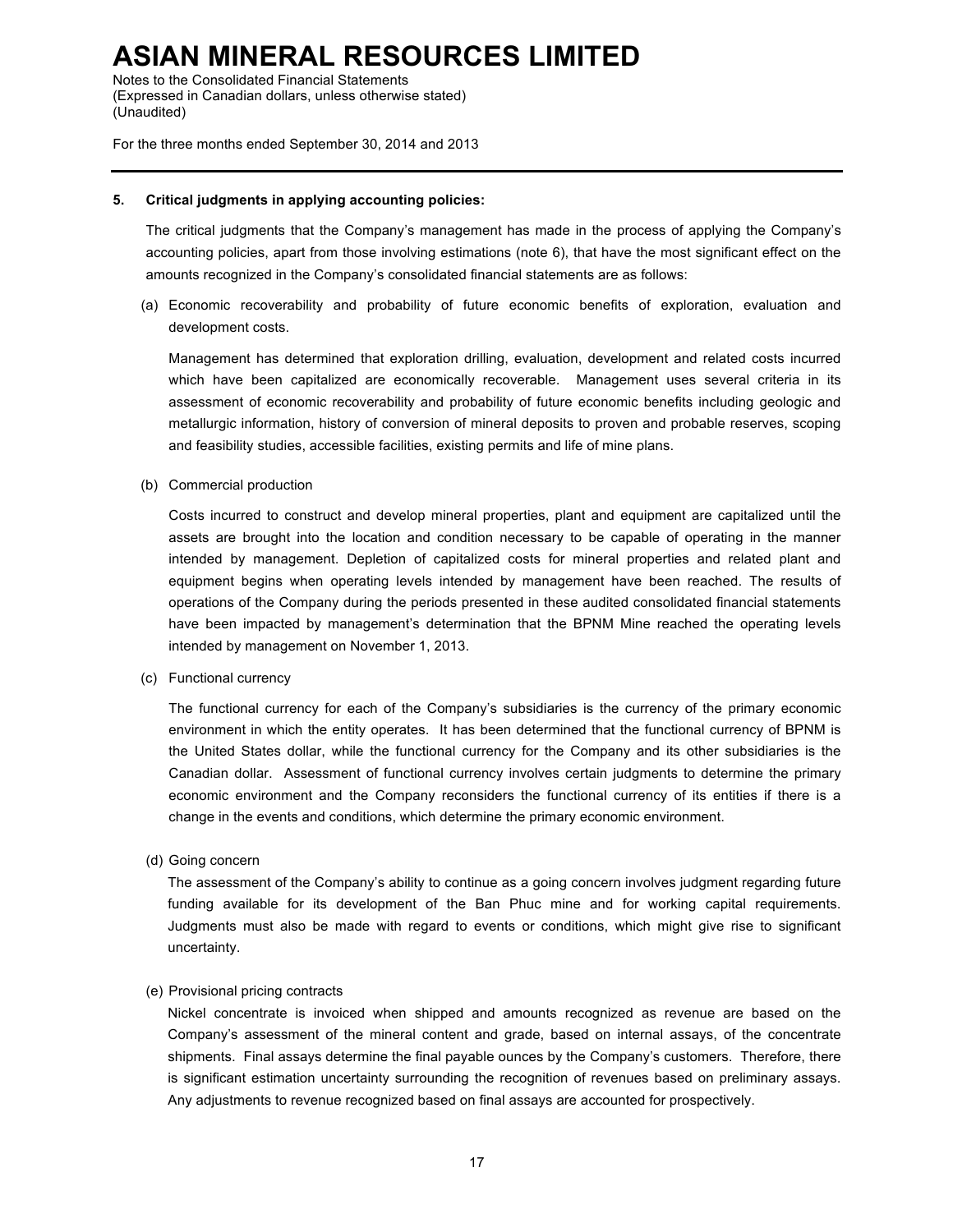Notes to the Consolidated Financial Statements (Expressed in Canadian dollars, unless otherwise stated) (Unaudited)

For the three months ended September 30, 2014 and 2013

#### **6. Key sources of estimation uncertainty:**

The preparation of the consolidated financial statements requires management to make estimates and assumptions of the effect of uncertain future events on the carrying amounts of the Company's assets and liabilities at the end of the reporting period. Actual results may differ from those estimates as the estimation process is inherently uncertain. Differences between the actual results and present estimates and assumptions have the potential to materially affect the Company's consolidated financial statements. Estimates are reviewed on an ongoing basis and are based on historical experience and other facts and circumstances. Revisions to estimates and the resulting effect on the carrying amounts of the Company's assets and liabilities are accounted for prospectively.

The significant assumptions about the future and other major sources of estimation uncertainty as at the end of the reporting period that have a significant risk of resulting in a material adjustment to the carrying amounts of the Company's assets and liabilities are as follows:

(a) Impairment of mineral properties, plant and equipment

The Company considers both external and internal sources of information in assessing whether there are any indications that mineral properties, plant and equipment are impaired. External sources of information the Company considers include changes in the market, economic and legal environment in which the Company operates that are not within its control and affect the recoverable amount of mineral properties, plant and equipment. Internal sources include the manner in which mineral properties, plant and equipment are being used or are expected to be used, and indications of economic performance of the assets.

In determining the recoverable amounts of the Company's mineral properties, plant and equipment, the Company's management makes estimates of the discounted future after-tax cash flows expected to be derived from its mineral properties using an appropriate discount rate. Reductions in metal price forecasts, increases in estimated future costs of production, increases in estimated future non-expansionary capital expenditures, reductions in the amount of recoverable reserves, resources and exploration potential and/or adverse current economics can result in a write down of the carrying amounts of the Company's mineral properties, plant and equipment.

(b) Impairment of mineral properties, plant and equipment

The Company considers both external and internal sources of information in assessing whether there are any indications that mineral properties, plant and equipment are impaired. External sources of information the Company considers include changes in the market, economic and legal environment in which the Company operates that are not within its control and affect the recoverable amount of mineral properties, plant and equipment. Internal sources include the manner in which mineral properties, plant and equipment are being used or are expected to be used, and indications of economic performance of the assets.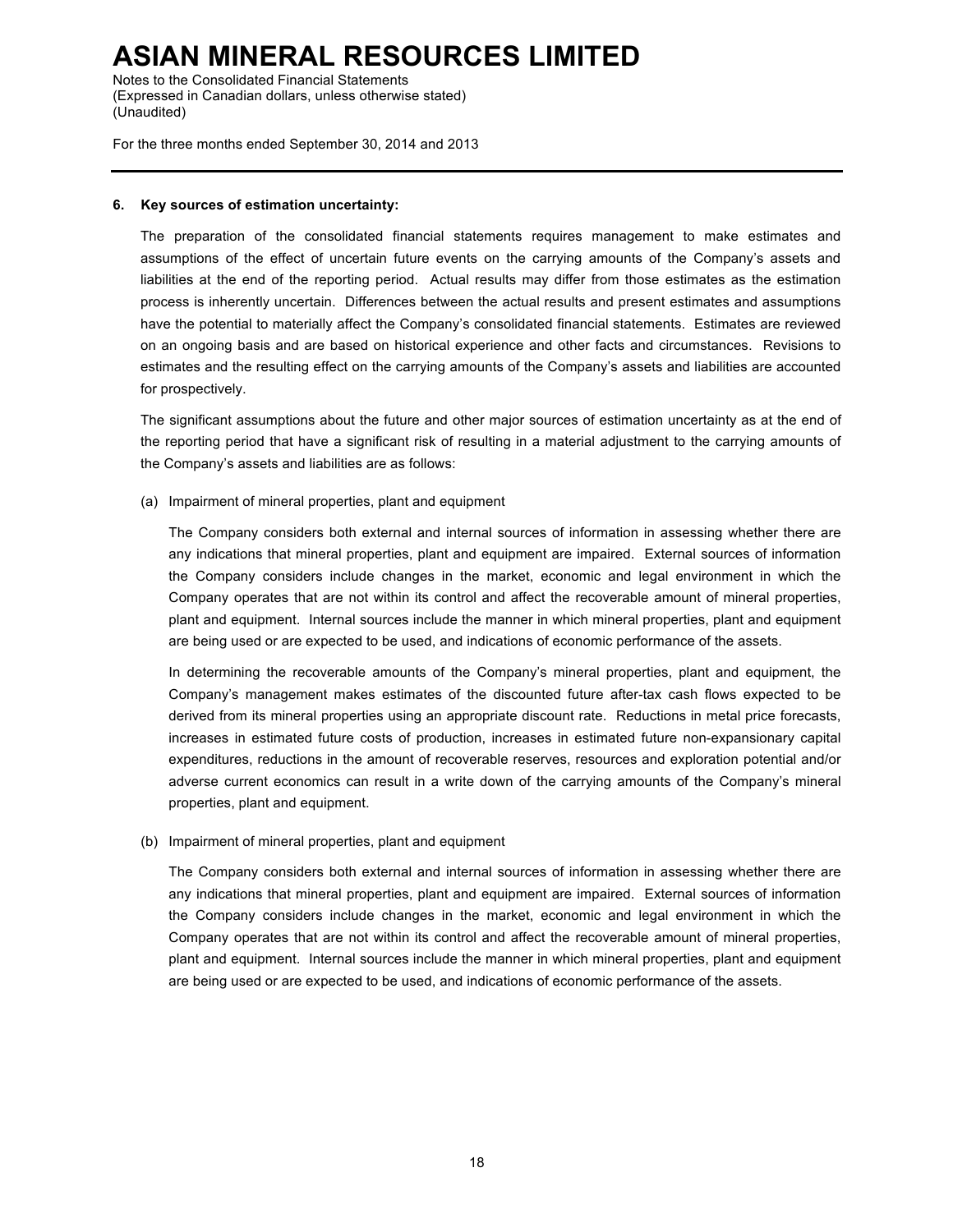Notes to the Consolidated Financial Statements (Expressed in Canadian dollars, unless otherwise stated) (Unaudited)

For the three months ended September 30, 2014 and 2013

#### **6. Key sources of estimation uncertainty (continued):**

(b) Impairment of mineral properties, plant and equipment (continued)

In determining the recoverable amounts of the Company's mineral properties, plant and equipment, the Company's management makes estimates of the discounted future after-tax cash flows expected to be derived from its mineral properties using an appropriate discount rate. Reductions in metal price forecasts, increases in estimated future costs of production, increases in estimated future non-expansionary capital expenditures, reductions in the amount of recoverable reserves, resources and exploration potential and/or adverse current economics can result in a write down of the carrying amounts of the Company's mineral properties, plant and equipment.

(c) Operating expenses and costing of work-in-progress inventory

In determining operating expenses recognized in the Consolidated Statements of Comprehensive Income, the Company's management makes estimates of quantities of ore on stockpiles and in process and the recoverable nickel in this material to determine the cost of finished goods sold during the period. Changes in these estimates can result in a change in operating expenses in future periods and carrying amounts of inventories.

(d) Estimated recoverable nickel tones and ore reserve tonnes

The carrying amounts of the Company's mineral properties, plant and equipment are depleted based on recoverable nickel tonne sand ore reserve tonnes. Changes to estimates of recoverable nickel tonnes, ore reserve tonnes and depletable costs, including changes resulting from revisions to the Company's mine plans and changes in metals prices forecasts, can result in a change to future depletion rates and impairment analysis.

(e) Estimated mine closure and rehabilitation costs

The Company's provision for mine closure and reclamation cost obligations represents management's best estimate of the present value of the future cash outflows required to settle the liability which reflects estimates of future costs, inflation, movements in foreign exchange rates and assumption of risks associated with the future cash outflows. Changes in the above factors can result in a change to the provision recognized by the Company.

Changes to the mine closure and rehabilitation cost obligations are recorded with a corresponding change to the carrying amounts of the related mineral properties, plant and equipment for the period. Adjustments to the carrying amounts of the related mineral properties, plant and equipment can result in a change to the future depletion expense.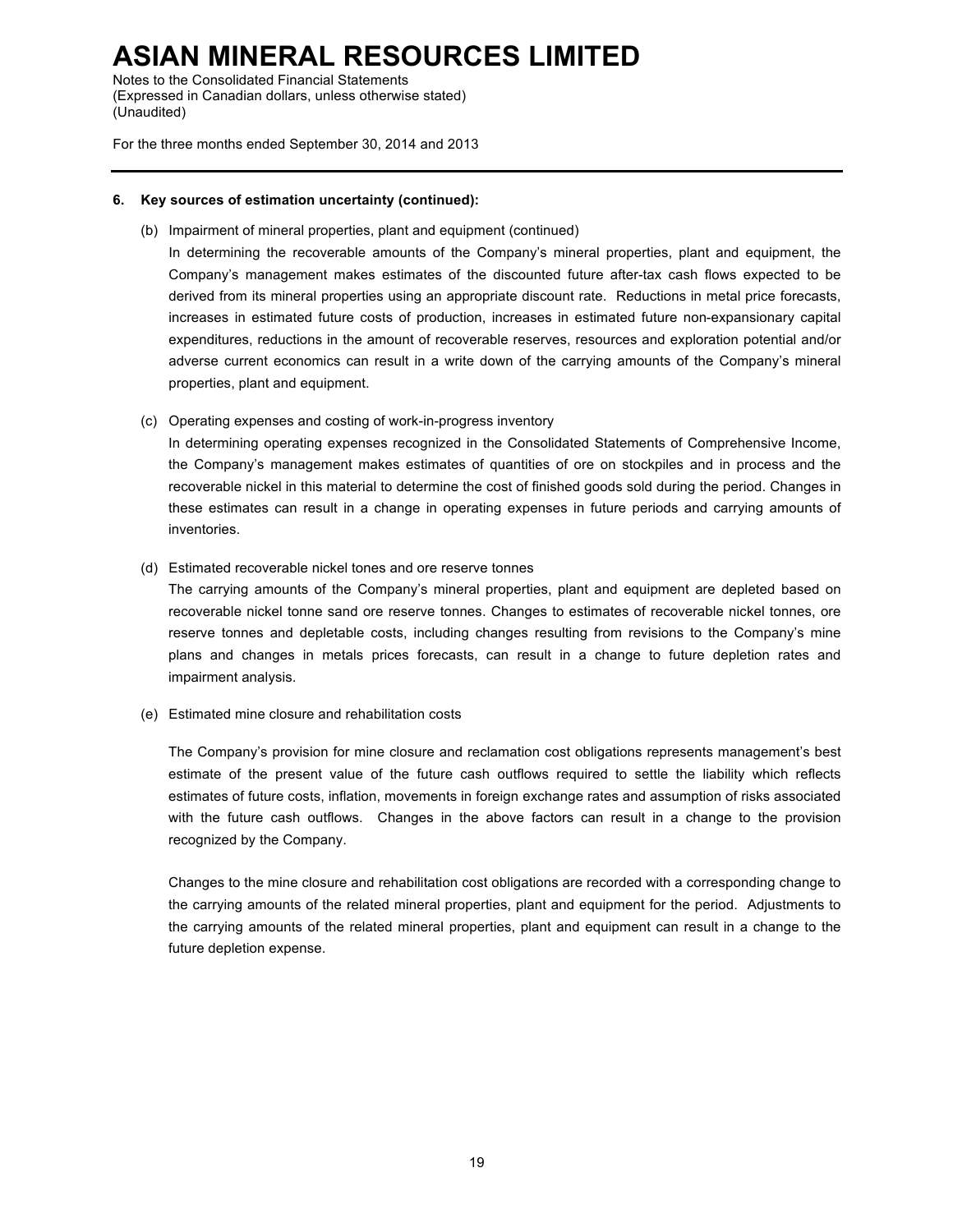Notes to the Consolidated Financial Statements (Expressed in Canadian dollars, unless otherwise stated) (Unaudited)

For the three months ended September 30, 2014 and 2013

#### **6. Key sources of estimation uncertainty (continued):**

(f) Income taxes

In assessing the probability of realizing income tax assets, management makes estimates related to expectations of future taxable income, applicable tax opportunities, expected timing of reversals of existing temporary differences and the likelihood that tax positions taken will be sustained upon examination by applicable tax authorities. In making its assessments, management gives additional weight to positive and negative evidence that can be objectively verified. Estimates for future taxable income are based on forecasted income from operations and the application of existing tax laws in each jurisdiction. Weight is attached to tax planning opportunities that are within the Company's control, feasible and can be implemented without significant obstacles. The likelihood that tax positions taken will be sustained upon examination by applicable tax authorities is assessed based on individual facts and circumstances of the relevant tax position evaluated in light of all available evidence. Where applicable tax laws and regulations are either unclear or subject to ongoing varying interpretations, it is reasonably possible that changes in these estimates could occur, which may materially affect the amounts of income tax assets recognized.

(g) Share-based compensation

The Company includes an estimate of forfeitures, share price volatility, expected life and risk-free interest rates in the calculation of the expense related to certain long-term employee incentive plans. These estimates are based on previous experience and may change throughout the life of an incentive plan. Such changes could impact the share-based compensation expense and share-based payments reserve.

#### **7. Accounts receivable and prepaid expenses:**

|                                                                                                                         | September 30,<br>2014                                           |    | December 31,<br>2013                                        |
|-------------------------------------------------------------------------------------------------------------------------|-----------------------------------------------------------------|----|-------------------------------------------------------------|
| Trade receivables<br>VAT/GST refundable<br>Prepayments and advances<br>Other receivables<br>Provision for doubtful debt | \$<br>1,282,850<br>4,109,422<br>696,770<br>127.968<br>(99, 473) | S  | 1,210,208<br>1,654,085<br>1,336,227<br>101.217<br>(94, 469) |
|                                                                                                                         | 6.117.537                                                       | \$ | 4,207,268                                                   |

The trade receivables consist of receivables from provisional nickel concentrate sales from BPNM mine. The fair value of receivables arising from concentrate sales that contain provisional pricing is determined using the appropriate quoted closing price per the London Metal Exchange for the particular metal. As such, these receivables, which meet the definition of an embedded derivative, are classified within Level 1 of the fair value hierarchy (see note 22).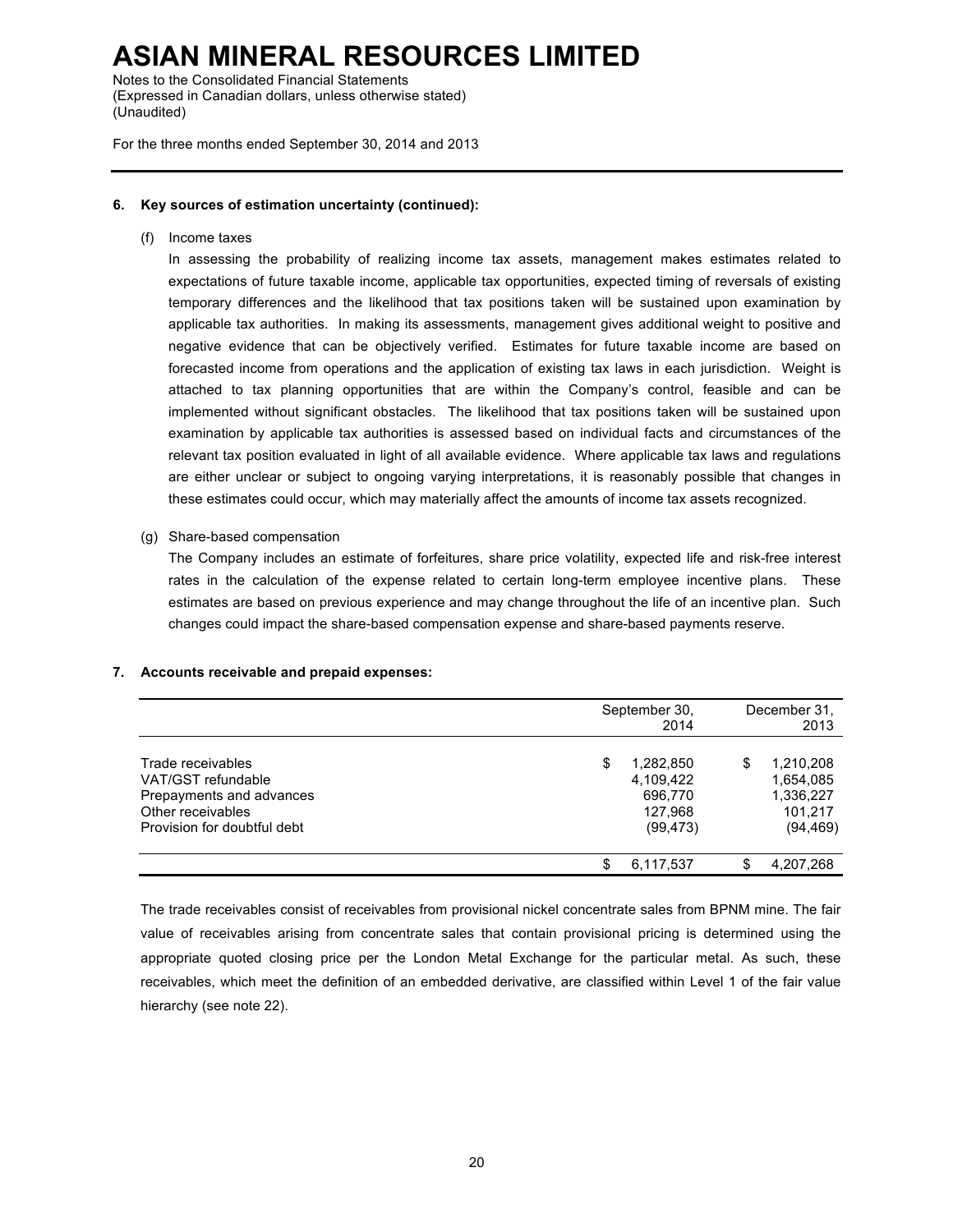Notes to the Consolidated Financial Statements (Expressed in Canadian dollars, unless otherwise stated) (Unaudited)

For the three months ended September 30, 2014 and 2013

#### **8. Inventories:**

|                                                                                                        | September 30,<br>2014                  |   | December 31,<br>2013              |
|--------------------------------------------------------------------------------------------------------|----------------------------------------|---|-----------------------------------|
| Work in process inventory $(1)$<br>Finished goods inventory $(2)$<br>Consumable materials and supplies | 379,400<br>S<br>5,277,446<br>2,270,526 | S | 272,981<br>2,270,438<br>2,163,938 |
|                                                                                                        | 7.927.372                              |   | 4,707,357                         |

(1) The Company held 5,316 tonnes of work in process nickel ore as of September 30, 2014 (3,250 tonnes as of December 31, 2013), which were carried at cost being the lesser of cost and net realizable value.

(2) The Company held 5,662 tonnes of nickel concentrate finished product as of September 30, 2014 (2,900 tonnes as of December 31, 2013), which were carried at cost being the lesser of cost and net realizable value.

#### **9. Property, plant and equipment:**

|                                 |    | Building, infrastructure |                  | Furniture, office   |                      |
|---------------------------------|----|--------------------------|------------------|---------------------|----------------------|
|                                 |    | machinery, plant,        | Construction     | equipment and       |                      |
|                                 |    | motor, vehicles          | in progress      | intangible assets   | Total                |
| Cost                            |    |                          |                  |                     |                      |
| Balance at January 1, 2013      | \$ | 1,962,437                | \$<br>18,935,014 | \$<br>197,909       | \$<br>21,095,360     |
| Additions/(Transfer)            |    | 53,557,370               | (18, 368, 948)   | 4,805,849           | 39,994,271           |
| Translation adjustment          |    | (658, 951)               | (6, 721)         | (59, 388)           | (725,060)            |
| Balance at December 31, 2013    |    | 54,860,856               | 559,345          | 4,944,370           | 60,364,571           |
| Additions                       |    | 1,976,575                | 8,570,200        | 16,538              | 10,563,313           |
| Translation adjustment          |    | 713,444                  | 1,513,741        | 8,462               | 2,235,647            |
| Balance at September 30, 2014   | \$ | 57,550,875               | \$<br>10,643,286 | \$<br>4,969,370     | \$<br>73,163,531     |
|                                 |    |                          |                  |                     |                      |
| <b>Accumulated Depreciation</b> |    |                          |                  |                     |                      |
| Balance at January 1, 2013      | \$ | (609, 673)               | \$               | \$<br>(119, 406)    | \$<br>(729, 079)     |
| Depreciation expense            |    | (2, 166, 594)            |                  | (258, 560)          | (2, 425, 154)        |
| Balance at December 31, 2013    |    | (2,776,267)              |                  | (377, 966)          | (3, 154, 233)        |
| Depreciation expense            |    | (16,741,700)             |                  | (807, 195)          | (17, 548, 895)       |
|                                 |    |                          |                  |                     |                      |
| Balance at September 30, 2014   | \$ | (19, 517, 967)           | \$               | \$<br>(1, 185, 161) | \$<br>(20, 703, 128) |
| <b>Net Book Value</b>           |    |                          |                  |                     |                      |
| Balance at December 31, 2013    | S  | 52,084,589               | \$<br>559,345    | \$<br>4,566,404     | \$<br>57,210,338     |
| Balance at September 30, 2014   | S  | 38,032,908               | \$<br>10,643,286 | \$<br>3,784,209     | \$<br>52,460,403     |

On transition from Canadian generally accepted accounting principles to IFRS, an assessment was performed to determine whether an impairment reserve was warranted and on the basis of the discounted cash flow analysis, an impairment in the amount of \$27.8 million was recorded. Similar assessments since that time have indicated that a reversal of the impairment, or a portion thereof, is not warranted as at reporting period end.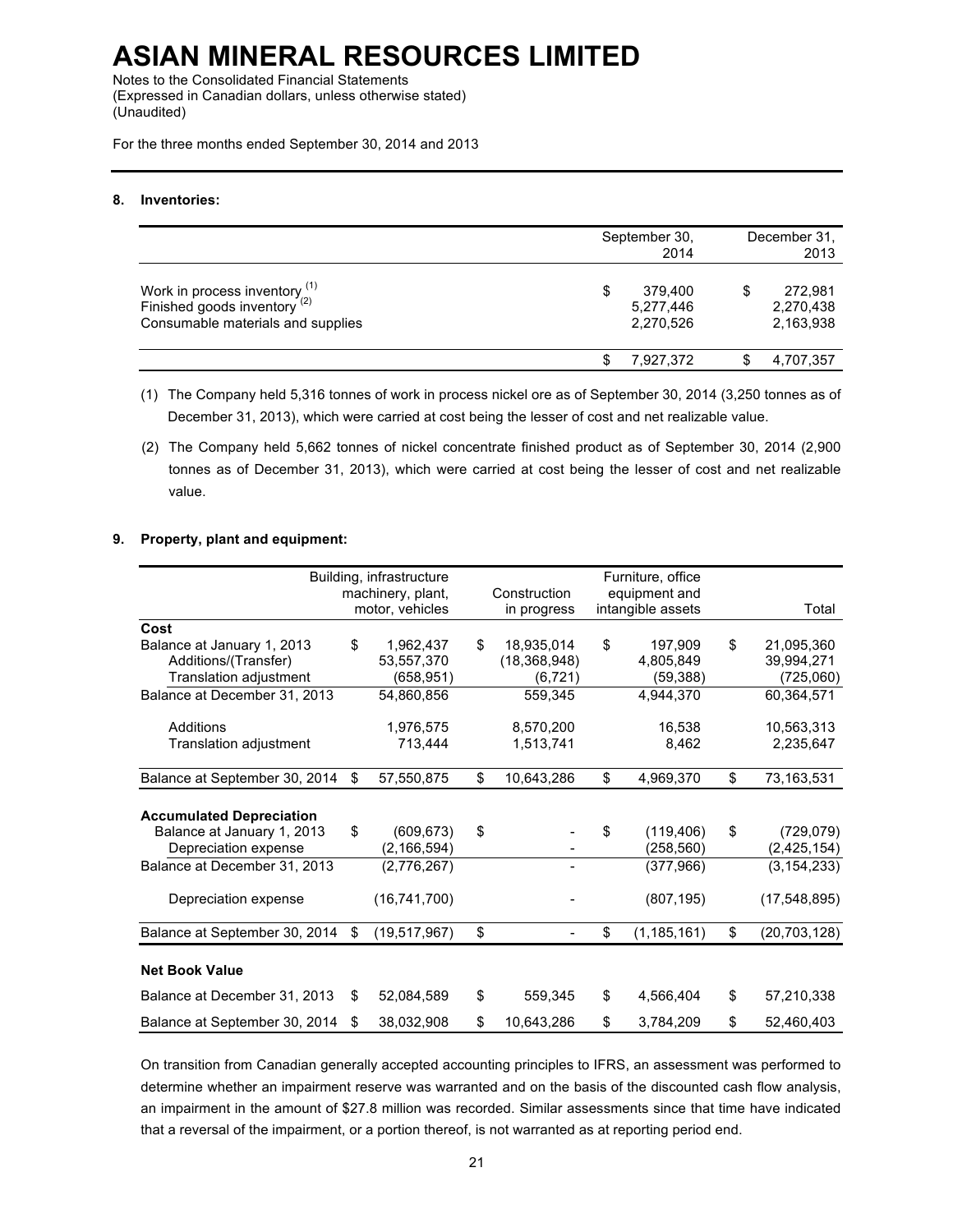Notes to the Consolidated Financial Statements (Expressed in Canadian dollars, unless otherwise stated) (Unaudited)

For the three months ended September 30, 2014 and 2013

#### **10. Mineral property interest:**

|                       |     | September 30,<br>2014 |   | December 31,<br>2013 |
|-----------------------|-----|-----------------------|---|----------------------|
| Ban Phuc Project Area | \$. | 278,359               | S | 677,323              |

The Company's mineral property interest is in the Ban Phuc Project Area in Vietnam. The mining license for Ban Phuc was received on December 17, 2007 and development activities commenced immediately thereafter. On October 1, 2008 the Company suspended project activities at Ban Phuc and subsequently the project was placed on a care and maintenance program. An impairment on Ban Phuc was recorded on transition to IFRS on the January 1, 2010 (note 9). Since early 2012, following the receipt of equity funding and Vietnamese-based bank project financing, the Company has accelerated construction activities completing mine development during the year. Ban Phuc mine was in commissioning phase from July to October 2013, with the first nickel concentrate export completed on November 1, 2013.As a result, the Company transformed into an operating mining company and allocated construction-in-progress amounts to appropriate categories of mineral properties, plant and equipment and commenced depreciating based on their useful lives from the beginning of commercial production.

#### **11. Trade and other payables:**

|                                                                              |   | September 30,<br>2014                       |   | December 31,<br>2013              |
|------------------------------------------------------------------------------|---|---------------------------------------------|---|-----------------------------------|
| Trade payables<br>Taxes<br>Payable to employees & directors<br><b>Others</b> | S | 5,804,561<br>2,996,818<br>74,367<br>675,465 | S | 6,558,182<br>2,761,756<br>589,168 |
|                                                                              |   | 9,551,211                                   | S | 9,909,106                         |

Taxes include royalty tax, environmental protection fee, foreign contractor tax and payroll tax.

#### **12. Bank term loan and credit facility:**

On June 4, 2013, the Company, through its subsidiary BPNM, entered into a US\$11.0 million term loan with a Vietnamese bank (the "Lender"). The loan is secured by the assets of BPNM, a guarantee by the Company and US\$11 million in cash as collateral. Interest is payable at a rate of LIBOR (6-month) plus 6.5% per annum. On July 4, 2013, the Company amended the principal amount of the loan to US\$20.0 million with interest still payable at LIBOR (6-month) plus 6.5% with principal payments, and accrued interest, of US\$1.0 million due on March 25, June 25, September 25 and December 25, 2014 (hereinafter referred to as "the Loan"). The loan of US\$20 million is still secured by the assets of BPNM and a guarantee by the Company. US\$11 million cash collateral was released in July 2013 after the US\$20 million loan agreement was signed. Thereafter, principal repayments of US\$2.0 million are due each quarter until the maturity of the Loan on December 6, 2016.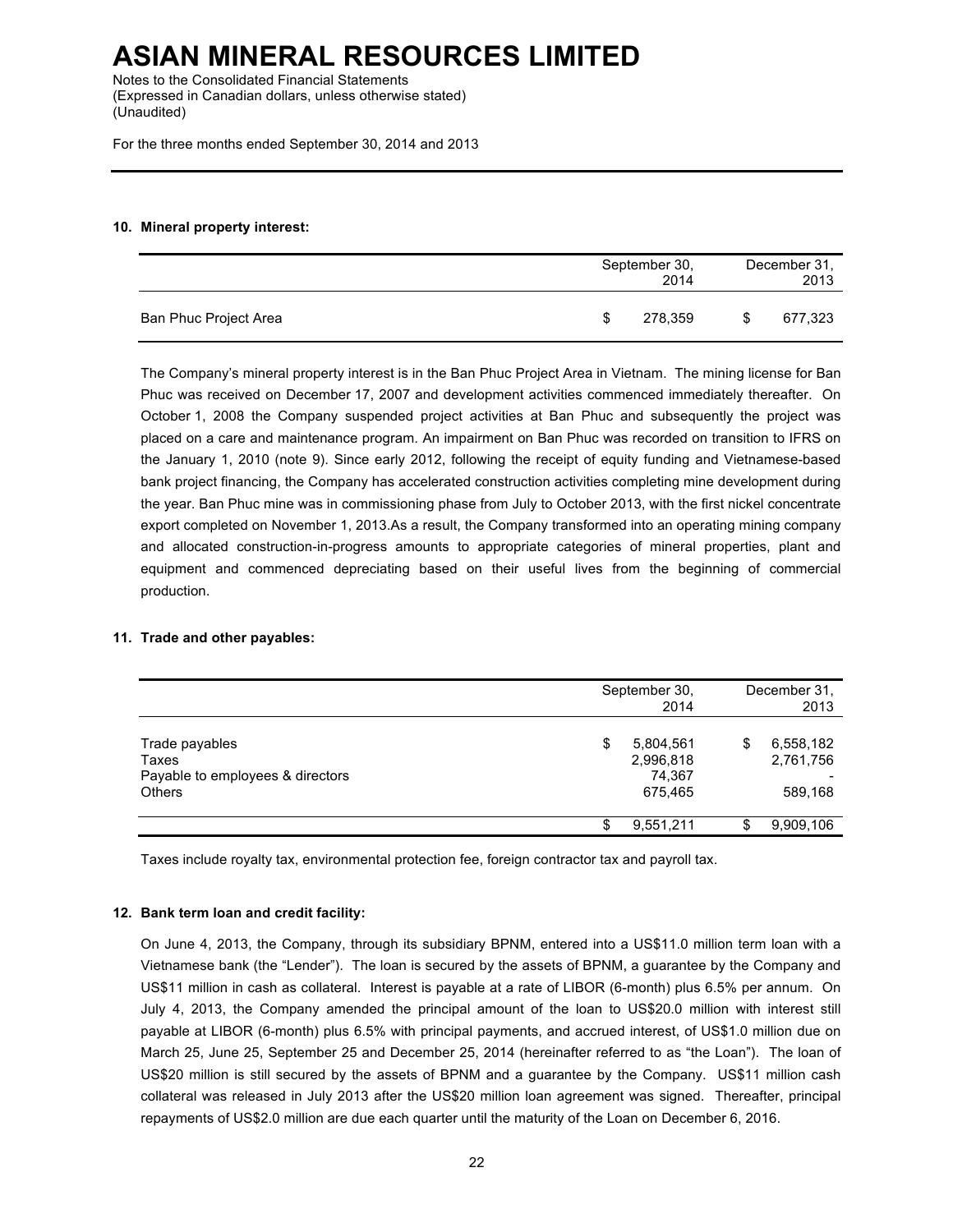Notes to the Consolidated Financial Statements (Expressed in Canadian dollars, unless otherwise stated) (Unaudited)

For the three months ended September 30, 2014 and 2013

#### **12. Bank term loan and credit facility (continued):**

Over the term of the Loan, the Lender is entitled to 20% of the annual excess cash of BPNM, once all liabilities are settled, which shall be paid to the Lender within 45 days of the issuance of the annual audited financial statements. Additionally, no repayment shall be made on intercompany or other third party loans during the term of the Loan. BPNM is also required to maintain a maximum ratio of the outstanding loan balance against the value of secured assets of 50% over the term of the Loan. BPNM was in compliance with this requirement as at September 30, 2014.

A clause exists in the loan agreement which allows the Company to make early principal repayments on the outstanding Loan balance until September 4, 2014; however, such early repayments are subject to a 0.2% fee per month, subject to a formulaic calculation. Thereafter, there is no penalty for early repayments. Management assessed whether this prepayment option is an embedded derivative and should be accounted for separately from the host contract. Management determined that the economic characteristics and risks of the prepayment feature are closely related to those of the host debt contract and, therefore, no embedded derivative was identified.

In March 2014, the Company's subsidiary BPNM restructured the debt repayment schedule relating to the bank term loan for 2014 by deferring the first two quarterly repayments of US\$1.0 million each to the latter two quarters of 2014. Following this amendment, the first principal payment was made in September 25, 2014 of US\$2.0 million, with quarterly payments thereafter. The interest expense which is paid monthly commenced during March 2014.

In June 2014, the interest rate on the principal amount of the loan for US\$20.0 million at LIBOR (6-month) plus 6.5% was renegotiated down to LIBOR (6-month) plus 5% with all other terms remaining the same as well as a reduction on the working capital loan facility from 5.5% to 4%.

A US\$3.0 million facility was also arranged with the same local bank in Vietnam in December 2013 to allow an additional source of working capital funding should BPNM operations require financing until sustainable commercial levels of production are achieved during 2014. The facility is a revolving working capital loan with a term of three months at the spot rate on the drawdown date. There was no drawdown in third quarter 2014. As of September 30, 2014, the full US\$3.0 million facility is maintained and is secured by the assets of BPNM and a corporate guarantee by the Company.

#### **13. Provision for closure and rehabilitation:**

Based on the Environmental Impact Assessment ("EIA"), and Environment Resettlement and Rehabilitation Program ("ERRP"), as previously submitted to the authorities for the Ban Phuc project, the Ministry of Natural Resources and Environment ("MONRE") provides confirmation of the estimate for closure and rehabilitation. On this basis these consolidated financial statements reflect the estimate with a provision of \$385,262 (2013 - \$315,960).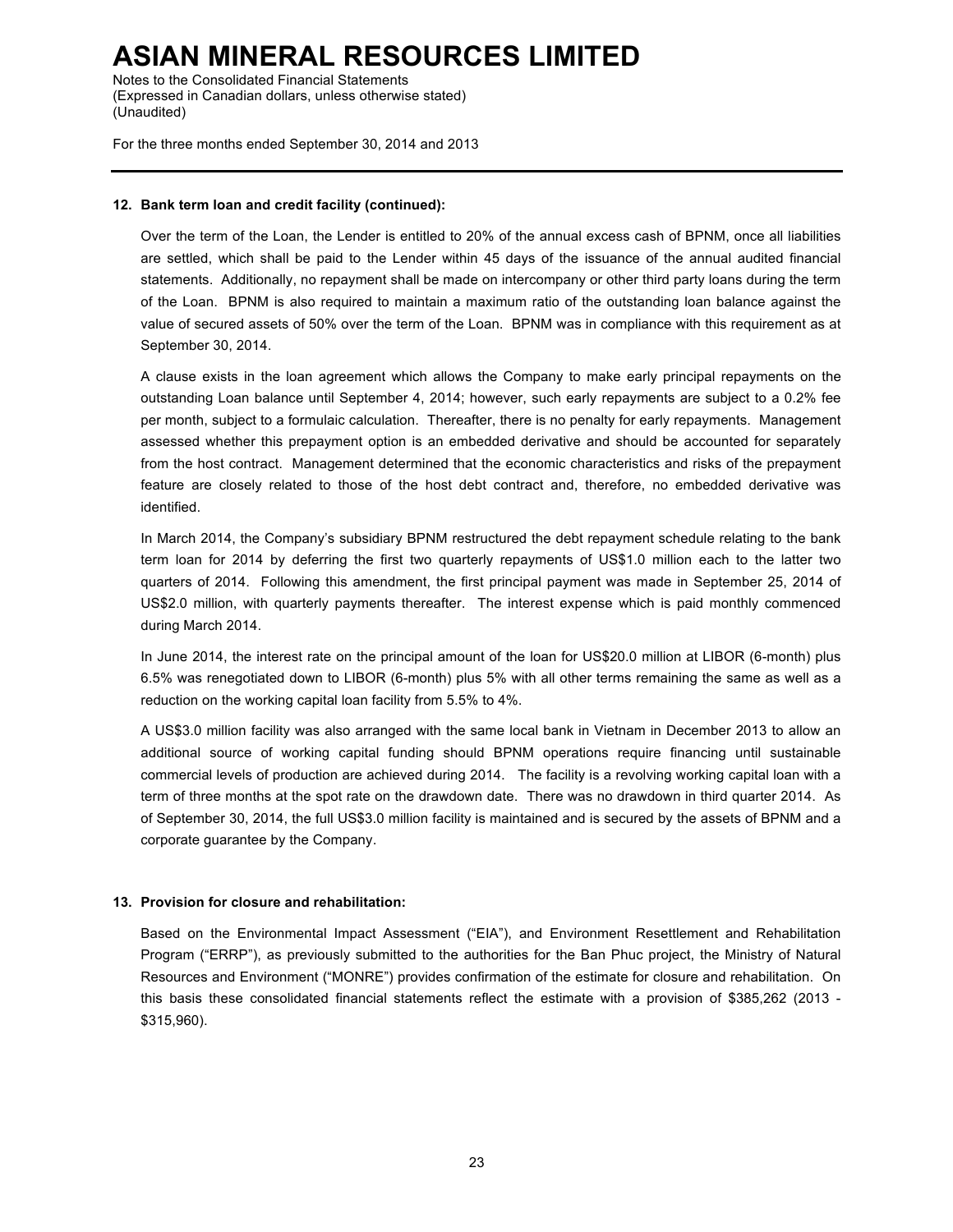Notes to the Consolidated Financial Statements (Expressed in Canadian dollars, unless otherwise stated) (Unaudited)

For the three months ended September 30, 2014 and 2013

#### **14. Other non-current liabilities:**

|                                          | September 30,<br>2014 |    | December 31.<br>2013 |
|------------------------------------------|-----------------------|----|----------------------|
| Mining rights grant fee<br><b>Others</b> | 4,876,177<br>70.678   | \$ | 4,630,864<br>81,942  |
|                                          | 4,946,855             | S  | 4,712,806            |

The Company has recorded a Mining rights grant fee for the right to exploit minerals at Ban Phuc, based on reserve tonnes, as outlined in Mineral Law 2010, Decree 15 and 203, as issued by the Vietnamese government. See note 3(m) for further details.

In November 2014, the fee is in finalization process with Vietnamese related government agencies to revise to US\$2.1 million. If this new fee is finalized in 2014, it will be paid in two equal installments – the first installment will be paid before year-end 2014, and the remaining will be paid in 2015.

#### **15. Share capital:**

#### (a) Authorized:

The Company's share capital consists of an unlimited number of common shares without par value.

#### (b) Issued and outstanding:

|                                                                                                   | Number         |    |             |
|---------------------------------------------------------------------------------------------------|----------------|----|-------------|
|                                                                                                   | of shares      |    | Amount      |
| Balance, January 1, 2013                                                                          | 525,207,162 \$ |    | 115.833.103 |
| Issued during the year:<br>Shares issued under private placement (note $15(c(i))$ and $(d(i)))$ ) | 250,971,210    |    | 12.250.353  |
| Balance, December 31, 2013                                                                        | 776.178.372    |    | 128.083.456 |
| Issued during the year:<br>Shares issued on directors fees in lieu (note (d(i)))                  | 2,266,670      |    | 125.764     |
| Balance, September 30, 2014                                                                       | 778.445.042    | S. | 128.209.220 |

(c) Private placements:

(i) On March 28, 2013, pursuant to a rights offering, the Company issued 250,000,000 common shares at \$0.05 per share for gross proceeds of \$12,500,000. The costs associated with the placement totaled \$298,207 and have been presented directly in equity as a debit to share capital.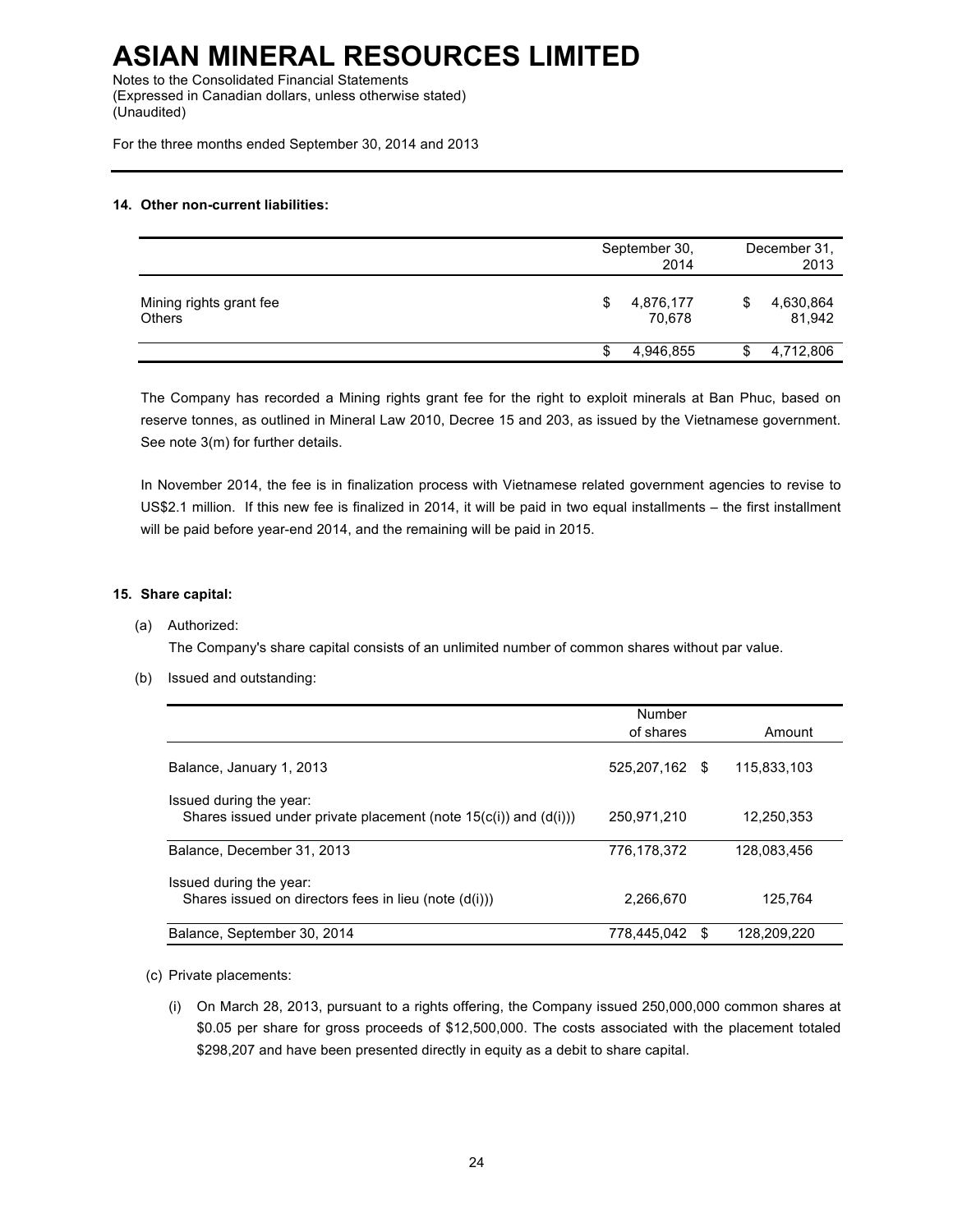Notes to the Consolidated Financial Statements (Expressed in Canadian dollars, unless otherwise stated) (Unaudited)

For the three months ended September 30, 2014 and 2013

#### **15. Share capital (continued):**

- (d) Share-based compensation:
	- (i) Common shares

In 2013, certain directors entered into compensation agreements to receive common shares of the Company in lieu of directors' fees. Under these agreements 494,617 share shares were issued during the quarter ended September 30, 2014 in lieu of director services of \$27,501, 347,096 shares were issued during the quarter ended June 30, 2014 in lieu of director services of \$27,500, 1,424,957 shares were issued during the quarter ended March 31, 2014 for services of \$71,248 and 971,210 shares were issued in 2013 for services of \$48,560.

#### (ii) Common share options

The Company grants share purchase options pursuant to the policies of the TSX-Venture Exchange with respect to eligible persons, exercise price, maximum term, vesting, maximum options per person and termination of eligible person status. The purpose of the share purchase options is to retain and motivate management, staff, consultants and other qualified individuals by providing them with the opportunity, through share options, to acquire a proprietary interest in the Company and benefit from its growth.

2014 share option grants:

The Company granted 2,000,000 share options under the Company's share option plan on August 22, 2014. The options, which expire on August 22, 2019, are exercisable at \$0.05 per share and vest in equal quarterly installments of 500,000 options on September 30, 2014, December 31, 2014, March 31, 2015 and June 30, 2015.

The Company granted 3,651,176 share options under the Company's share option plan on February 3, 2014. The options, which expire on February 1, 2019, are exercisable at \$0.08 per share and vest as to 968,467 options on March 31, 2014, 968,467 options on June 30, 2014 and 500,000 options on each of September 30, 2014 and December 31, 2014.

2013 share option grants:

The Company granted 1,000,000 share options under the Company's share option plan on February 15, 2013. The options, which vested immediately on the grant date, expire on February 14, 2018 and are exercisable at \$0.05 per share.

The Company granted 6,000,000 share options to employees on August 23, 2013. The options, which expire on August 23, 2018, are exercisable at \$0.05 per share and vest in equal quarterly installments of 1,500,000 options on December 31, 2013, March 31, 2014, June 30, 2014 and September 30, 2014.

The Company granted 2,713,308 share options to directors, in lieu of directors' fees, on October 23, 2013. The options, which expire on October 23, 2018, are exercisable at \$0.05 per share and vest as to 1,290,892 options on October 23, 2013, 615,614 options on December 31, 2013 and 403,401 options on each of March 31 and June 30, 2014.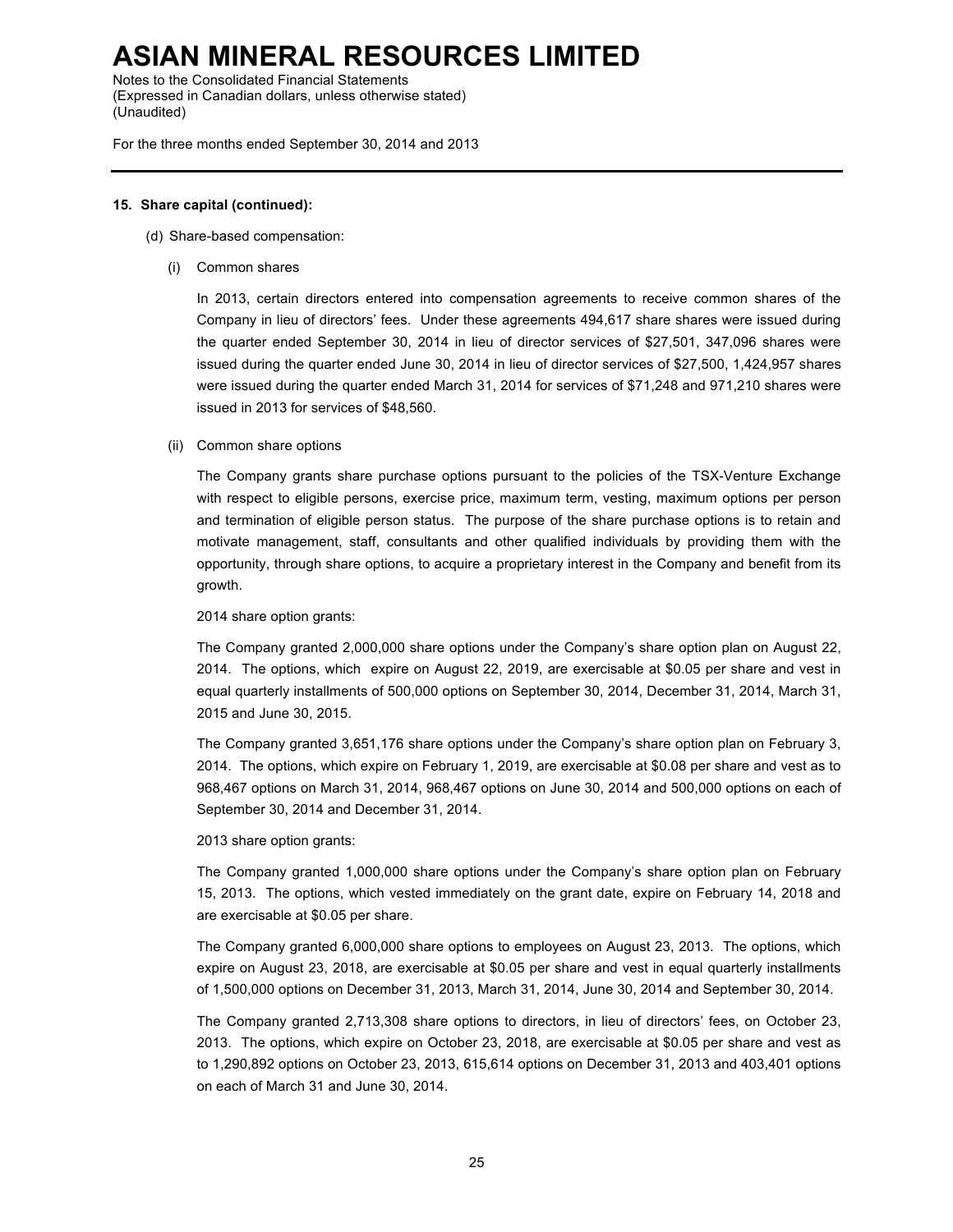Notes to the Consolidated Financial Statements (Expressed in Canadian dollars, unless otherwise stated) (Unaudited)

For the three months ended September 30, 2014 and 2013

#### **15. Share capital (continued):**

- (d) Share-based compensation (continued):
	- (ii) Common share options (continued)

The continuity of outstanding share purchase options for the period ended September 30, 2014 is as follows:

| Expiry dates                                                                                                                                          | Exercise<br>prices (1)                                                       | <b>Balance</b><br>December 31,<br>2013                                                               | Granted                | Exercised                                                                                                    | Expired/<br>cancelled/<br>forfeited                                    | <b>Balance</b><br>September 30,<br>2014                                                 |
|-------------------------------------------------------------------------------------------------------------------------------------------------------|------------------------------------------------------------------------------|------------------------------------------------------------------------------------------------------|------------------------|--------------------------------------------------------------------------------------------------------------|------------------------------------------------------------------------|-----------------------------------------------------------------------------------------|
| July 1, 2014<br>July 17, 2017<br>November 16, 2017<br>February 14, 2018<br>August 23, 2018<br>October 23, 2018<br>February 1, 2019<br>August 22, 2019 | \$0.11<br>\$0.10<br>\$0.10<br>\$0.05<br>\$0.05<br>\$0.05<br>\$0.08<br>\$0.05 | 830,000<br>5,553,473<br>4.500.000<br>1.000.000<br>6.000.000<br>2.713.308<br>$\overline{\phantom{a}}$ | 3,651,176<br>2.000.000 | $\overline{\phantom{a}}$<br>$\overline{\phantom{a}}$<br>$\overline{\phantom{a}}$<br>$\overline{\phantom{a}}$ | (830,000)<br>(1,545,956)<br>(2,100,000)<br>(4, 100, 000)<br>(714, 242) | 4,007,517<br>2,400,000<br>1,000,000<br>1,900,000<br>2,713,308<br>2,936,934<br>2,000,000 |
| Weighted average exercise price                                                                                                                       |                                                                              | 20,596,781<br>\$0.08                                                                                 | 5,651,176<br>\$0.07    |                                                                                                              | (9, 290, 198)<br>\$0.08                                                | 16,957,759<br>\$0.07                                                                    |
| Weighted average remaining life (years)                                                                                                               |                                                                              | 4.01                                                                                                 | 9.24                   |                                                                                                              |                                                                        | 3.72                                                                                    |

(1) In February 2014, the exercise price on the share options expiring on February 14, August 23 and October 23, 2018 were reduced from \$0.10 to \$0.05, in conjunction with new Toronto Stock Venture Exchange guidelines on the minimum exercise price.

The continuity of outstanding share purchase options for the period ended September 30, 2013 is as follows:

| Expiry dates                            | Exercise<br>prices | Balance<br>December 31.<br>2012 | Granted   | Exercised                | Expired/<br>cancelled/<br>forfeited | Balance<br>September 30,<br>2013 |
|-----------------------------------------|--------------------|---------------------------------|-----------|--------------------------|-------------------------------------|----------------------------------|
|                                         |                    |                                 |           |                          |                                     |                                  |
| January 22, 2013<br>July 1, 2014        | \$1.55<br>\$0.11   | 200.000<br>850,000              |           |                          | (200, 000)                          | 850.000                          |
| July 17, 2017                           | \$0.10             | 5,553,473                       |           |                          |                                     | 5,553,473                        |
| November 16, 2017                       | \$0.10             | 4.500.000                       |           | $\overline{\phantom{0}}$ |                                     | 4.500.000                        |
| February 14, 2018                       | \$0.10             |                                 | 1.000.000 |                          |                                     | 1,000,000                        |
| August 23, 2108                         |                    |                                 | 6.000.000 |                          |                                     | 6.000.000                        |
|                                         |                    | 11,103,473                      | 7.000.000 |                          | (200,000)                           | 17,903,473                       |
| Weighted average exercise price         |                    | \$0.13                          | \$0.10    |                          | 1.55                                | \$0.10                           |
| Weighted average remaining life (years) |                    | 4.37                            | 9.28      |                          |                                     | 4.14                             |

As at September 30, 2014, 14,957,759 share purchase options were exercisable (2013 – 12,278,473 options). These options have a weighted average exercise price of \$0.08 (2013 - \$0.10).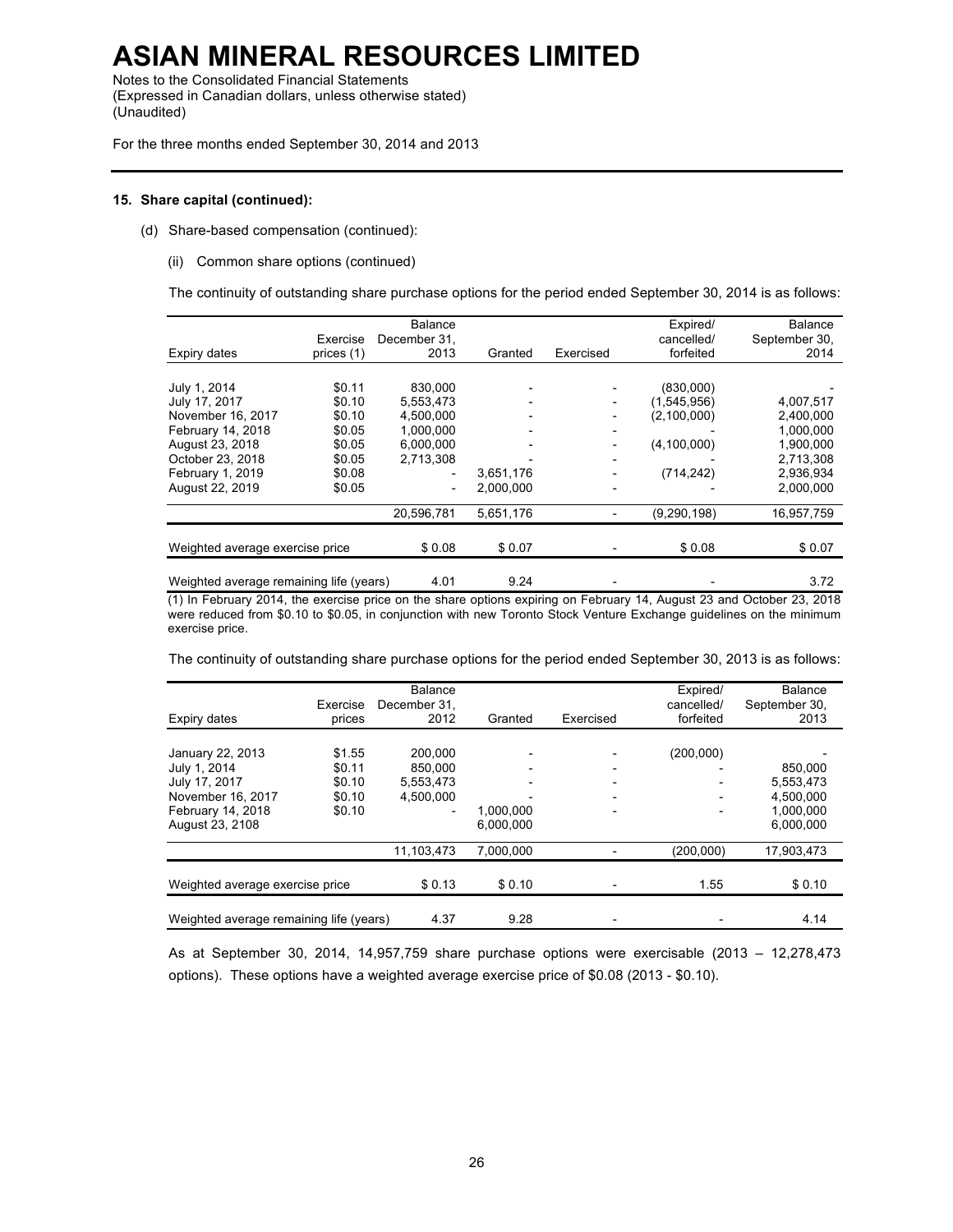Notes to the Consolidated Financial Statements (Expressed in Canadian dollars, unless otherwise stated) (Unaudited)

For the three months ended September 30, 2014 and 2013

#### **15. Share capital (continued):**

(e) Share purchase warrants:

The continuity of outstanding share purchase warrants for the period ended September 30, 2014 is as follows:

| Expiry dates                            | Exercise<br>prices | Balance<br>December 31,<br>2013 | Granted                  | Exercised | Expired<br>cancelled | <b>Balance</b><br>September 30,<br>2014 |
|-----------------------------------------|--------------------|---------------------------------|--------------------------|-----------|----------------------|-----------------------------------------|
| May 25, 2017                            | \$0.10             | 54,166,667                      | $\overline{\phantom{a}}$ |           |                      | 54,166,667                              |
| Weighted average exercise price         |                    | \$0.10                          | $\overline{\phantom{a}}$ |           |                      | \$0.10                                  |
| Weighted average remaining life (years) |                    | 3.40                            | $\overline{\phantom{0}}$ |           |                      | 2.65                                    |

The continuity of outstanding share purchase warrants for the period ended September 30, 2013 is as follows:

| Expiry dates                                 | Exercise<br>prices | <b>Balance</b><br>December 31,<br>2012 | Granted                  | Exercised | Expired<br>cancelled | <b>Balance</b><br>September 30,<br>2013 |
|----------------------------------------------|--------------------|----------------------------------------|--------------------------|-----------|----------------------|-----------------------------------------|
| May 25, 2017                                 | \$0.10             | 54,166,667                             | $\overline{\phantom{a}}$ |           |                      | 54,166,667                              |
| Weighted average exercise price              | \$0.10             | $\overline{\phantom{0}}$               | $\overline{\phantom{a}}$ |           |                      | \$0.10                                  |
| Weighted average remaining life (years) 4.40 |                    |                                        | $\overline{\phantom{0}}$ |           |                      | 3.95                                    |

#### **16. Revenue:**

|                                        | Three months<br>ended Sep 30<br>2014 | Three months<br>ended Sep 30<br>2013                      | Nine months<br>ended Sep 30<br>2014 | Nine months<br>ended Sep 30<br>2013 |
|----------------------------------------|--------------------------------------|-----------------------------------------------------------|-------------------------------------|-------------------------------------|
| Nickel concentrate sales<br>Export tax | \$29.345.240<br>(5,775,519)          | S<br>$\overline{\phantom{0}}$<br>$\overline{\phantom{0}}$ | \$74.674.018<br>(14,687,916)        | \$                                  |
|                                        | \$23,569,721                         | S.<br>-                                                   | \$59,986,102                        | \$<br>-                             |

#### **17. Production costs:**

|                                                                 | Three months<br>ended Sep 30<br>2014 | Three months<br>ended Sep 30<br>2013 | Nine months<br>ended Sep 30<br>2014 | Nine months<br>ended Sep 30<br>2013 |
|-----------------------------------------------------------------|--------------------------------------|--------------------------------------|-------------------------------------|-------------------------------------|
| Mine production costs                                           | 7,099,257                            | \$<br>$\overline{\phantom{a}}$       | \$<br>16,439,333                    | \$                                  |
| Processing costs                                                | 1,451,155                            | $\overline{\phantom{a}}$             | 4,345,928                           |                                     |
| Other production costs                                          | 1,372,825                            |                                      | 4,508,134                           |                                     |
| Changes in inventories of finished<br>goods and work in process | (925,264)                            | -                                    | (2,895,989)                         |                                     |
| Production costs                                                | 8,997,973                            |                                      | 22,397,406                          |                                     |
| Depreciation and amortization                                   | 5,914,633                            |                                      | 17,508,398                          |                                     |
|                                                                 | 14,912,606                           | \$<br>-                              | 39,905,804                          | \$                                  |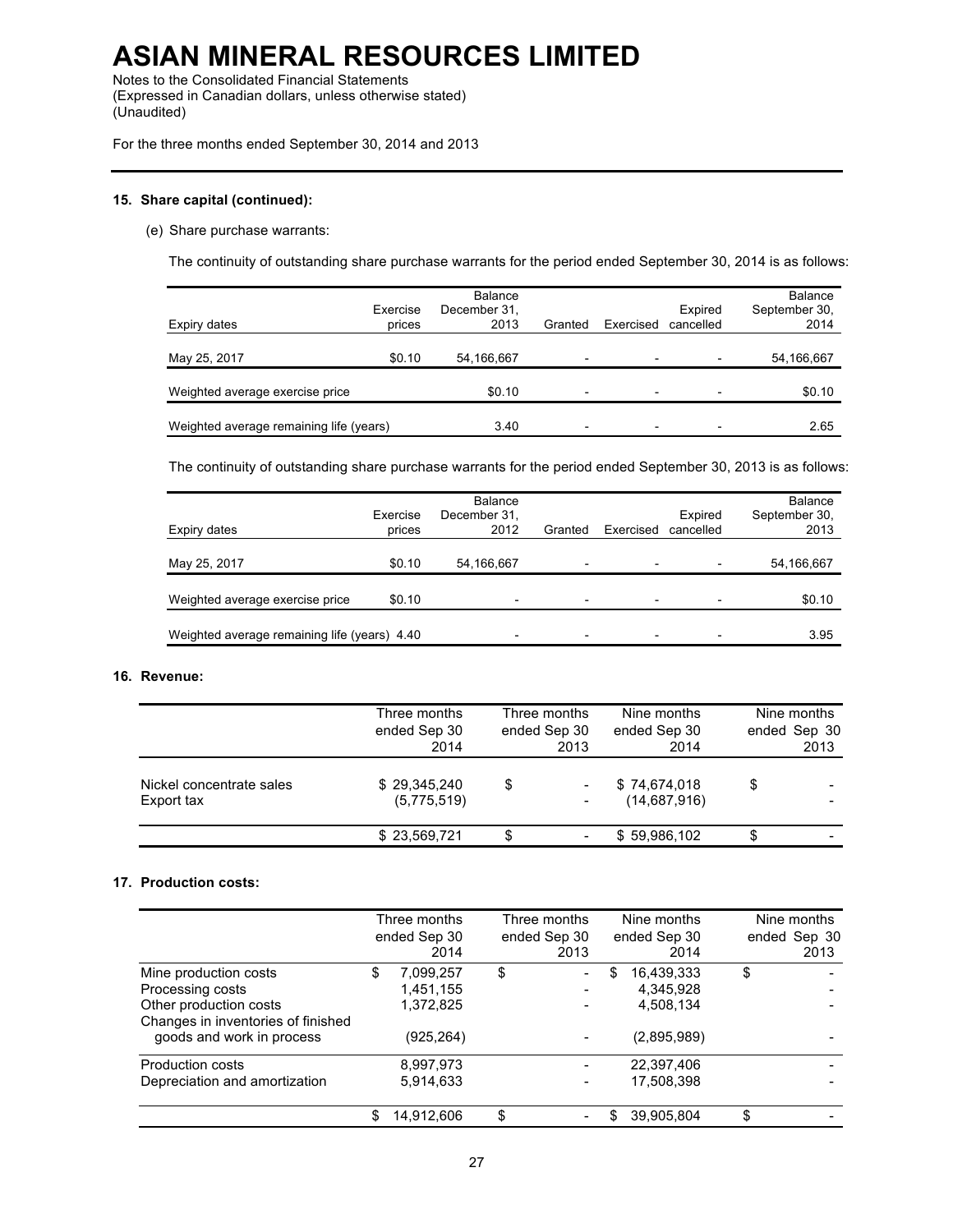Notes to the Consolidated Financial Statements (Expressed in Canadian dollars, unless otherwise stated) (Unaudited)

For the three months ended September 30, 2014 and 2013

#### **18. General and administrative expenses:**

|                           | Three months<br>ended Sep 30<br>2014 | Three months<br>ended Sep 30<br>2013 | Nine months<br>ended Sep 30<br>2014 | Nine months<br>ended Sep 30<br>2013 |
|---------------------------|--------------------------------------|--------------------------------------|-------------------------------------|-------------------------------------|
| Salary, wage, recruitment |                                      |                                      |                                     |                                     |
| and benefit               | \$<br>302,325                        | \$<br>2,344,293                      | \$<br>1,559,487                     | \$<br>6,193,794                     |
| Foreign contractor tax    | 156,673                              | 235.727                              | 481.793                             | 340.211                             |
| Licenses, permits, legal  | 195.423                              | 474.635                              | 391.523                             | 903.351                             |
| Insurance                 | 329,024                              | 1.310                                | 329,024                             | 69.725                              |
| Rent                      | 87.531                               | 43.365                               | 87.531                              | 69,166                              |
| <b>Others</b>             | 416,524                              | 2,631,942                            | 1,627,946                           | 5,326,207                           |
|                           | \$<br>1,487,500                      | \$<br>5,731,272                      | \$<br>4,477,304                     | \$<br>12,902,454                    |

#### **19. Related party transactions:**

(a) Balances receivable and payable:

There are \$69,305 due to related parties and included in accounts payable, which are non-interest bearing, unsecured and due on demand (2013: \$87,500).

Under share compensation agreements, director fees were fulfilled by of the issuance of common shares options and/or common shares of the Company. In July 2014 494,617 common shares were issued in lieu of \$27,501, in April 2014 347,096 common shares were issued in lieu of \$27,500, in January 2014 1,424,957 common shares where issued in lieu of \$71,248. In the year ended December 31, 2013 971,210 common shares were issued in lieu of fees of \$48,560 (note 15 (d)(i)).

(b) Key management personnel payment:

Key management personnel payment includes the salaries and consulting fees paid to the Company's senior officers and directors as follows:

|                                                        |   | Three months<br>ended Sep 30<br>2014 |   | Three months<br>ended Sep 30<br>2013 |    | Nine months<br>ended Sep 30<br>2014 |   | Nine months<br>ended Sep 30<br>2013 |
|--------------------------------------------------------|---|--------------------------------------|---|--------------------------------------|----|-------------------------------------|---|-------------------------------------|
| Salary and consulting fees                             | S | 181.328                              | S | 163.271                              | \$ | 546.396                             | S | 428,348                             |
| Share-based payments, directors<br>and senior officers |   | 44.137                               |   | 124.816                              |    | 479.577                             |   | 172.402                             |
|                                                        | S | 225.465                              | S | 288,087                              | S  | 1.025.973                           |   | 600,750                             |

Share-based payments comprise the grant of share options to directors and senior officers, and the issuance of common shares to certain directors, in lieu of cash payment of director fees.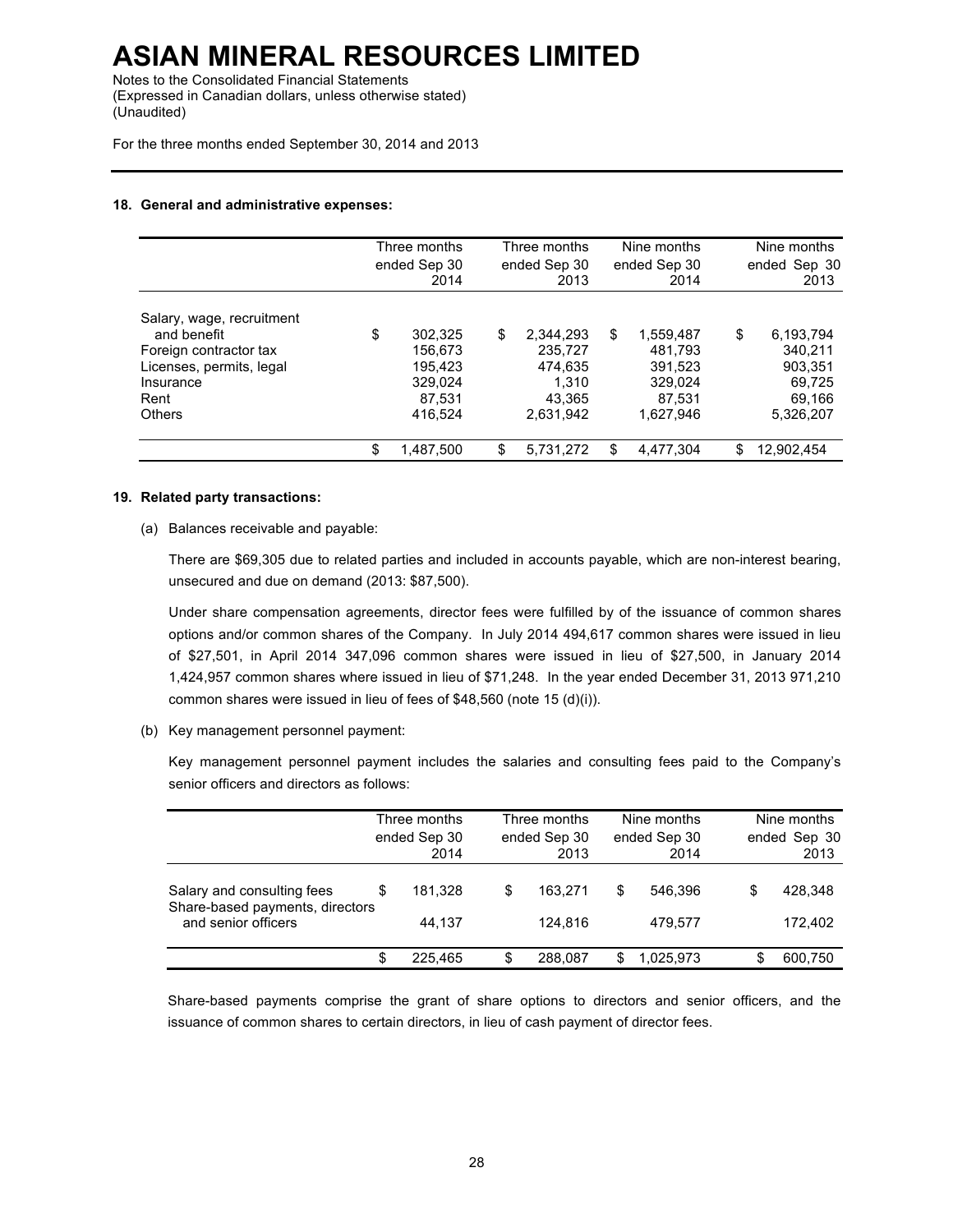Notes to the Consolidated Financial Statements (Expressed in Canadian dollars, unless otherwise stated) (Unaudited)

For the three months ended September 30, 2014 and 2013

#### **19. Related party transactions (continued):**

(c) Pala Investments Limited:

During 2012, as a result of a series of equity transactions, Pala Investments Limited ("Pala") became a controlling shareholder of the Company.

On March 28, 2013, Pala purchased 158,845,081 common shares of the Company pursuant to the exercise of its basic subscription privilege in full under the Company's rights offering (note 15(c)(i)). In addition, Pala purchased 88,762,232 common shares of the Company pursuant to a standby commitment provided as part of the rights offering.

As a result of this transaction, Pala owns and controls, directly or indirectly, 569,813,827 common shares of the Company and 54,166,667 share purchase warrants to purchase (note 15(e)).

#### **20. Segment information:**

The Company conducts its business as a single reportable operating segment, being the exploration and development of mineral properties in Vietnam. Geographical information is as follows:

| September 30, 2014           | Canada                         |   | Vietnam                  |   | Other                    |   | Total      |
|------------------------------|--------------------------------|---|--------------------------|---|--------------------------|---|------------|
|                              |                                |   |                          |   |                          |   |            |
| Sales revenue                | \$<br>$\overline{\phantom{a}}$ | S | 23,569,721               | S |                          | S | 23,569,721 |
| Interest income              | 353                            |   | $\overline{\phantom{a}}$ |   | $\overline{\phantom{0}}$ |   | 353        |
| Other income                 | 35,142                         |   | -                        |   | $\overline{\phantom{0}}$ |   | 35,142     |
| Income/(Loss) for the period | (86, 497)                      |   | 2,973,863                |   | (48, 819)                |   | 2,838,547  |
|                              |                                |   |                          |   |                          |   |            |
| Assets                       | 277,507                        |   | 76,268,621               |   | 122.704                  |   | 76,668,832 |

| September 30, 2013                                           | Canada                      | Vietnam |                                           | Other | Total         |                                  |
|--------------------------------------------------------------|-----------------------------|---------|-------------------------------------------|-------|---------------|----------------------------------|
| Revenue (interest income)<br>(Loss) for the period<br>Assets | 1.281<br>282.579<br>669.531 |         | $\blacksquare$<br>5.983.209<br>60.918.461 | -S    | 17<br>678.098 | 1.282<br>6,266,805<br>62,266,090 |

#### **21. Supplemental cash flow information:**

|                                                                                                                                                  |   | 2014             | 2013              |
|--------------------------------------------------------------------------------------------------------------------------------------------------|---|------------------|-------------------|
| Supplemental information:<br>Interest received                                                                                                   | S | 1.594            | 30.257            |
| Non-cash operating, financing and investing transactions:<br>Closure and rehabilitation increase in PPE<br>Shares paid in lieu of directors fees |   | 69.302<br>69.305 | 100.360<br>48.560 |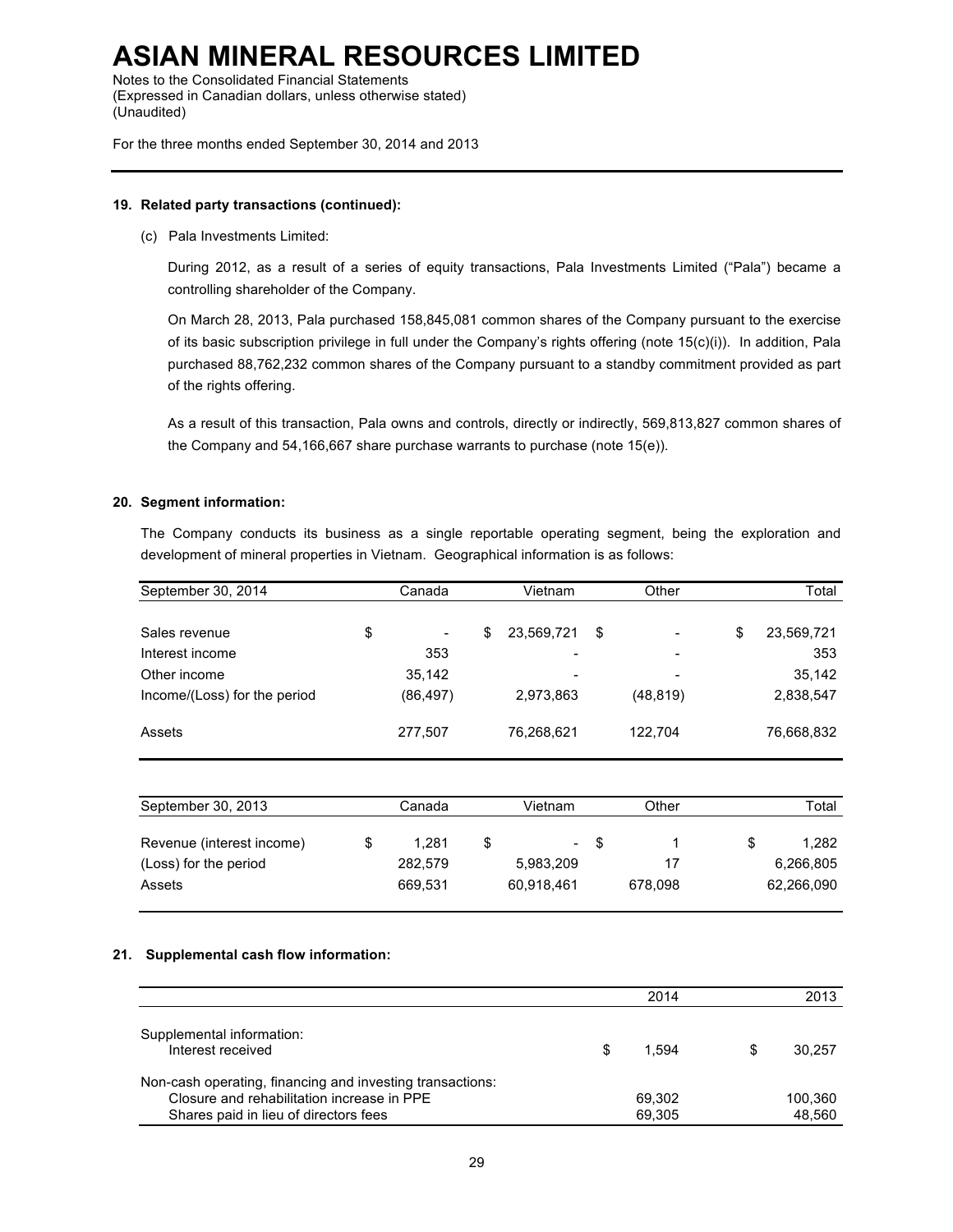Notes to the Consolidated Financial Statements (Expressed in Canadian dollars, unless otherwise stated) (Unaudited)

For the three months ended September 30, 2014 and 2013

#### **22. Financial risk management:**

(a) Credit risk:

Credit risk is the risk of an unexpected loss if a customer or third party to a financial instrument fails to meet its contractual obligations. The Company is subject to credit risk on the cash balances at the bank, its shortterm guaranteed investment certificates and accounts receivable. The investments are held with Schedule 1 banks or equivalent, with the majority of its cash held in Canadian based-banking institutions, authorized under the Bank Act to accept deposits, which may be eligible for deposit insurance provided by the Canadian Deposit Insurance Corporation. As at September 30, 2014, the Company had trade receivables of \$1.3 million and other receivables of \$4.8 million which are not considered past due.

(b) Liquidity risk:

Liquidity risk is the risk that the Company will not be able to meet its financial obligations as they fall due. The Company has in place a planning and budgeting process to aid in determining the funds required to support normal operating requirements on an ongoing basis, including its capital development and exploration expenditures. As at September 30, 2014, the Company had cash and cash equivalents of \$9.9 million (2013 - \$6.4 million) and accounts payable and accrued liabilities of \$9.6 million (2013- \$10.6 million). As disclosed in note 12, the Company obtained a US\$3.0 million credit facility to finance working capital requirements in the event cash flows from operations are insufficient to settle financial obligations as they fall due. As at September 30, 2014, the Company had credit a full available facility of US\$3.0 million.

(c) Market risk:

The Company's primary market risks include changes in foreign exchange and interest rates on financial instruments in other than Canadian dollars. At September 30, 2014, the Company had no hedging agreements in place with respect to metal prices or exchange rates.

(*i*) Currency risk:

The Company is exposed to the financial risks related to the fluctuation of foreign exchange rates. The Company has offices in Canada and Vietnam and holds cash in Canadian, United States, Vietnamese and Australian currencies in line with forecasted expenditures. A significant change in the currency exchange rates between the Canadian dollar relative to the US dollar, Vietnamese dong and Australian dollar could have an effect on the Company's results of operations, financial position or cash flows.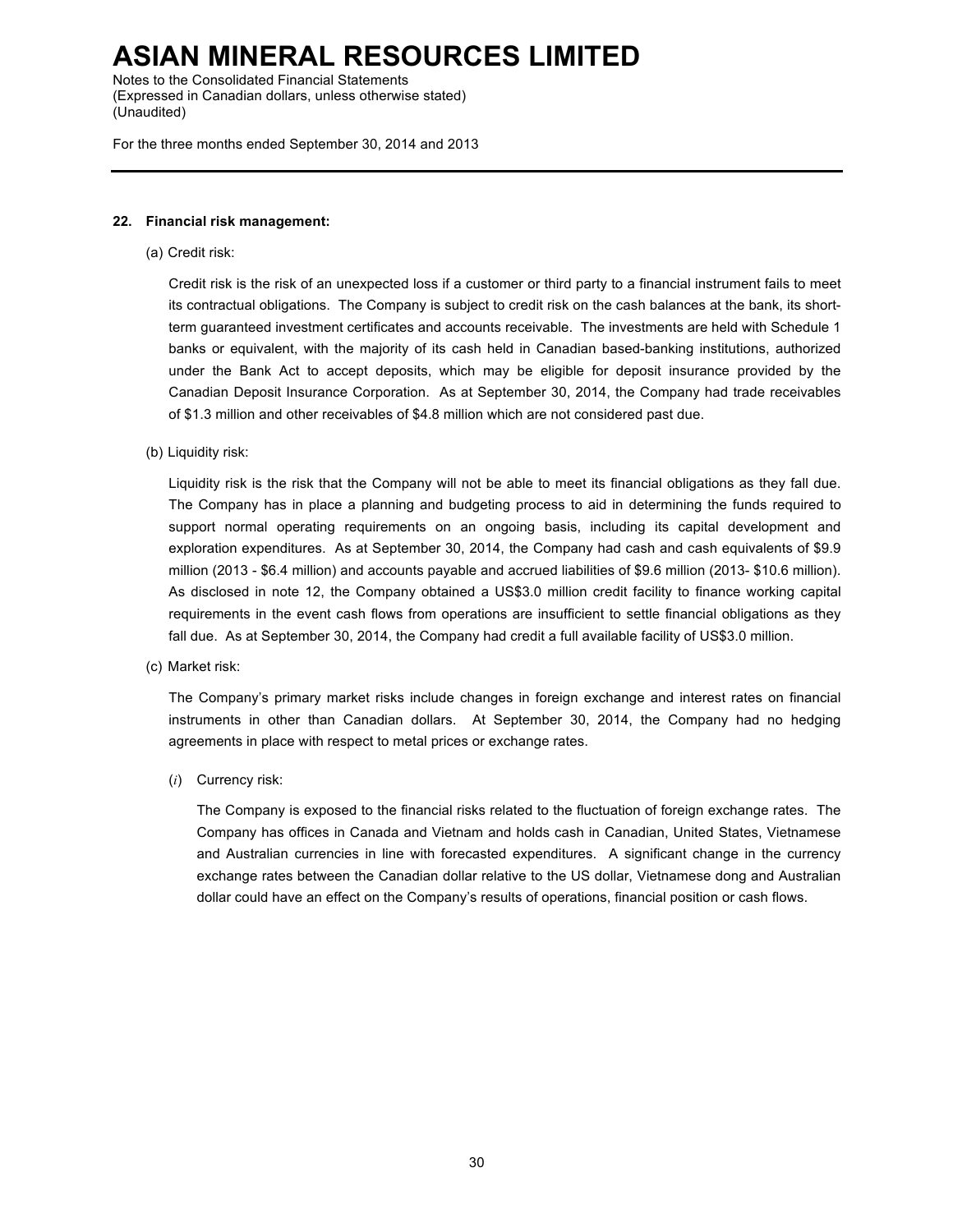Notes to the Consolidated Financial Statements (Expressed in Canadian dollars, unless otherwise stated) (Unaudited)

For the three months ended September 30, 2014 and 2013

#### **22. Financial risk management (continued):**

- (c) Market risk (continued):
	- (*i*) Currency risk (continued):

At September 30, 2014, the Company is exposed to currency risk through the following assets and liabilities denominated in US dollars:

|                                                                                                                         | 2014                                       |      | 2013                                            |
|-------------------------------------------------------------------------------------------------------------------------|--------------------------------------------|------|-------------------------------------------------|
| Cash and cash equivalents<br>Cash held as collateral<br>Accounts receivable<br>Accounts payable and accrued liabilities | US\$ 8,653,432<br>5,675,522<br>(7,688,323) | US\$ | 103,193<br>11,000,000<br>221.622<br>(5,972,159) |
|                                                                                                                         | US\$ 6,640,631                             | US\$ | 5,352,656                                       |
| Canadian dollar equivalent (year-end)                                                                                   | \$7,437,150                                |      | 5,629,634                                       |

A 10% change in the Canadian dollar against the US dollar at September 30, 2014 would result in a change of \$743,715 to net income (2013 - \$562,963).

At September 30, 2014, the Company is exposed to currency risk through the following assets and liabilities denominated in Vietnamese dong:

|                                                                                              |     | 2014                          |      | 2013                            |
|----------------------------------------------------------------------------------------------|-----|-------------------------------|------|---------------------------------|
| Cash and cash equivalents<br>Accounts receivable<br>Accounts payable and accrued liabilities | VND | 580,059,856<br>75,940,030,578 | VND. | 3,346,773,906<br>16,776,226,921 |
|                                                                                              | VND | 76,520,090,434                | VND. | 20,123,000,827                  |
| Canadian dollar equivalent (year-end)                                                        | \$  | 4,055,548                     | \$   | 1,006,150                       |

A 10% change in the Canadian dollar against the Vietnamese dong at September 30, 2014 would result in a change of \$405,555 to net income (2013 - \$100,615).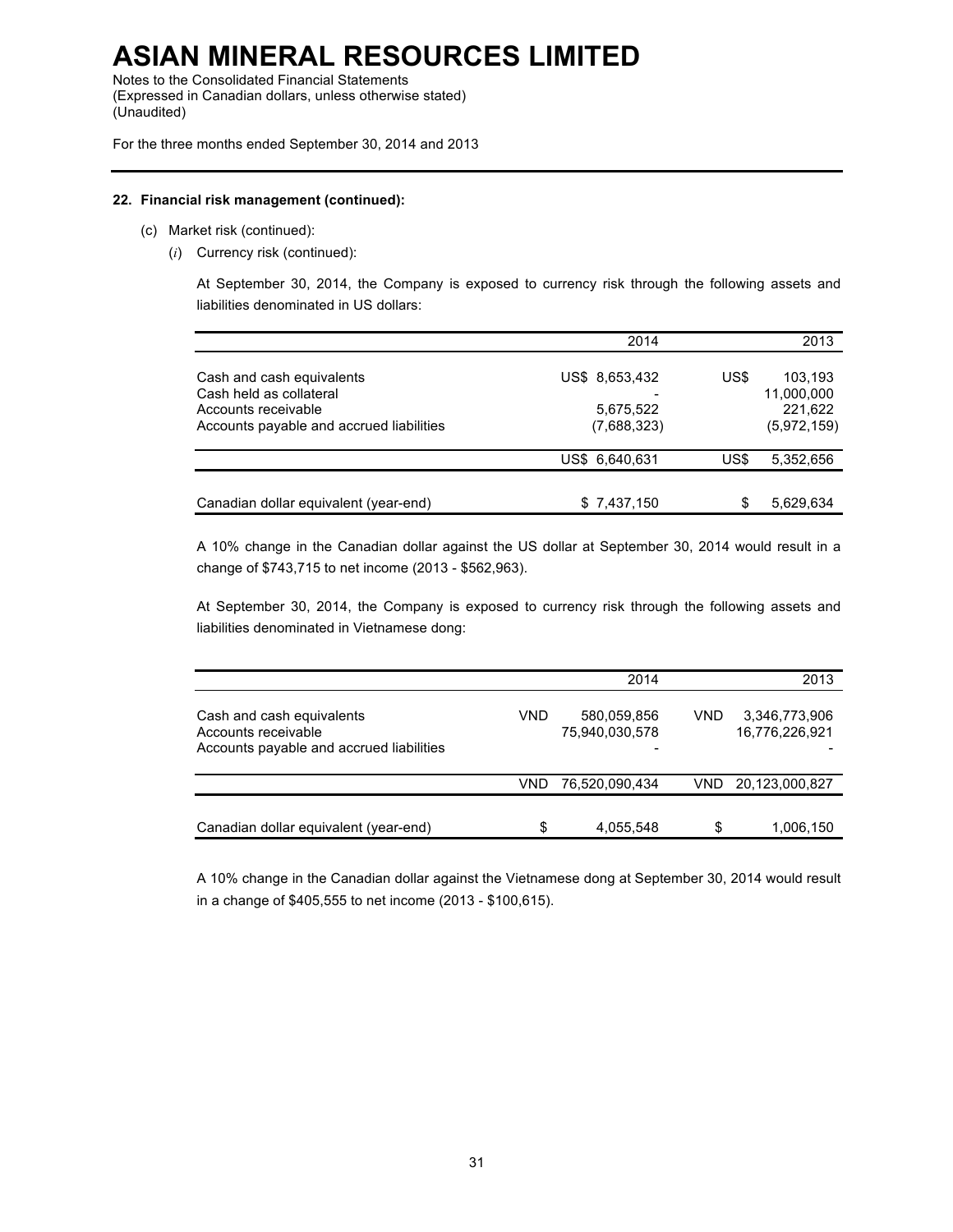Notes to the Consolidated Financial Statements (Expressed in Canadian dollars, unless otherwise stated) (Unaudited)

For the three months ended September 30, 2014 and 2013

#### **22. Financial risk management (continued):**

- (c) Market risk (continued):
	- (*i*) Currency risk (continued):

At September 30, 2014, the Company is exposed to currency risk through the following assets and liabilities denominated in Australian dollars:

|                                       |     | 2014                     |     | 2013    |
|---------------------------------------|-----|--------------------------|-----|---------|
| Cash and cash equivalents             | A\$ | $\overline{\phantom{0}}$ | A\$ | 121,716 |
|                                       | A\$ | $\overline{\phantom{0}}$ | A\$ | 121,716 |
| Canadian dollar equivalent (year-end) | \$. |                          | S   | 117,283 |

A 10% change in the Canadian dollar against the Australian dollar at September 30, 2014 would not effect to net income (2013 - \$11,728).

(*ii*) Interest rate risk:

Interest rate risk is the risk that the fair value or future cash flows of a financial instrument will fluctuate because of changes in market interest rates.

The Company's cash and cash equivalents attract interest at floating rates and have maturities of 90 days or less. The interest is typical of Canadian banking rates, which are at present historically low; however, the Company's conservative investment strategy mitigates the risk of deterioration to capital invested. A change of 100 basis points in the interest rate would not be material to the consolidated financial statements.

(d) Financial assets and liabilities:

As at September 30, 2014, the carrying and fair values of our financial instruments by category are as follows:

|                                    | Loans and<br>receivables<br>\$ | Financial<br>liabilities<br>\$ | Carrying value<br>\$ | Fair value<br>\$ |
|------------------------------------|--------------------------------|--------------------------------|----------------------|------------------|
|                                    |                                |                                |                      |                  |
| <b>Financial assets</b>            |                                |                                |                      |                  |
| Cash and cash equivalent           | 9,885,161                      |                                | 9,885,161            | 9,885,161        |
| Accounts receivable and prepaid    |                                |                                |                      |                  |
| expenses                           | 6,117,537                      |                                | 6,117,537            | 6,117,537        |
|                                    |                                |                                |                      |                  |
| Total financial assets             | 16,002,698                     |                                | 16,002,698           | 16,002,698       |
|                                    |                                |                                |                      |                  |
| <b>Financial liabilities</b>       |                                |                                |                      |                  |
| Trade and other payables           |                                | 9,551,211                      | 9,551,211            | 9,551,211        |
| Bank term loan                     |                                | 20,159,695                     | 20,159,695           | 20,159,695       |
|                                    |                                |                                |                      |                  |
| <b>Total financial liabilities</b> |                                | 29,710,906                     | 29,710,906           | 29.710.906       |
|                                    |                                |                                |                      |                  |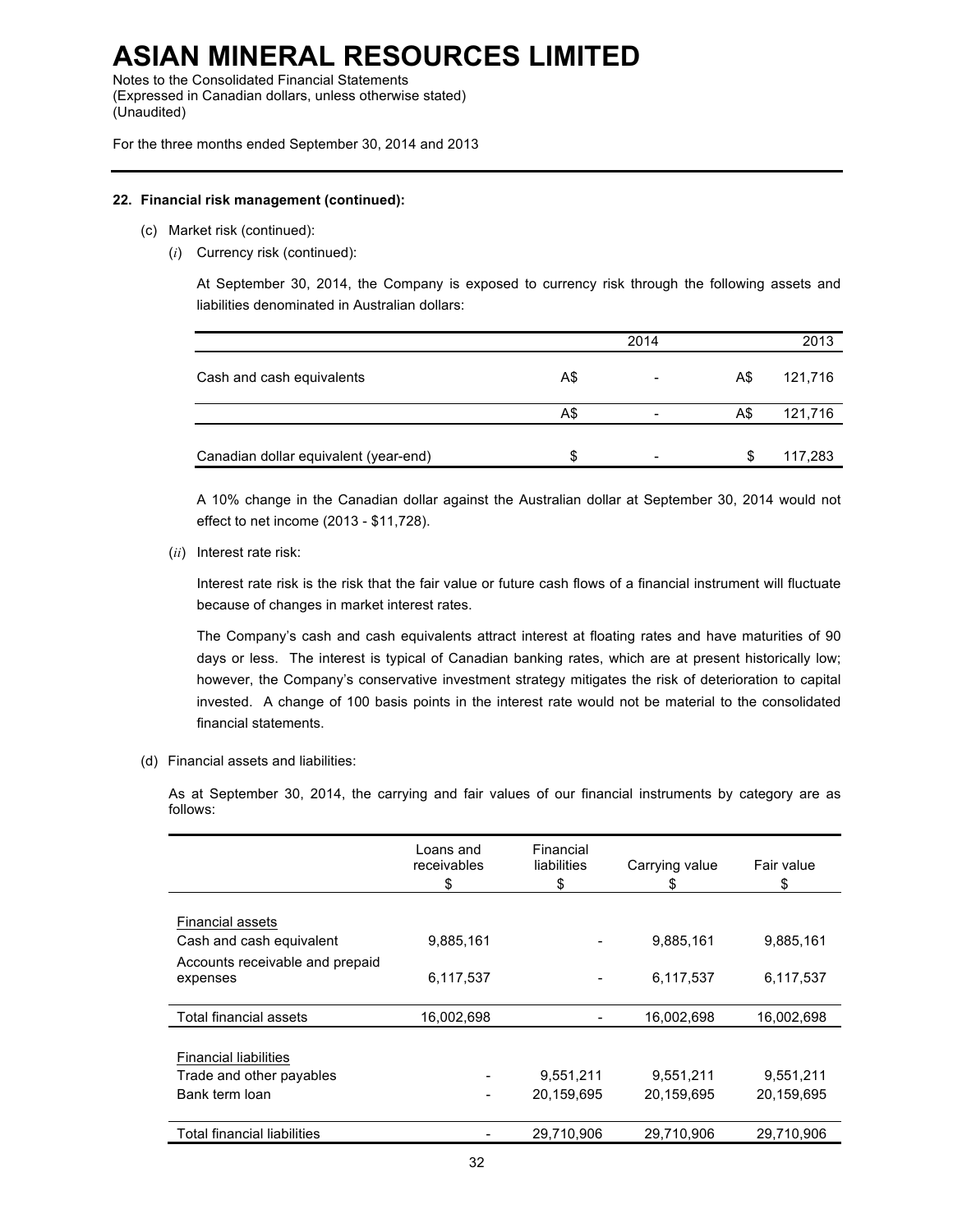Notes to the Consolidated Financial Statements (Expressed in Canadian dollars, unless otherwise stated) (Unaudited)

For the three months ended September 30, 2014 and 2013

#### **22. Financial risk management (continued):**

#### (e) Fair value:

All financial instruments measured at fair value are categorized into one of three hierarchy levels, described below, for disclosure purposes. Each level is based on the transparency of the inputs used to measure the fair values of assets and liabilities:

• Level 1 - Values based on unadjusted quoted prices in active markets that are accessible at the measurement date for identical assets and liabilities.

The Company determines the fair value of the embedded derivative related to its trade receivables based on the quoted closing nickel price obtained from the London Metals Exchange.

- Level 2 Values based on quoted prices in markets that are not active or model inputs that are observable either directly or indirectly for substantially the full contractual term of the asset or liability.
- Level 3 Values based on prices or valuation techniques that require inputs that are both unobservable and significant to the overall fair value measurement.

The carrying values of cash and cash equivalents, accounts receivable and accounts payable and accrued liabilities approximate their respective fair values due to the short-term nature of these instruments.

The Company has no financial assets or liabilities included in Level 2 or 3 of the fair value hierarchy.

#### **23. Non-controlling interest:**

BPNM was originally owned 70% by the Company, with the remaining 30% owned by the Vietnamese Government, 20% through Mineral Development Company ("Mideco"), an agency of the Ministry of Heavy Industry of Vietnam. Mideco subsequently assigned a 10% interest to Son La Mechanical Engineering Company, a company owned by the People's Committee of the Province of Son La, which was privatized and renamed Son La Mechanical Engineering Joint Stock Company ("Coxama"). On July 12, 2006, the Company acquired a 20% interest in BPNM from Mideco by paying US\$2,500,000, thereby increasing its ownership interest to 90%. All funding for BPNM to continue exploration, development and construction of the Ban Phuc project were fully funded by the Company through intercompany loan agreements and a bank term loan (note 12). The 10% noncontrolling interest of Coxama is presented separately in the Company's balance sheet and statement of operations and comprehensive loss.

#### **24. Capital management:**

The Company manages its capital structure and makes adjustment to it, in order to have the funds available to support its exploration, development and other activities. The adequacy of the capital structure is assessed on an ongoing basis and adjusted as necessary after taking into consideration the Company's strategy, the metals markets, the mining industry, economic conditions and the associated risks. The Company utilized a combination of equity and debt financing for the final development funding of the Ban Phuc mine. The Company's capital management approach is reviewed on an ongoing basis. The Company is not subject to externally imposed capital requirements.